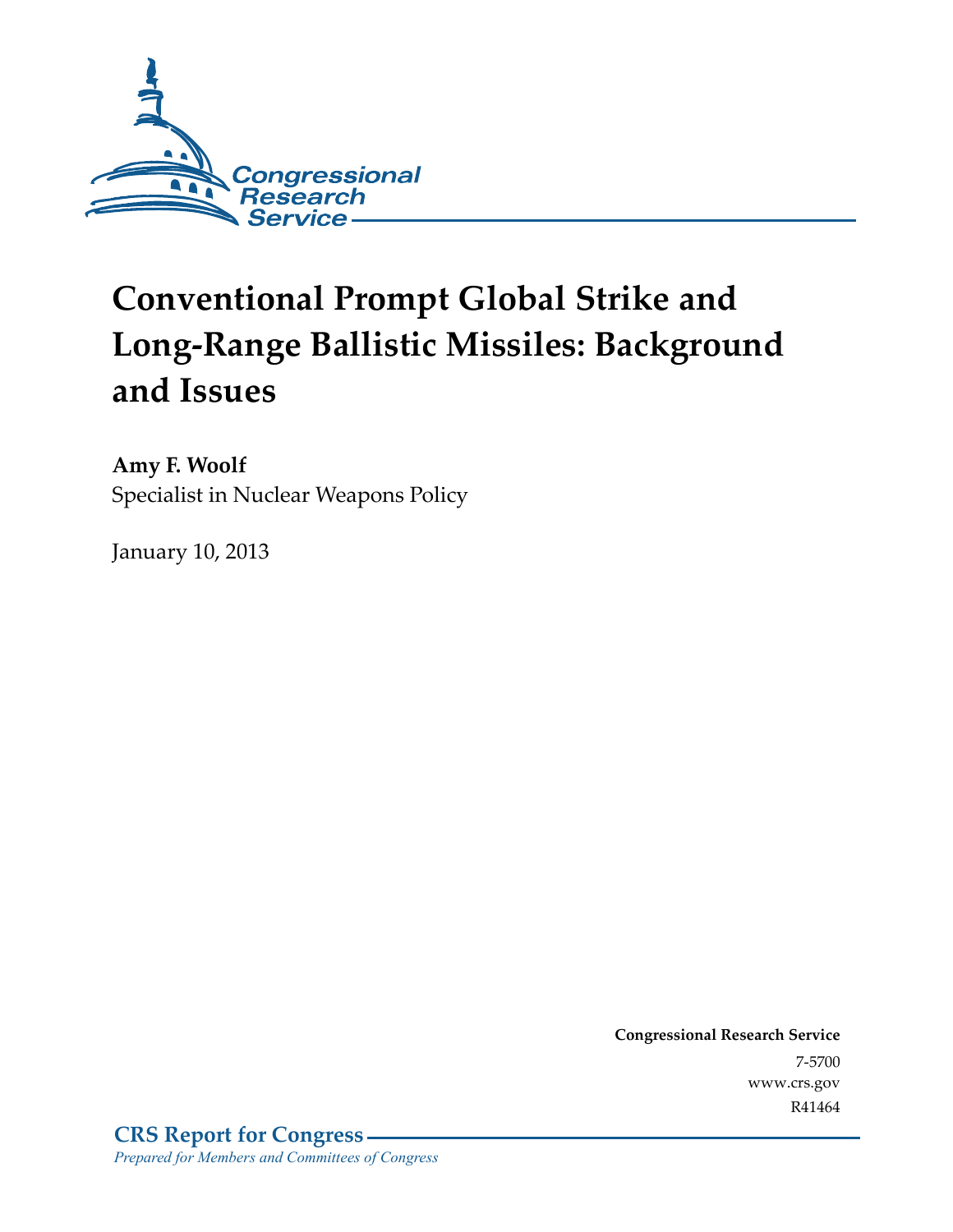## **Summary**

Prompt global strike (PGS) would allow the United States to strike targets anywhere on Earth with conventional weapons in as little as an hour. This capability may bolster U.S. efforts to deter and defeat adversaries by allowing the United States to attack high-value targets or "fleeting targets" at the start of or during a conflict. Congress has generally supported the PGS mission, but it has restricted funding and suggested some changes in funding for specific programs.

Many analysts believe that the United States should use long-range ballistic missiles armed with conventional warheads for the PGS mission. These weapons would not substitute for nuclear weapons in the U.S. war plan but would, instead, provide a "niche" capability, with a small number of weapons directed against select, critical targets, which might expand the range of U.S. conventional options. Some analysts, however, have raised concerns about the possibility that U.S. adversaries might misinterpret the launch of a missile with conventional warheads and conclude that the missiles carry nuclear weapons. DOD is considering a number of systems that might provide the United States with long-range strike capabilities.

The Air Force and Navy have both considered deploying conventional warheads on their longrange ballistic missiles. The Navy sought to deploy conventional warheads on a small number of Trident II submarine-launched ballistic missiles. In FY2008, Congress rejected the requested funding for this program, but the Navy has continued to consider the possibility of deploying intermediate-range technologies for the prompt strike mission. The Air Force and DARPA are developing a hypersonic glide delivery vehicle that could deploy on a modified Peacekeeper landbased ballistic missile—a system known as the Conventional Strike Missile (CSM). In FY2008, Congress created a single, combined fund for the conventional prompt global strike (CPGS) mission. This fund is supporting research and development into the Air Force CSM and two possible hypersonic glide vehicles. Congress appropriated \$174.8 million for CPGS capability development in FY2012; DOD has requested \$110.4 million in FY2013.

When Congress reviews the budget requests for CPGS weapons, it may question DOD's rationale for the mission, reviewing whether the United States might have to attack targets promptly at the start of or during a conflict, when it could not rely on forward-based land or naval forces. It might also review whether this capability would reduce U.S. reliance on nuclear weapons or whether, as some critics have asserted, it might upset stability and possibly increase the risk of a nuclear response to a U.S. attack. This risk derives, in part, from the possibility that nations detecting the launch of a U.S. PGS weapon would not be able to determine whether the weapon carried a nuclear or conventional warhead. Congress has raised concerns about this possibility in the past.

Although the Air Force Conventional Strike Missile is a key contender for the CPGS mission, the Air Force may not be able to deploy this system until later in this decade, as the hypersonic glide vehicle has not yet had a successful test flight. Hence, Congress may review other weapons options for the PGS mission. These include not only ballistic missiles and boost-glide systems, but also bombers, cruise missiles, and possibly scramjets or other advanced technologies.

Finally, Congress is likely to question how the New START Treaty, signed by the United States and Russia in April 2010, would affect U.S. plans for the CPGS mission. Warheads deployed on boost-glide systems would not be affected by the treaty because these are new types of strategic offensive arms. But those deployed in existing types of reentry vehicles on existing types of ballistic missiles would count against the treaty limits. This report will be updated as needed.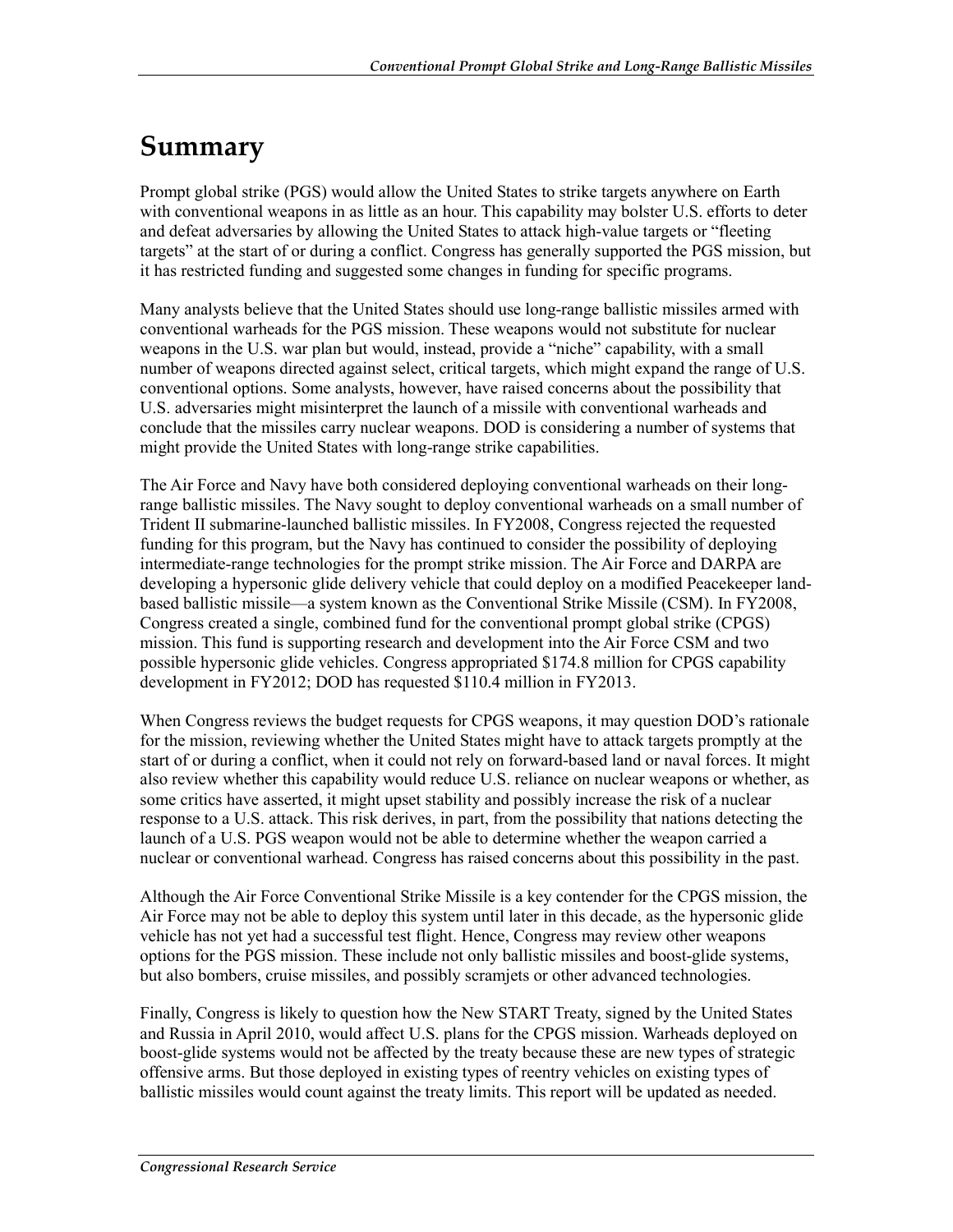## Contents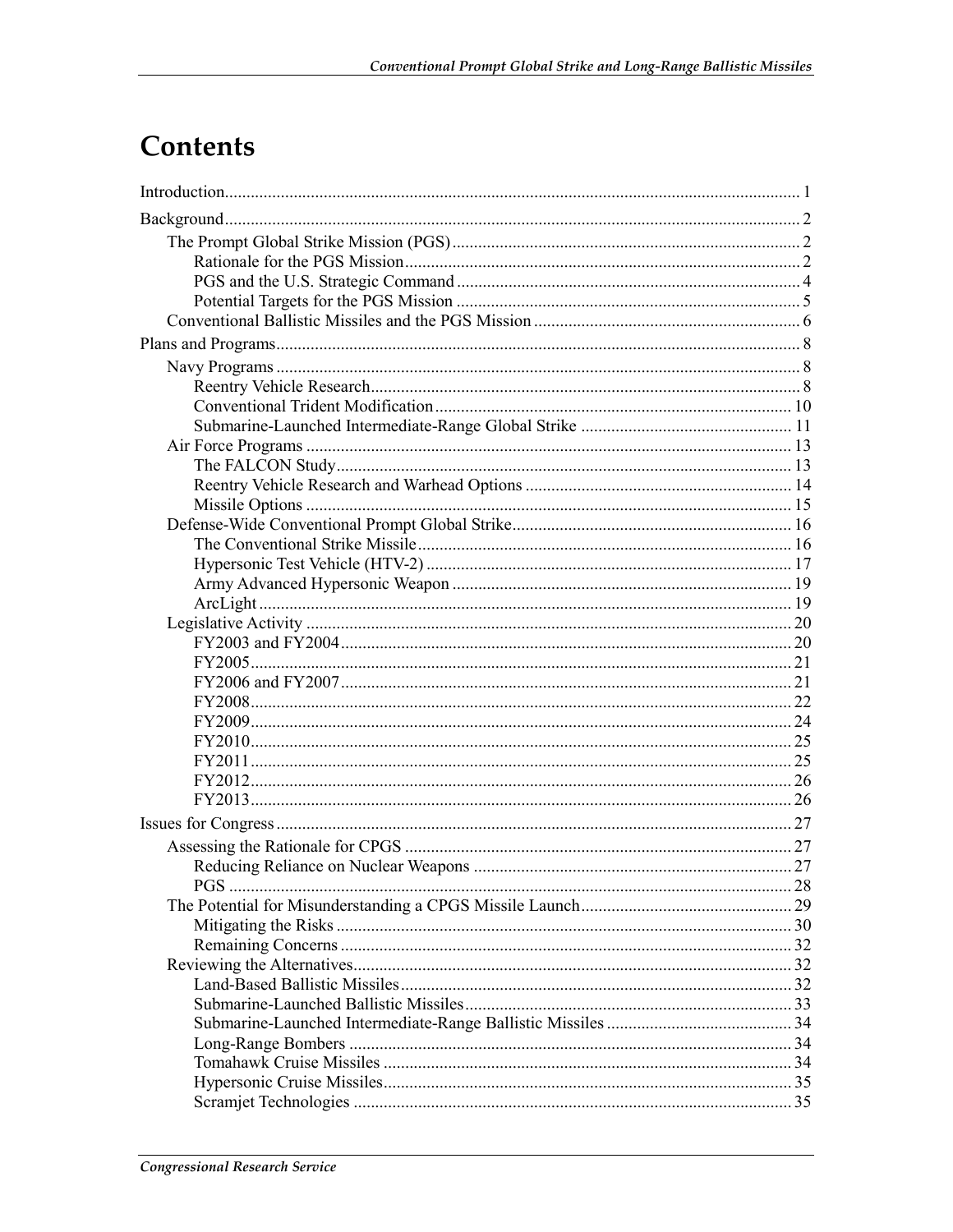## Contacts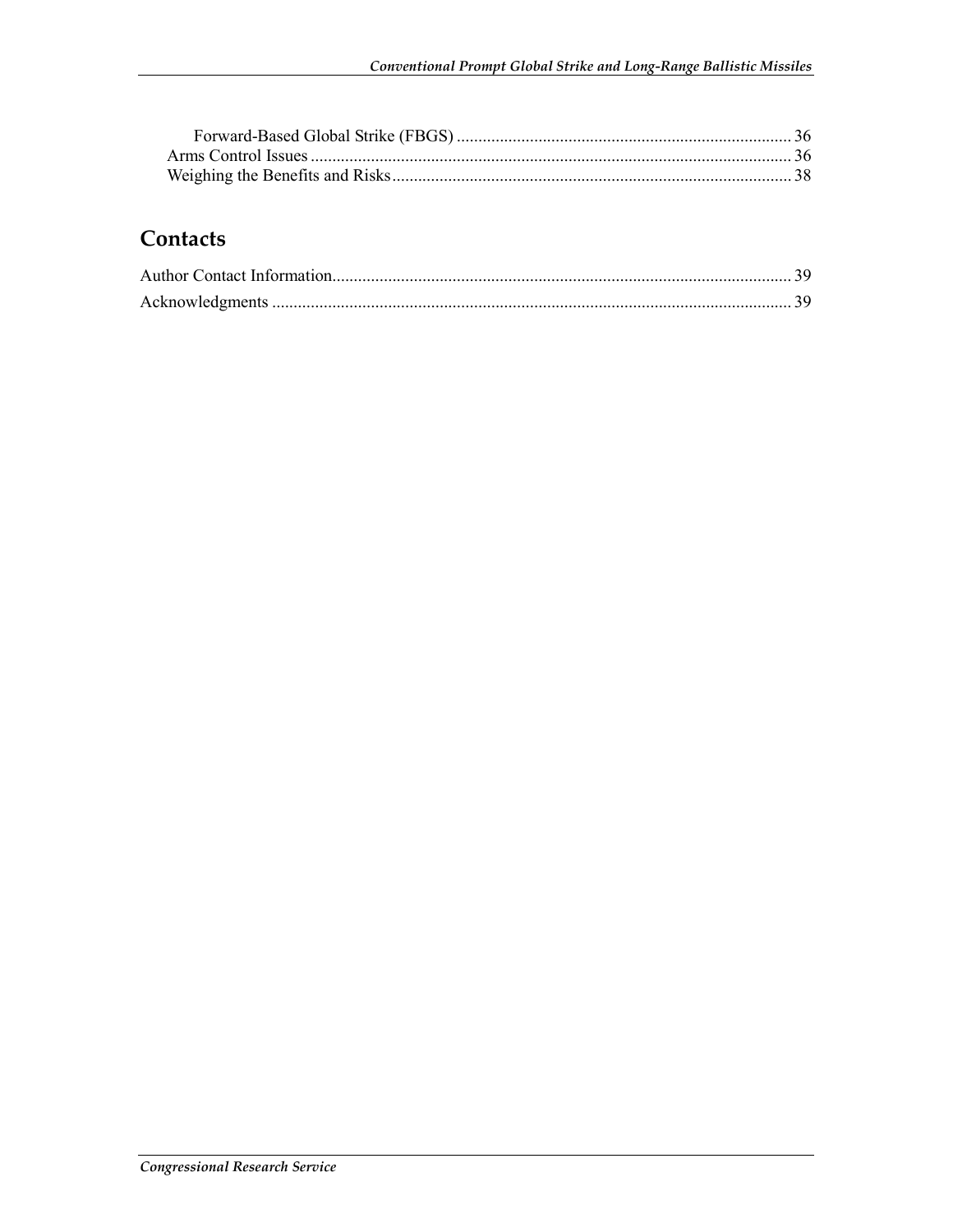## **Introduction**

The George W. Bush Administration's interest in the use of conventional weapons for precision, long-range strike missions became evident in the 2001 Nuclear Posture Review. This study called for the integration of precision conventional weapons with strategic nuclear forces in a new category of "offensive strike" weapons.<sup>1</sup> Several other Pentagon studies published during the Bush Administration also called on the United States to develop the capability to attack targets around the world, in under in hour, with conventional warheads. The Obama Administration, in the 2010 Nuclear Posture Review, also emphasized the role that long-range, non-nuclear systems could play in supporting "U.S. regional deterrence and reassurance goals." The 2010 NPR indicated that conventional power projection capabilities were part of "effective regional security architectures,"<sup>2</sup> arguing that these capabilities could help the United States assure and defend its allies, while reducing the role of nuclear weapons in U.S. security strategy.

In 2003, the Department of Defense (DOD) specifically identified a new mission—prompt global strike (PGS)—that sought to provide the United States with the ability to strike targets anywhere on Earth with conventional weapons in as little as an hour, without relying on forward based forces. DOD argued that this capability would bolster U.S. efforts to deter and defeat adversaries by providing the United States with the ability to attack high-value targets or "fleeting targets" that might be visible for only a short amount of time promptly, at the start of or during a conflict. DOD has considered a number of systems that might provide the United States with long-range strike capabilities. These include bombers, cruise missiles, ballistic missiles, and boost-glide technologies that would mate a rocket booster with a hypersonic glide vehicle. Congress has generally supported the rationale for the PGS mission, but it has restricted funding and suggested changes in the direction of specific programs. It is likely to continue to review the technologies and programs related to this mission as a part of the annual authorization and appropriations process.

Many analysts believe that long-range ballistic missiles armed with conventional warheads would be an ideal weapon for this mission. They note that these weapons, based in the United States or on submarines at sea, could attack targets worldwide with a high degree of precision in a short amount of time. Some analysts, however, have questioned the need for these programs, raising concerns, for example, about the possibility that U.S. adversaries might misinterpret the launch of a missile with conventional warheads and conclude that the missiles carry nuclear weapons. They have also questioned whether existing U.S. military capabilities might meet the need for prompt, conventional attacks in most potential conflict scenarios without raising the risk of miscalculation or misunderstanding.

The Navy and Air Force have each studied concepts and technologies that might contribute to the conventional PGS (CPGS) mission. The Army is also developing a hypersonic vehicle that might be deployed on long-range missiles. For several years, Congress funded programs managed by both the Navy and the Air Force. In FY2008, however, Congress combined the funding in a new

<sup>1</sup> <sup>1</sup> U.S. Congress, Senate Committee on Armed Services, Hearing on the Nuclear Posture Review, Statement of the Honorable Douglas J. Feith, Under Secretary of Defense for Policy, February 14, 2002, p. 4.

<sup>2</sup> U.S. Department of Defense, *Nuclear Posture Review*, Washington, DC, April 6, 2010, p. 34, http://www.defense.gov/npr/docs/2010%20Nuclear%20Posture%20Review%20Report.pdf.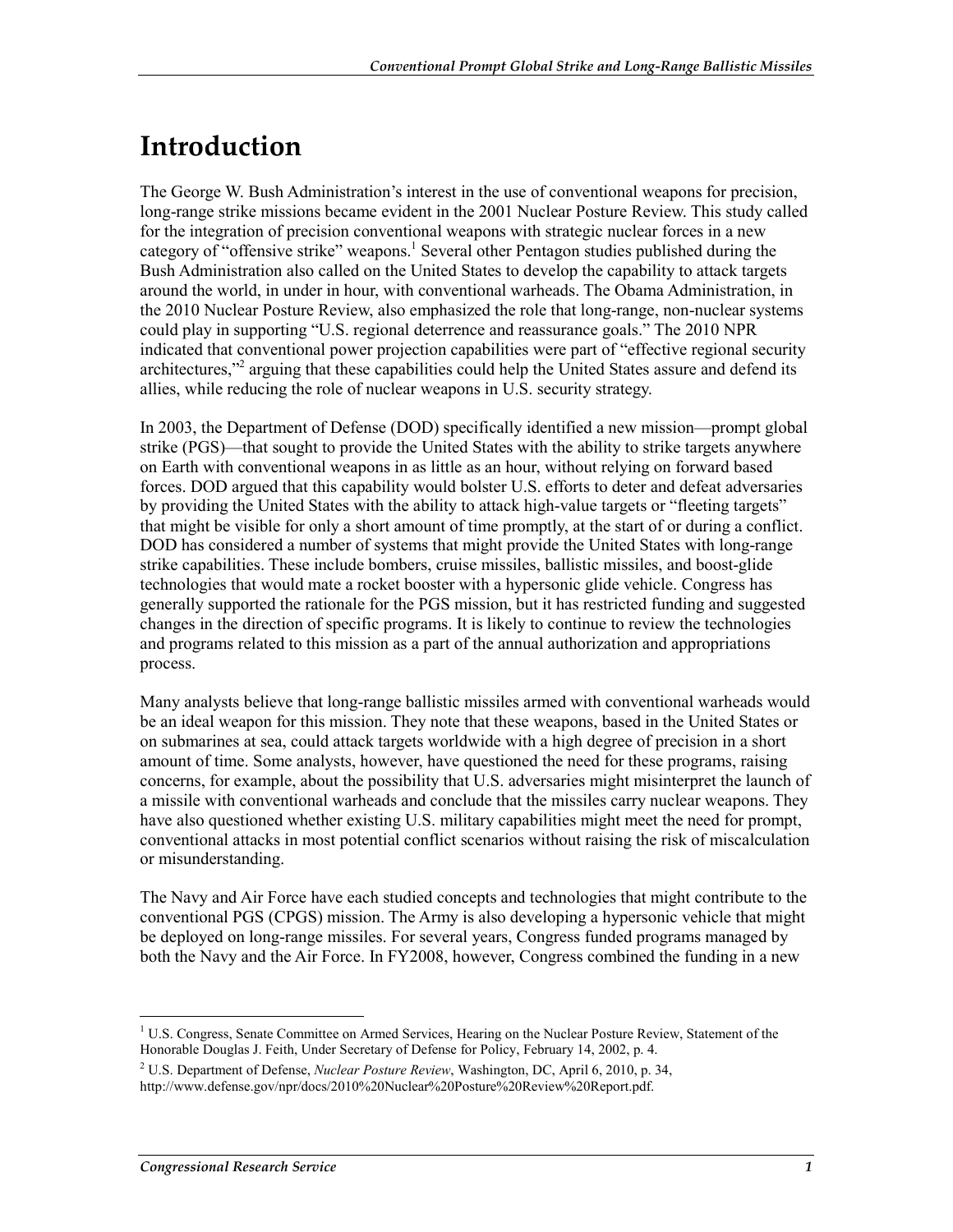defense-wide account that would explore a wider range of options for the prompt global strike mission.

This report provides an overview of the rationale for the PGS mission and the possible deployment of conventional warheads on long-range ballistic missiles or boost-glide systems in support of this mission. It then reviews the Air Force and Navy efforts to develop these systems. It summarizes congressional reaction to these proposals, then provides a more detailed account of the issues raised by these concepts and programs.

## **Background**

## **The Prompt Global Strike Mission (PGS)**

#### **Rationale for the PGS Mission**

Throughout the Cold War, the United States maintained military bases overseas so that it could position its troops to deter, and if necessary, respond promptly to an attack from the Soviet Union or its allies. These forward bases were located, for the most part, in Europe and Asia—regions where conflict seemed most likely to occur. These overseas bases and forces were believed not only to increase preparedness, but also to deter conflict by their very presence in unstable regions. However, with the demise of the Soviet Union and the end of the Cold War, analysts argued that the United States must be prepared to fight in unexpected areas against a wide range of potential adversaries who may possess a great variety of military capabilities. Although the United States continues to deploy its military forces at bases around the world, it has begun to restructure, and, in many cases, reduce, its forces based overseas. It has also sought to improve its ability to move military forces into a region quickly when and if a conflict occurs. Moreover, as some observers have noted, the United States can no longer be certain that these bases are located close to the most likely areas of conflict.

As a result, many analysts and military officials have argued that the United States must maintain and enhance its *long-range* strike capability so that it can strike anywhere in the world with forces that are based in or near the United States, $\frac{3}{5}$  or with forces that have the range to reach targets across the globe from wherever they are deployed. This would not only allow the United States to pursue an adversary without relying on forward bases, it would also allow the United States to reach targets deep inside an enemy's territory if that area were out of the range of U.S. forces deployed at bases or on naval forces in the region. Moreover, if an adversary developed air defenses or other capabilities that could deny U.S. aircraft access to critical targets, a long-range strike capability based on ballistic missile technologies could prove valuable. Analysts argue that these types of systems would be far less sensitive to an adversary's anti-access and area denial (A2AD) efforts.

Further, some analysts argue that the United States must be able to attack targets across the globe in a matter of hours or less, either at the start of a conflict or during ongoing operations. This is because U.S. adversaries might adapt to the U.S. precision-strike capability by denying targeting

 3 See, for example, Watts, Barry D., *Long-Range Strike: Imperatives, Urgency, and Options*. Center for Strategic and Budgetary Assessments. April 2005.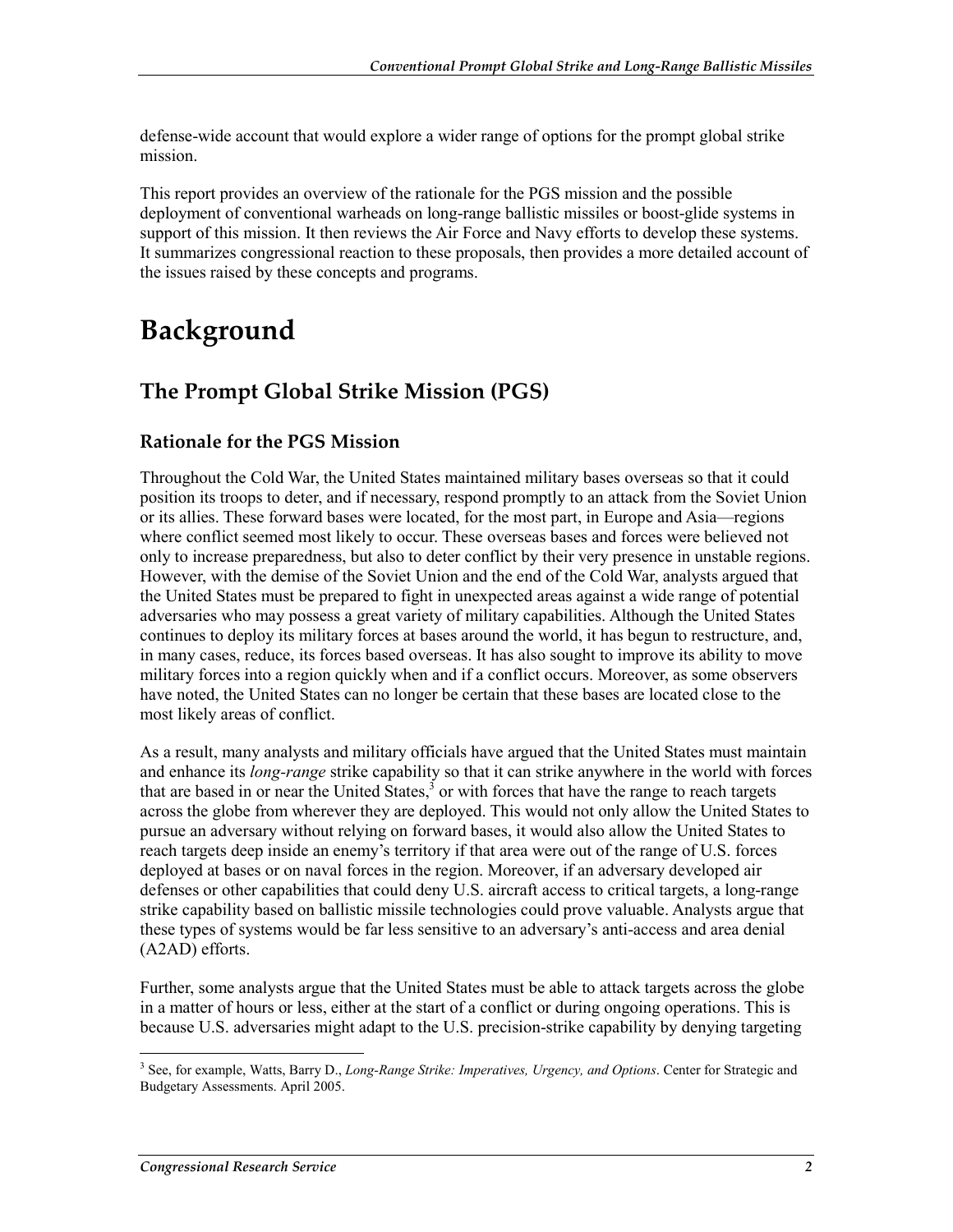information with concealment techniques or mobility, leaving the United States with little time to attack after it identified relevant targets. Moreover, many have noted that adversaries could seek to protect their assets by deploying them in buried or hardened facilities, leading to a requirement for improvements in the U.S. ability to defeat hardened and deeply buried targets promptly, before the adversary employed the hidden capabilities.

The need for prompt long-range, or global, strike capabilities has been addressed in general defense policy studies, such as the 2001, 2006, and 2010 Quadrennial Defense Review (QDR) Reports. The 2001 QDR noted that the U.S. defense strategy "rests on the assumption that U.S. forces have the ability to project power worldwide."4 The 2006 QDR expanded on the need for prompt global strike capabilities, noting that they would provide the United States with the ability "to attack fixed, hard and deeply buried, mobile and re-locatable targets with improved accuracy anywhere in the world promptly upon the President's order." This QDR went on to call for the deployment of a prompt global strike capability, using Trident submarine-based ballistic missiles armed with conventional warheads, within two to four years.<sup>5</sup> The 2010 QDR also noted that "enhanced long-range strike capabilities are one means of countering growing threats to forwarddeployed forces and bases and ensuring U.S. power projection capabilities." It noted that DOD is pursuing a number of programs to meet this need, and, as a part of this effort, "plans to experiment with conventional prompt global strike prototypes."<sup>6</sup>

DOD has also addressed the prompt global strike mission in specific reports on Air Force doctrine, which have noted that "rapid power projection based in the continental United States has become the predominant military strategy." In May 2003, the Air Force issued a formal Mission Need Statement for the Prompt Global Strike (PGS) Mission. This statement indicated that the United States should be able to strike globally and rapidly with joint conventional forces against high-payoff targets, that the United States should be able to plan and execute these attacks in a matter of minutes or hours—as opposed to the days or weeks needed for planning and execution with existing forces—and that it should be able to execute these attacks even when it had no permanent military presence in the region where the conflict would occur.<sup>7</sup>

Officials in the Bush Administration viewed the prompt global strike mission as a means to extend the U.S. capability to address global contingencies that could threaten U.S. security and U.S. interests. For example, Admiral James O. Ellis, the commander of STRATCOM from 2002 to 2004, explained that PGS would "provide a wider range of options to the President in responding to time-critical global challenges."8 General James Cartwright, who served as commander of U.S. Strategic Command (STRATCOM) between 2004 and 2007, defined the global strike mission by stating that "it provides to the nation the ability to rapidly plan and rapidly deliver effect any place on the globe." The capability would not necessarily be nuclear,

<sup>&</sup>lt;u>.</u> 4 U.S. Department of Defense, *Quadrennial Defense Review Report*, Washington, DC, September 29, 2001, p. 43. http://www.comw.org/qdr/qdr2001.pdf.

<sup>5</sup> U.S. Department of Defense, *Quadrennial Defense Review Report*, Washington, DC, February 6, 2006, pp. 49-50, http://www.globalsecurity.org/military/library/policy/dod/qdr-2006-report.pdf.

<sup>6</sup> U.S. Department of Defense, *Quadrennial Defense Review Report*, Washington, DC, February 2010, pp. 32-33, http://www.defense.gov/qdr/images/QDR\_as\_of\_12Feb10\_1000.pdf.

 $<sup>7</sup>$  This document was written by Air Force Space Command, coordinated with officials in the Joint Staff and the Office</sup> of the Secretary of Defense, and validated by the Joint Requirements Oversight Council (JROC). See, General John Jumper, U.S. Air Force, Final Mission Need Statement. "Prompt Global Strike," May 2, 2003.

<sup>&</sup>lt;sup>8</sup> Statement of Admiral James O. Ellis, Commander, U.S. Strategic Command, House Armed Services Committee, March 13, 2003.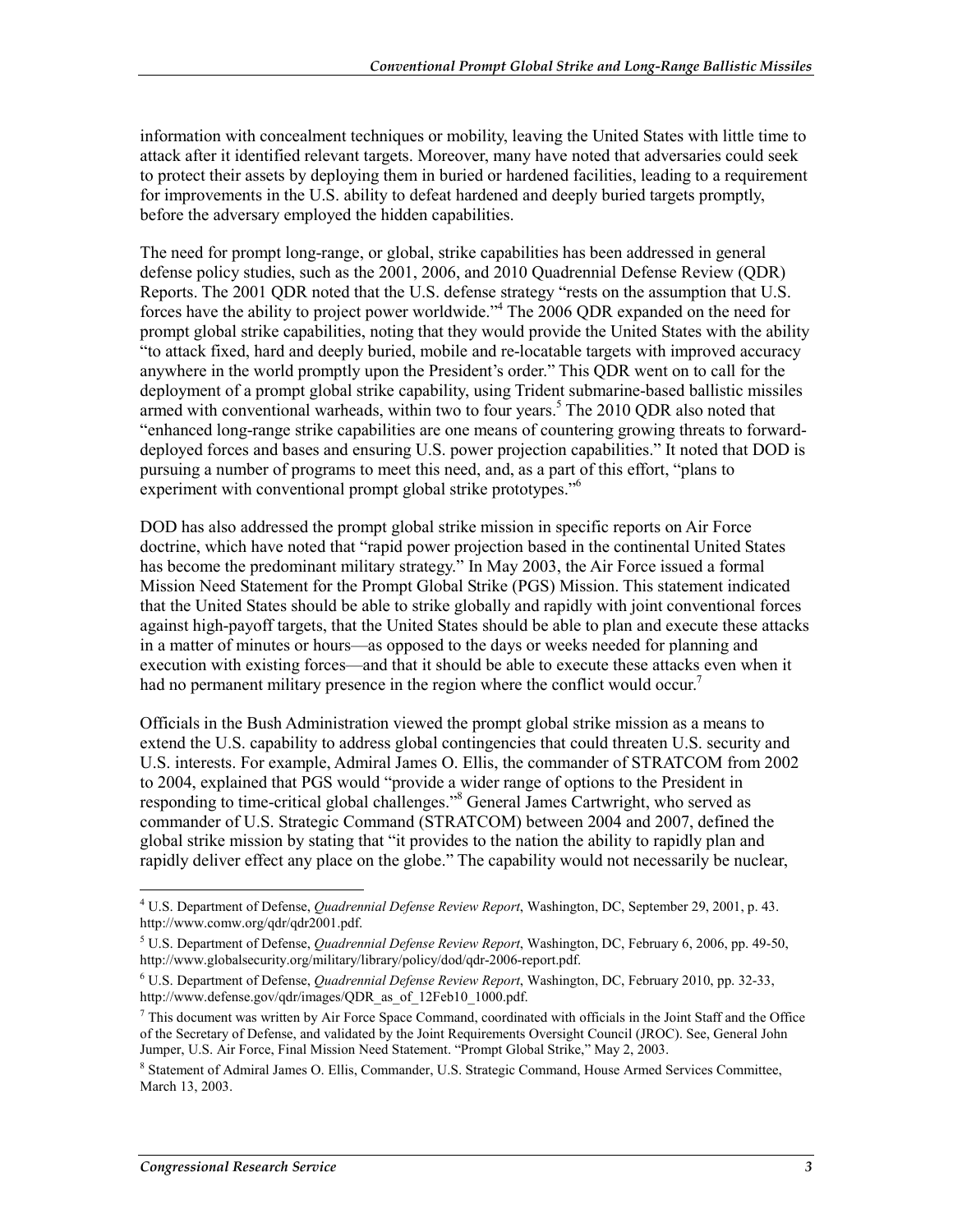and a regional combatant commander could "tailor it for his target and deliver it very quickly, with very short time lines on the planning and delivery, any place on the face of the Earth."

General Cartwright also emphasized that the global strike capability involved much more than just the delivery of a weapon to a target, stating that "it encompasses both the ability to plan rapidly, to apply the precision to the intelligence and gather that intelligence in a very rapid manner, and then to apply that intelligence to the target and understand the effect we want to create."<sup>9</sup> The intelligence requirements for the PGS mission could, however, prove quite demanding. General Michael Hayden, then the CIA director, noted in mid-2007 that the PGS mission will require "very convincing intelligence" before any attacks occur.<sup>10</sup> He stated "If you are going to strike suddenly ... it has to be based on very powerful, very convincing intelligence." In addition, the intelligence may need to be released to the public, to demonstrate both the military need and time restraints that made the attack necessary. Moreover, most analysts agree that the United States does not yet have the capability to meet the intelligence demands of the PGS mission.

The Obama Administration's description of the prompt global strike mission focuses more on regional than global challenges. As was noted above, the 2010 QDR described the PGS mission as one possible means to address "growing threats to forward-deployed forces and bases and ensuring U.S. power projection capabilities." The 2010 Nuclear Posture Review similarly viewed PGS as an important component of U.S. regional deterrence capabilities when it noted that "these capabilities may be particularly valuable for the defeat of time-urgent regional threats."<sup>11</sup>

#### **PGS and the U.S. Strategic Command**

In October 2002, STRATCOM, which was in charge of plans and operations for U.S. strategic nuclear weapons, merged with U.S. Space Command (SpaceCom), which commanded military space operations, information operations, computer network operations, and space campaign planning.<sup>12</sup> This merger gave the new STRATCOM the "ability to project power around the globe through space and information warfare." Further, in late 2002 and early 2003, the Pentagon restructured the new STRATCOM so that it could take on new missions, including the planning and execution of the prompt global strike mission.<sup>13</sup> This change in the command structure highlighted the growing emphasis on long-range, strategic missions in conventional warfighting doctrine.

In July 2006, STRATCOM established its Joint Functional Component Command for Global Strike (JFCC-GS). According to its mission statement, JFCC-GS "is designed to optimize

 9 U.S. Congress, Senate Committee on Armed Services, Subcommittee on Strategic, Testimony of Admiral James E. Cartwright, Commander, U.S. Strategic Command, Hearing, April 4, 2005.

<sup>10</sup> Grossman, Elaine, M., "Hayden: 'Prompt Global Strike' Raises Bar for Intel Community." *Inside The Air Force*. June 22, 2007.

<sup>&</sup>lt;sup>11</sup> U.S. Department of Defense, *Nuclear Posture Review*, Washington, DC, April 6, 2010, p. 34, http://www.defense.gov/npr/docs/2010%20Nuclear%20Posture%20Review%20Report.pdf.

<sup>&</sup>lt;sup>12</sup> U.S. Department of Defense. "DOD Announces Merger of U.S. Space and Strategic Commands," June 26, 2002.

<sup>&</sup>lt;sup>13</sup> According to Admiral James O. Ellis, the Commander of STRATCOM, these missions included global strike planning and execution; information operations; global missile defense integrations; and oversight of command, control, communications, computers, intelligence, surveillance, and reconnaissance (C4ISR) in support of strategic and global operations. See Statement of Admiral James O. Ellis, Commander United States Strategic Command, before the House Armed Services Committee, March 13, 2003, p. 4.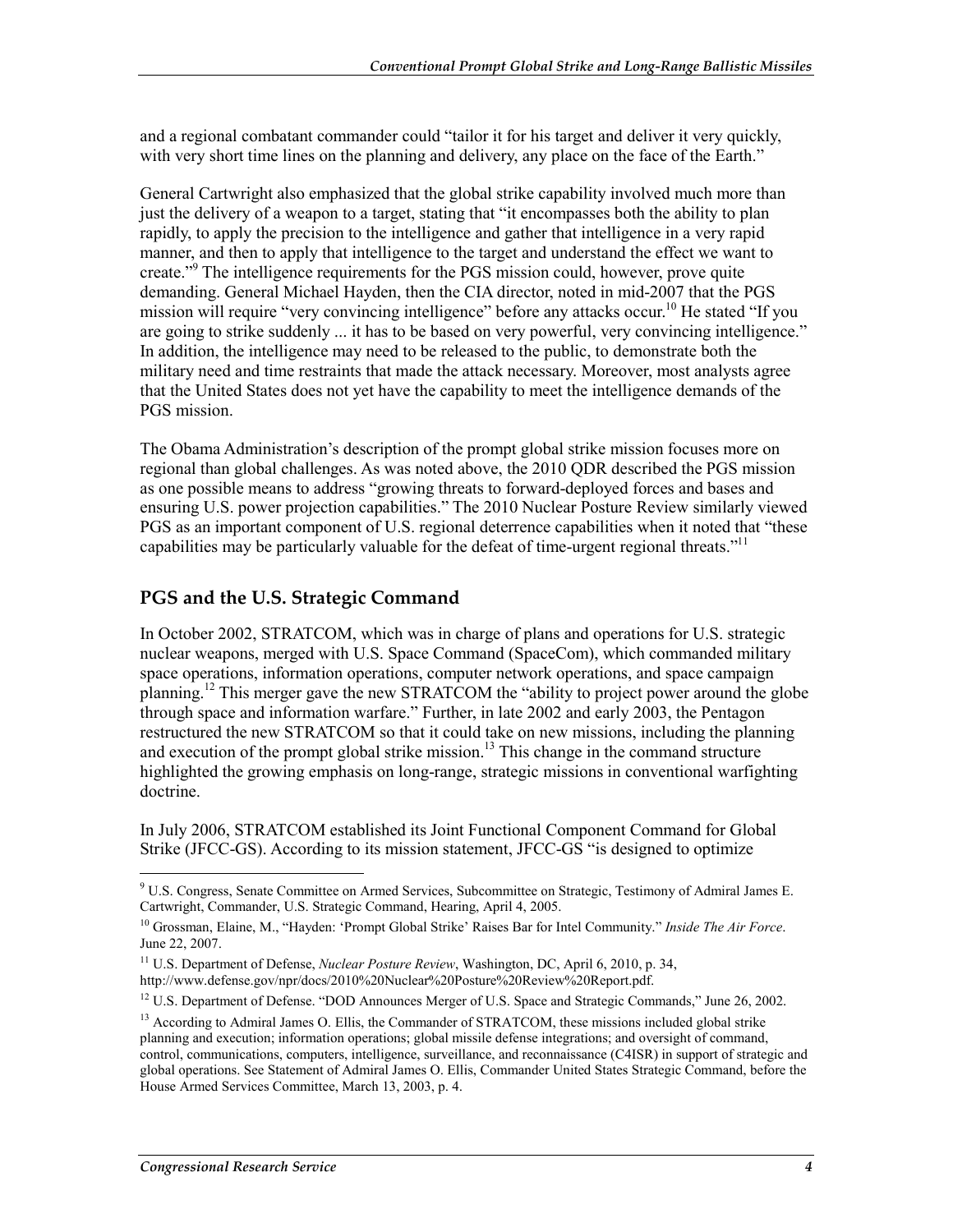planning, execution and force management for the assigned missions of deterring attacks against the United States, its territories, possessions and bases." Among other tasks, it "provides integrated global strike capabilities to deter and dissuade threats and when directed, defeat adversaries through decisive joint global kinetic and non-kinetic combat effects."<sup>14</sup>

#### **Potential Targets for the PGS Mission**

Analysts have identified a number of potential targets that the United States might need to strike promptly, either at the start of or during a conflict with a regional adversary.<sup>15</sup> For example, if an adversary deployed air defense or anti-satellite weapons that could disrupt the U.S. ability to sustain an attack, the United States might choose to strike promptly at the start of a conflict with weapons that could penetrate and destroy the defenses. A prompt strike against an adversary's ballistic missiles or caches of weapons of mass destruction (WMD) might allow the United States to destroy these weapons before an adversary could use them.

The United States might also be faced with circumstances during an ongoing conflict when it would need to destroy targets that could appear quickly and remain vulnerable for short periods of time. These might include leadership cells that could move during a conflict or mobile military systems that the adversary had chosen to keep hidden prior to their use. These types of targets might only be vulnerable to weapons that the United States could launch promptly and direct to their targets quickly. Analysts have noted that PGS might provide the means to attack such targets if the United States did not have the necessary weapons located near the conflict.

The Defense Science Board outlined several of these potential scenarios in a March 2009 report prepared by the Task Force on Time Critical Conventional Strike from Strategic Standoff. This report "formulated five representative scenarios" that might require a "very rapid strike response to a developing situation.<sup> $16$ </sup> These scenarios included several cases:

- A near-peer competitor had used its emerging counter-space capability to destroy a U.S. satellite.
- The United States wanted to destroy a package of special nuclear materials that a terrorist organization had shipped to a neutral country.
- A small package of weapons of mass destruction was located temporarily in a rural area of a neutral country.
- The leadership of a terrorist organization had gathered in a known location in a neutral country.
- A rogue state armed with a nuclear weapon was threatening to use that weapon against a U.S. ally.

<sup>14</sup> http://www.stratcom.mil/factsheets/gs/.

<sup>&</sup>lt;sup>15</sup>A description of some of these scenarios can be found in the National Academies Study on Prompt Global Strike. See Committee on Conventional Prompt Global Strike Capability, National Research Council of the National Academies, *U.S. Conventional Prompt Global Strike: Issues for 2008 and Beyond*, Washington, DC, 2008, pp. 31-33.

<sup>&</sup>lt;sup>16</sup> U.S. Department of Defense, Office of the Under Secretary of Defense for Acquistion, Technology and Logistics, *Time Critical Conventional Strike from Strategic Standoff*, Report of the Defense Science Board Task Force, Washington, DC, March 2009, p. 2, http://www.acq.osd.mil/dsb/reports/ADA498403.pdf.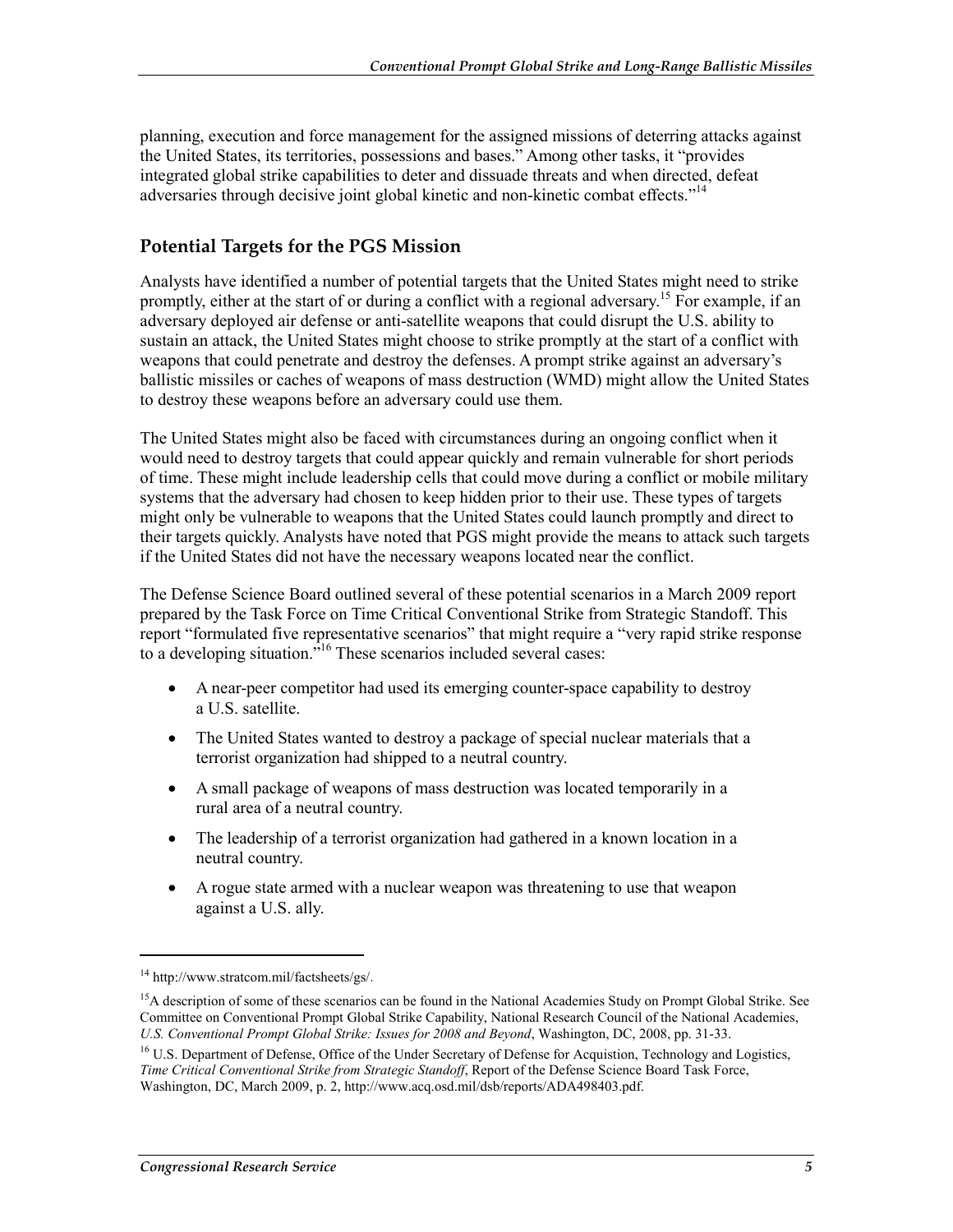Each of these cases provided scenarios where the United States might want to attack promptly at the start of, or during, a conflict with a regional adversary.

### **Conventional Ballistic Missiles and the PGS Mission**

The Obama Administration noted, in the 2010 Nuclear Posture Review, that the Pentagon "is studying the appropriate mix of long-range strike capabilities, including heavy bombers as well as non-nuclear prompt global strike, in follow-on analysis to the 2010 Quadrennial Defense Review and the NPR." The United States might use a number of different weapons systems for this purpose. In the near term, these could include medium- or long-range aircraft, cruise missiles launched from bombers or submarines, and ballistic missiles based at sea or on land in the United States.<sup>17</sup> But conventional aircraft, even if they are based near the theater of operations, could take several hours, or more, to reach their targets. Aircraft may also be vulnerable to enemy air defenses, particularly if they tried to attack targets deep inside enemy territory. Similarly, aircraft or cruise missiles based at sea may be too far from the theater of operations to strike critical targets in a timely manner.

As a result, many analysts and officials believe that the United States should use long-range ballistic missiles (ICBMs and SLBMs) for the prompt global strike mission.<sup>18</sup> During the Cold War, these long-range ballistic missiles provided the United States with the ability to threaten targets throughout the Soviet Union, and, if necessary, in other nations, from the United States or from submarines patrolling at sea. But these missiles have always carried nuclear warheads.19 To use them for the conventional prompt global strike mission, the United States would have to deploy these missiles with conventional warheads. The Bush Administration first raised the profile of long-range, conventional strike missiles in the 2001 Nuclear Posture Review, when it introduced the concept of the "new triad." This concept joined long-range nuclear-armed missiles with precision-strike conventional weapons in a category called offensive strike weapons. The Bush Administration argued that the availability of precision conventional weapons would, possibly, provide the President with more options in a crisis, and, therefore, reduce the likelihood of the use of nuclear weapons.

<sup>&</sup>lt;sup>17</sup> In his testimony in 2003, Admiral Ellis specifically mentioned two systems that could contribute to this mission, Trident submarines reconfigured to carry Tomahawk cruise missiles with conventional warheads and the proposed Common Aero Vehicle, which could be used to deploy conventional munitions on long-range ballistic missiles. See the statement of Admiral James O. Ellis, Commander, U.S. Strategic Command, House Armed Services Committee, March 13, 2003. In the longer term, the Air Force and Navy are both exploring the use of ramjets, or scramjets, for long-range attack term. These hypersonic aircraft, which could fly at speeds of Mach 2-Mach 5, are still in the early stages of development. The are envisioned to launch from air bases, like aircraft, but to travel at speeds that far exceed those of U.S. aircraft and may approach the speeds of missiles. See, for example, Pincus, Walter, "Pentagon Has Far-reaching Defense Spacecraft in Works," *Washington Post,* March 16, 2005. p. 3.

<sup>&</sup>lt;sup>18</sup> See, for example, U.S. Department of Defense, Office of the Under Secretary of Defense for Acquisition. Technology, and Logistics, *Report of the Defense Science Board Task Force on Future Strategic Strike Forces*. February 2004. See, also, Eric A. Miller and Willis A. Stanley, *The Future of Ballistic Missiles*. National Institute for Public Policy, October 2003.

<sup>&</sup>lt;sup>19</sup> When the Cold War ended in the early 1990s these missiles carried more than 8,000 nuclear warheads. The United States has reduced its strategic forces, and currently has 2,000 warheads deployed on around 786 ICBMs and SLBMs. U.S. Department of State, *The Legacy of START and Related U.S. Policies*, Washington, DC, July 16, 2009, http://www.state.gov/t/vci/rls/126119.htm. See also, U.S. Department of State, *START Aggregate Numbers of Strategic Offensive Arms,* Washington, DC, July 1, 2009. http://www.state.gov/t/vci/rls/130149.htm.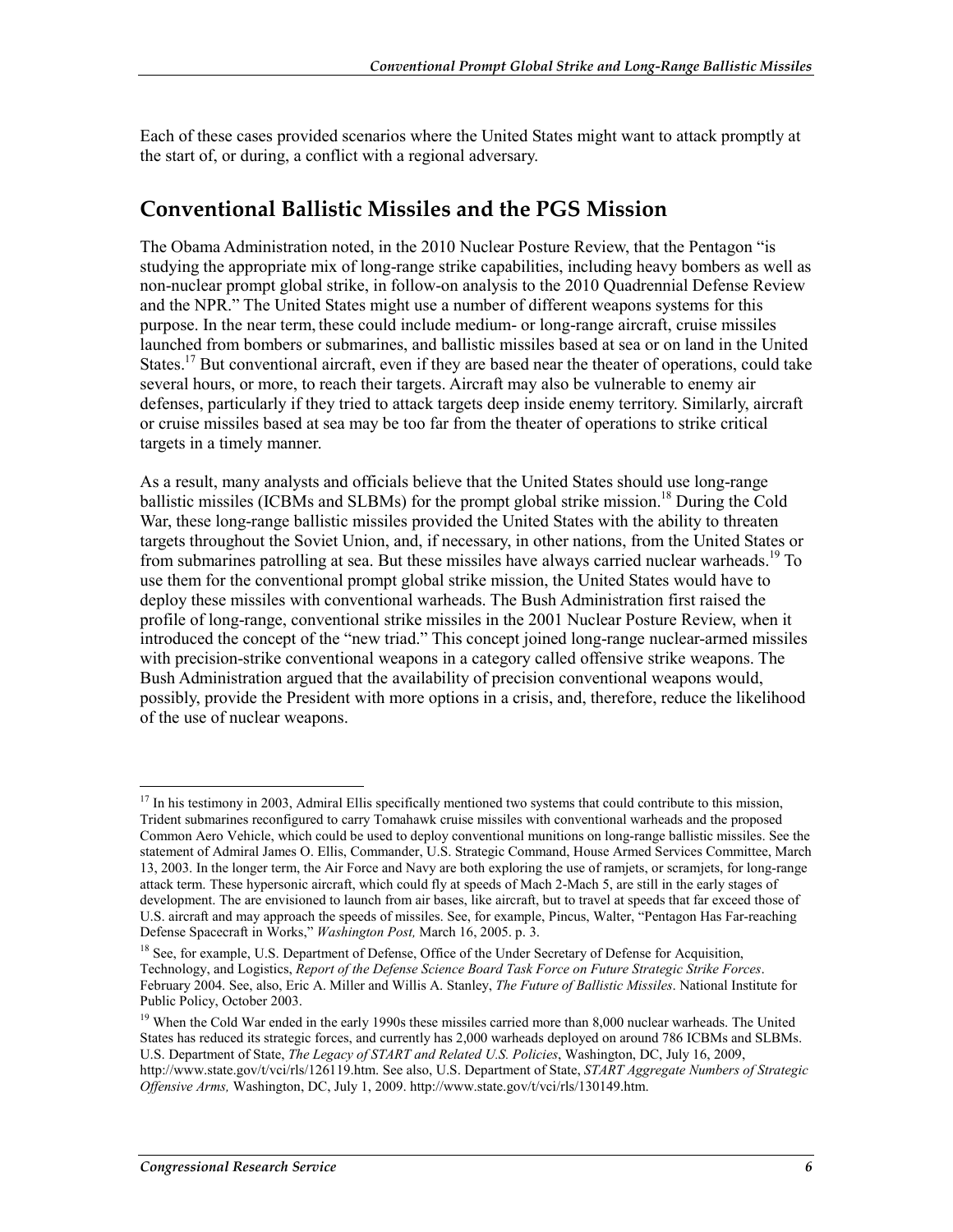The Pentagon's Defense Science Board (DSB), in a study published in early 2004, asserted that land-based long-range ballistic missiles have "unique, time-critical characteristics" that include "responsiveness, range, speed, precision, lethality, and freedom of maneuver."<sup>20</sup> With these capabilities, they could attack targets anywhere in the world within an hour of their launch, without relying on forward bases or supporting military capabilities, such as the tanker aircraft needed to support long-range flights by bombers. They would not be at risk from air defenses, and there would be no risk to flight crews. Further, if the warheads could maneuver to slow their reentry and increase their angle of attack, they might be effective against some types of hardened and deeply buried targets. The DSB study asserted that these weapons could provide "a reliable, low-cost force on continuous alert with a high readiness rate and the capability to immediately react under strict control of the National Command Authority." In other words, the high levels of reliability, readiness, and command and control that were needed as a part of the U.S. strategic nuclear deterrent during the Cold War are also valuable characteristics for a long-range conventional strike system in the post-Cold War era.

In testimony before the Senate Armed Services Committee in April 2005, General James Cartwright, then the commander of STRATCOM, linked PGS to the "new Triad" concept advanced by the 2001 NPR. General Cartwright noted that "the New Triad concept will enable more precisely tailored global strike operations<sup>"21</sup> by allowing the United States to choose conventional rather than nuclear weapons to attack some categories of targets. By replacing some nuclear weapons with conventional weapons in the U.S. strategic war plan the United States might be able to further reduce its number of deployed strategic nuclear weapons.<sup>22</sup>

General Cartwright and others emphasized that the substitution of conventional warheads for nuclear warheads in the U.S. war plan would require significant improvements in the accuracy of U.S. long-range ballistic missiles. If missiles could deliver their payloads more precisely to their targets, then, for some categories of targets, they may not need the explosive yield of a nuclear weapon to destroy the target. Both the Navy and the Air Force are exploring advanced guidance and targeting technologies, such as the use of GPS guidance, that might provide their missiles with these improvements in accuracy. This effort has been underway for more than two decades. General Cartwright sought a study that would allow him to determine what proportion of the targets in the U.S. war plan could be attacked with conventional weapons. An industry analyst estimated that this proportion could be between 10% and 30% of the existing targets.<sup>23</sup>

In recent years, however, some analysts and military officials have questioned whether the United States should seek to substitute conventional warheads for nuclear warheads in the U.S. nuclear war plan. They note that conventional warheads may lack the deterrent capabilities of nuclear warheads, even if they could damage many targets, because they lack the psychological effects associated with nuclear weapons. According to General Kevin Chilton, the former commander of U.S. Strategic Command, this would not be a weapon that "engenders fear, compared to the threat of a nuclear strike." Instead, General Chilton and other analysts view long-range ballistic missiles

<sup>1</sup>  $^{20}$ U.S. Department of Defense, Office of the Under Secretary of Defense for Acquisition, Technology, and Logistics, *Report of the Defense Science Board Task Force on Future Strategic Strike Forces*, February 2004. p. 5-1.

<sup>&</sup>lt;sup>21</sup> U.S. Congress, Senate Committee on Armed Services, Subcommittee on Strategic, Testimony of Admiral James E. Cartwright, Commander, U.S. Strategic Command, Hearing, April 4, 2005.

<sup>22</sup> Grossman, Elaine M., "U.S. General: Precise Long-Range Missiles may Enable Big Nuclear Cuts," *Inside the Pentagon*, April 28, 2005.

 $23$  Ibid.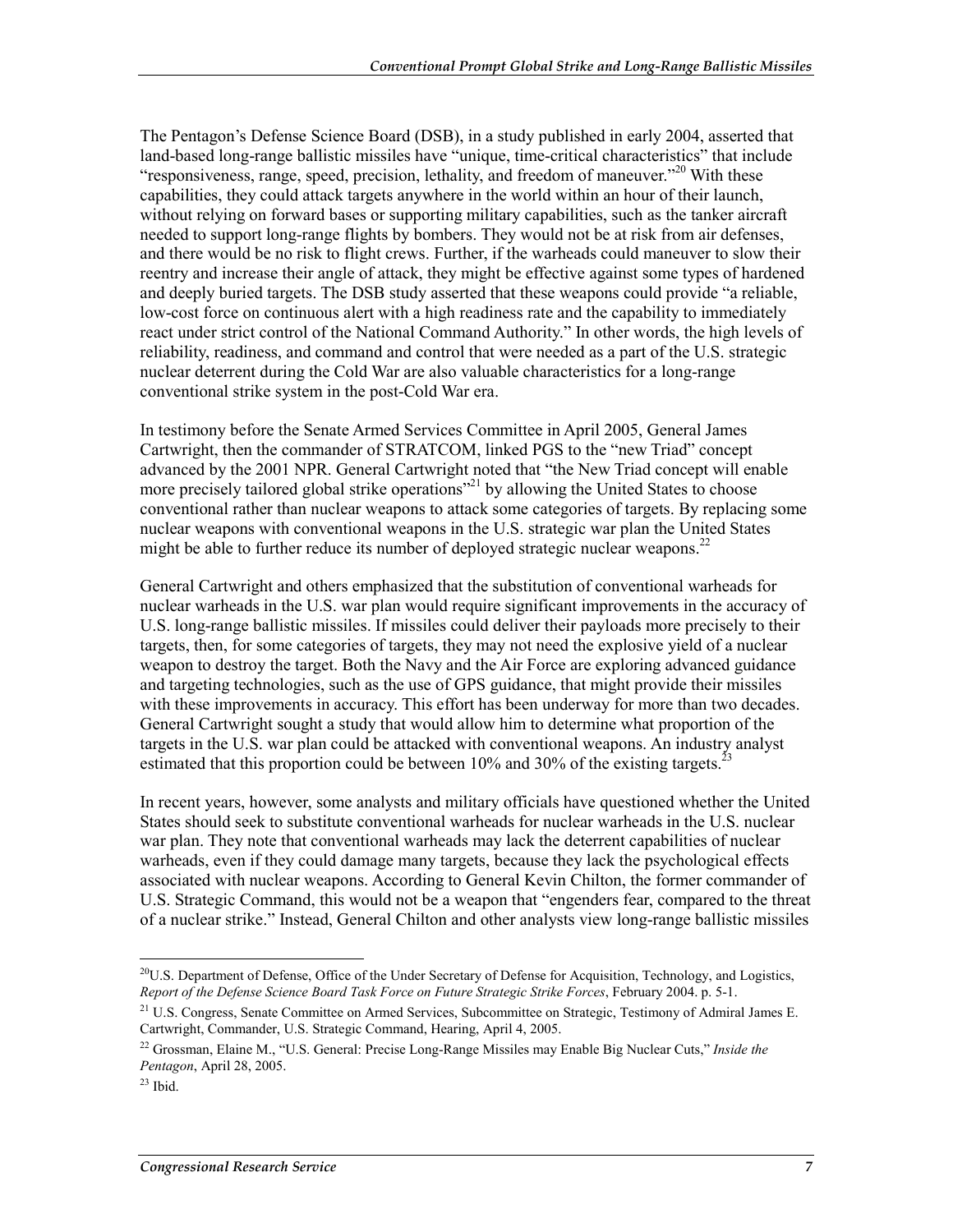armed with conventional warheads as a "niche" weapon that might be used to attack some critical targets in scenarios that would not have otherwise called for the use of nuclear weapons.<sup>24</sup> In other words, instead of substituting for nuclear weapons, a new prompt global strike capability would expand the range of U.S. conventional options. For example, General Chilton noted, in testimony before the Strategic Forces Subcommittee of the House Armed Services Committee, that this type of weapon could "provide an additional arrow in the quiver, if you will, of the country to address emerging threats, that we might find a nuclear weapon application to be selfdeterring to address that threat." $^{25}$ 

Nevertheless, the idea that long-range systems armed with conventional warheads could enhance deterrence remains evident in the discussion about a potential CPGS capability. In February 2012, James Miller, the Undersecretary of Defense for Policy, noted that programs like CPGS could help strengthen U.S. non-nuclear forces as a part of the U.S. deterrent.<sup>26</sup> But, as has been evident in recent discussions, he referred to these systems' ability to enhance U.S. conventional capabilities rather than their ability to substitute directly for nuclear weapons.

## **Plans and Programs**

Both the Navy and the Air Force have studied the possible deployment of conventional warheads on their long-range ballistic missiles for more than a decade. The Air Force briefly studied the penetration capabilities of conventional ICBMs in the mid-1990s. In August 1995 it launched an ICBM armed with a "pointy" front end (and no explosive warhead) against a granite slab that had characteristics similar to reinforced concrete. Press reports indicate that the warhead entered the target at a 90 degree angle and penetrated to a depth of 30 feet, which is greater than the depth of penetration of any existing U.S. weapon.27 The Navy also sponsored studies in the 1990s that sought to develop a non-nuclear penetrating warhead for the Trident SLBM. These studies also focused on questions about whether a reentry vehicle from a ballistic missile could penetrate a hardened target, using only its speed and angle of reentry, without a nuclear explosion. Both the Navy and the Air Force recognized that, without a nuclear explosion, the reentry vehicle from a ballistic missile would have to be far more accurate than those deployed in the 1990s (and still deployed today) to attack and destroy a buried target.

### **Navy Programs**

#### **Reentry Vehicle Research**

In FY2003, the Navy requested funding for research on a new type of reentry vehicle that could significantly improve the accuracy of the Trident II (D-5) missiles. This program, known as the

<sup>1</sup> 24 Carlo Munoz, "Chilton: Conventional PGS Cannot Replace Nuclear Deterrent Role," *Inside the Air Force*, January 22, 2010.

<sup>25</sup> U.S. Congress, House Armed Services, Strategic Forces, *United States Strategic Posture and the Fiscal Year 2009 Budget Request for Strategic Programs*, Hearing, 110th Cong., 2nd sess., March 27, 2008.

<sup>&</sup>lt;sup>26</sup> Elaine M. Grossman, "Conventional Arms No Substitute for Nuclear: Strategic Command Official," February 29, 2012.

<sup>27</sup> Grossman, Elaine M. "Pentagon Eyes Bunker-Busting Conventional Ballistic Missile for Subs," *Inside the Pentagon*, June 27, 2002, p. 1.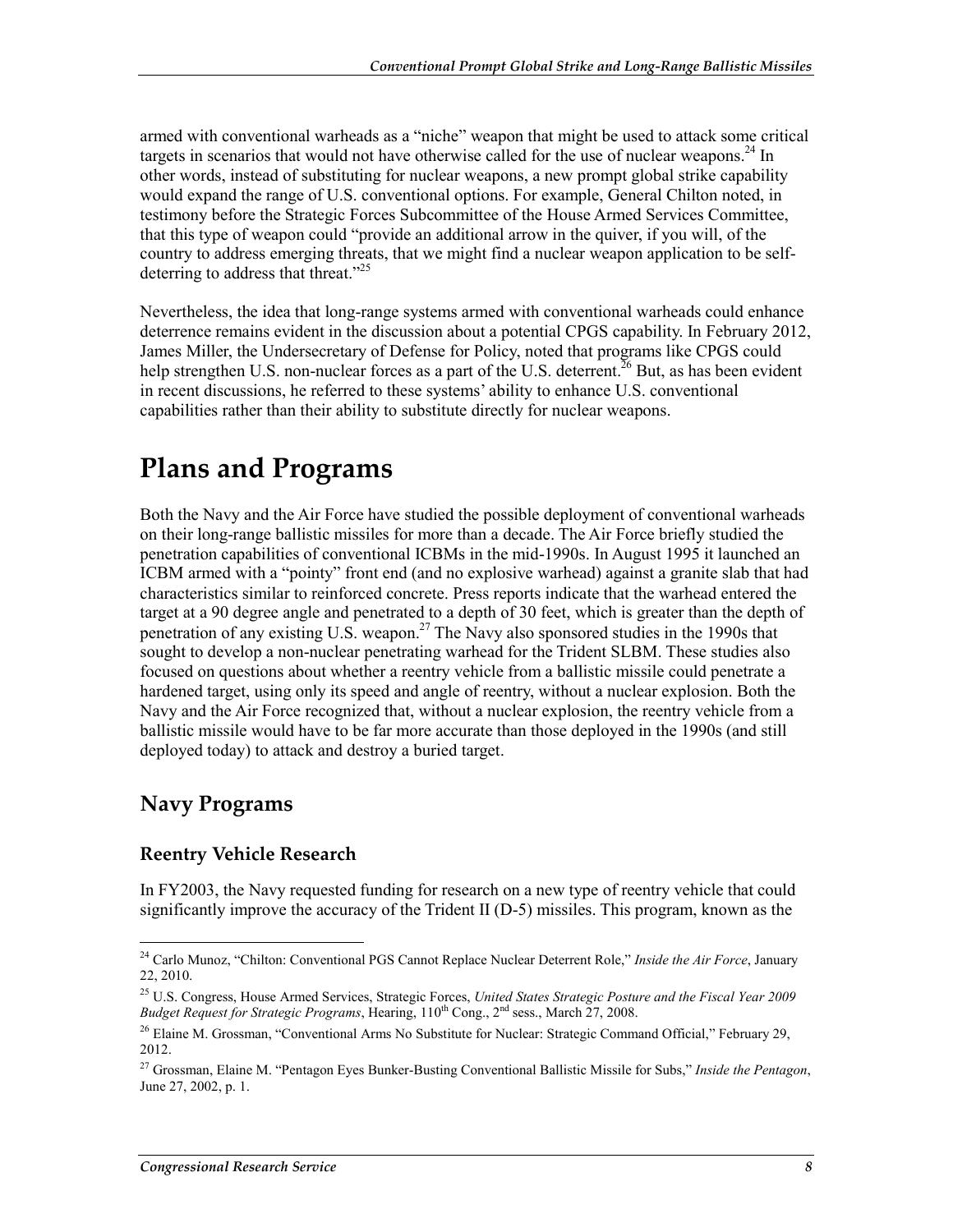Enhanced Effectiveness (E2) Initiative, included an initial funding request of \$30 million, a threeyear study, and a full-scale flight test in early 2007.<sup>28</sup> Congress rejected the initial funding request in FY2003 and FY2004, but Lockheed Martin Corporation, the contractor pursuing the study, continued with a low level of research into this system.

The E2 reentry vehicle would have integrated the existing inertial measurement unit (IMU) guidance system (the system currently used to guide long-range ballistic missiles) with global positioning system (GPS) technologies so that the reentry vehicle could receive guidance updates during its flight.<sup>29</sup> A standard MK4 reentry vehicle, which is the reentry vehicle deployed on many Trident SLBMs, would be modified with a flap-based steering system, allowing it to maneuver when approaching its target to improve its accuracy and increase its angle of penetration. This steering system, which the Navy referred to as a "backpack extension," would increase the size of the reentry vehicle, making it comparable in size to the MK5 reentry vehicle that is also deployed on Trident missiles. The E2 warhead could possibly have provided Trident missiles with the accuracy to strike within 10 meters of their intended, stationary targets. This accuracy would not only improve the lethality of the nuclear warheads but it would also permit the missiles to destroy some types of targets with conventional warheads.<sup>30</sup>

Lockheed Martin flew these reentry vehicles in test flights of Trident missiles.<sup>31</sup> In a test conducted in 2002, it demonstrated that the new reentry vehicle could steer towards a target and strike with improved accuracy. In a test conducted in early 2005, a modified version of its reentry vehicle demonstrated that it could not only steer towards a target with improved accuracy, but also slow down and "control the impact conditions," capabilities that would be needed for the delivery of some types of conventional warheads to their targets. Lockheed estimated that, if the program received funding from Congress beginning in FY2006, its reentry vehicle could enter production in FY2010 and achieve an initial operational capability in 2011. The Navy, however, did not seek funding for this program in FY2004, FY2005, or FY2006.

The Lockheed Martin reentry vehicle became a part of the plan to deploy conventional warheads on Trident submarine-launched ballistic missiles, and was included in the Navy's budget request for FY2007 and FY2008. The budget request for FY2008 indicated that most of the work needed to design and develop the reentry vehicle for the conventional Trident could have been completed in FY2008, with an additional \$20 million request planned for FY2009.<sup>32</sup> The FY2008 funding would have supported, among other things, efforts to finalize the guidance and flap system on the maneuvering body extension of the reentry body, design an interface between the new guidance

<sup>1</sup> 28 Norris, Robert S. and Hans M. Kristensen. "U.S. Nuclear Forces 2005," *Bulletin of the Atomic Scientists*, January/February 2005, pp. 73-75.

<sup>&</sup>lt;sup>29</sup> According to the Defense Science Board Task Force on Future Strategic Strike Forces, the IMU would guide the missile in its early phases, but the reentry body would receive a GPS update during its exoatmospheric flight; it would then use the IMU and control flaps to steer the warhead with GPS-like accuracy during atmospheric reentry. See U.S. Department of Defense. *Report of the Defense Science Board Task Force on Future Strategic Strike Forces*. February 2004. pp. 5-7.

<sup>30</sup> Grossman, Elaine M., "Pentagon Eyes Bunker-Busting Conventional Ballistic Missile for Subs," *Inside the Pentagon*, June 27, 2002. p. 1. See also, Robert S. Norris and Hans M. Kristensen, "U.S. Nuclear Forces 2005," *Bulletin of the Atomic Scientists*, January/February 2005, pp. 73-75.

<sup>&</sup>lt;sup>31</sup> Krivich, David, Director, SMP Advanced Programs and Business Development, Lockheed Martin Space Systems Company, *Update on Precision Conventional Ballistic Missile Global Strike Capabilities*, Briefing to the Defense Science Board Task Force on Nuclear Capabilities, July 22, 2005.

<sup>&</sup>lt;sup>32</sup> Department of the Navy, Fiscal Year 2008/2009 Budget Estimates, Justification of Estimates, February 2007, Research, Development, Test, and Evaluation, Navy Budget Activity 4.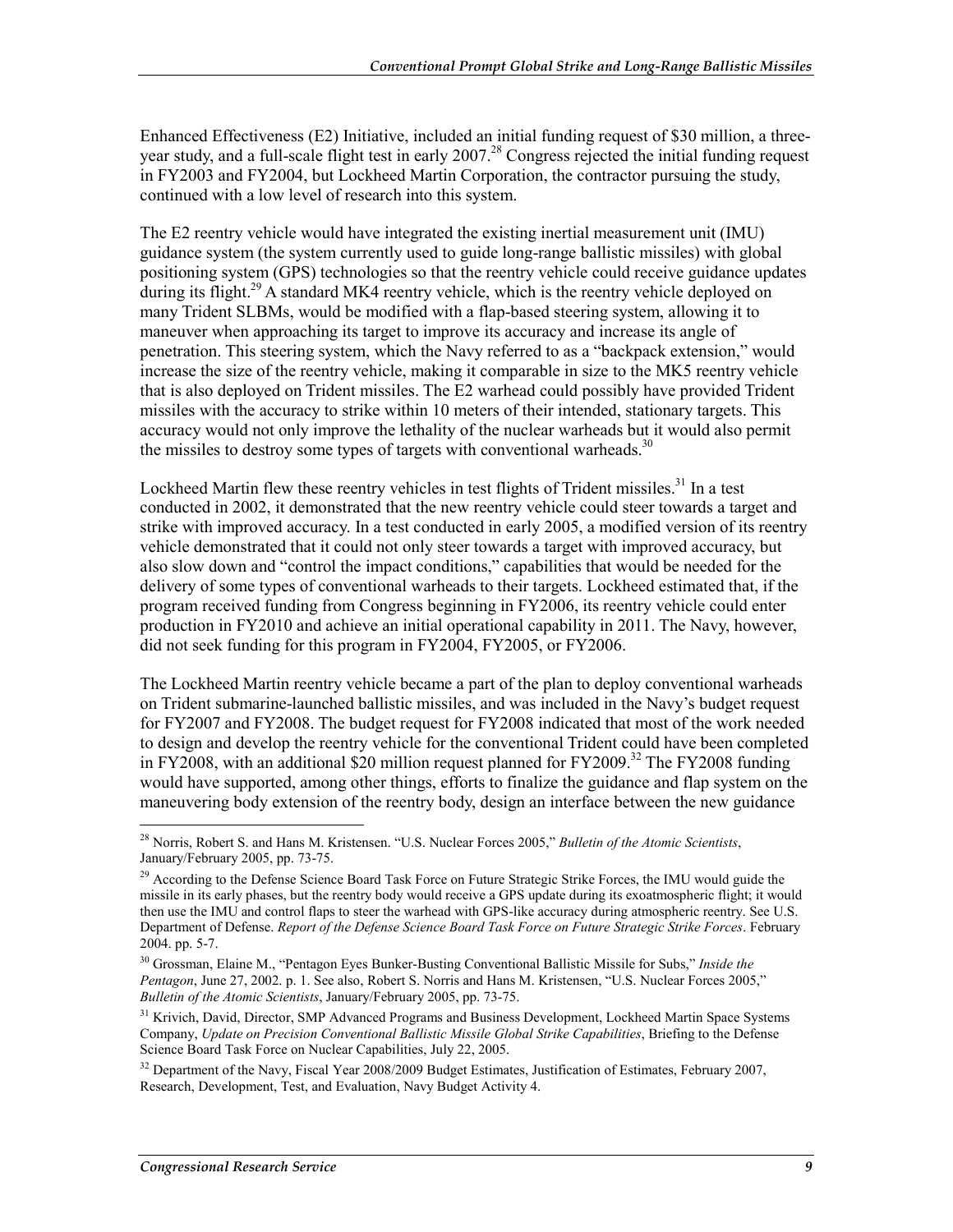system and the missile system flight controls, begin development of a conventional payload that could fit within the reentry body, and initiate efforts to modify existing facilities so that they could test the CTM designs. Congress, however, rejected these funding requests amid concerns about the rationale for the program and the potential for misunderstanding if the weapons were used in a conflict.

If it had received the requested funding in FY2008, and proceeded with the expected work plan, the Navy would have conducted system development and demonstration activities in FY2008 and FY2009, and planned to begin production and deployment in FY2010. With this timeline, the system would have reached its full operational capability by the end of 2012. However, as is noted below, Congress rejected the Navy's funding request for FY2008 and restructured the PGS program.

Nevertheless, DOD has allocated a portion of the combined funding for the PGS mission to this program area in recent years. In documents submitted with its FY2009 budget request, the Navy sought funding for a 2009 flight experiment "using a Life Extension Test Bed (LETB-2) reentry body on a currently planned Trident D-5 missile test."<sup>33</sup> The LETB-2 is essentially the same as the maneuvering reentry body, described above, that evolved from the E2 reentry vehicle program. Even though the test bed would fly on a Trident missile test, the Navy contended that the technology would be applicable to any conventional ballistic missile, and, therefore, was not prohibited by the FY2008 legislation. Moreover, according to some reports, the test was funded separately, outside the combined conventional prompt global strike (CPGS) account.<sup>34</sup> DOD has indicated that during FY2012, it will continue to adapt the LETB reentry bodies as a part of its test-range development plans.

The Navy also requested, in its FY2009 budget, funding for a reentry body for a conventional ballistic missiles. This program, known as the Medium Lift Reentry Body, would be too large to fit on a Trident missile, but could carry the warhead on the intermediate range submarinelaunched ballistic missile described below. It would carry a tungsten-rod ("flechette") warhead, which would be designed to destroy area targets such as airfields and military bases.

#### **Conventional Trident Modification**

The Navy began to speak publicly about its plans for the Conventional Trident modification (CTM) in early March 2006. Under this concept, the Navy planned to deploy each of its 12 Trident submarines on patrol (two would be in overhaul at any given time) with two missiles equipped to carry four conventional warheads each. The remaining 22 missiles on each submarine would continue to carry nuclear warheads, and the submarines would continue to patrol in areas that would allow them to reach targets specified in the nuclear war plan, although the patrol areas could be adjusted to accommodate targeting requirements for the CTM. Only four submarines would be within range of their targets, with two in the Pacific Ocean and two in the Atlantic Ocean. Consequently, only eight conventional missiles would be available for use at any time,

<sup>33</sup> Elaine M. Grossman, "Controversial Missile Idea Lingers," *Global Security Newswire*, March 20, 2008.

<sup>34</sup> Elaine M. Grossman, "U.S. Navy Plans August Test for Conventional Trident-Related Technology," *Global Security Newswire*, May 21, 2009.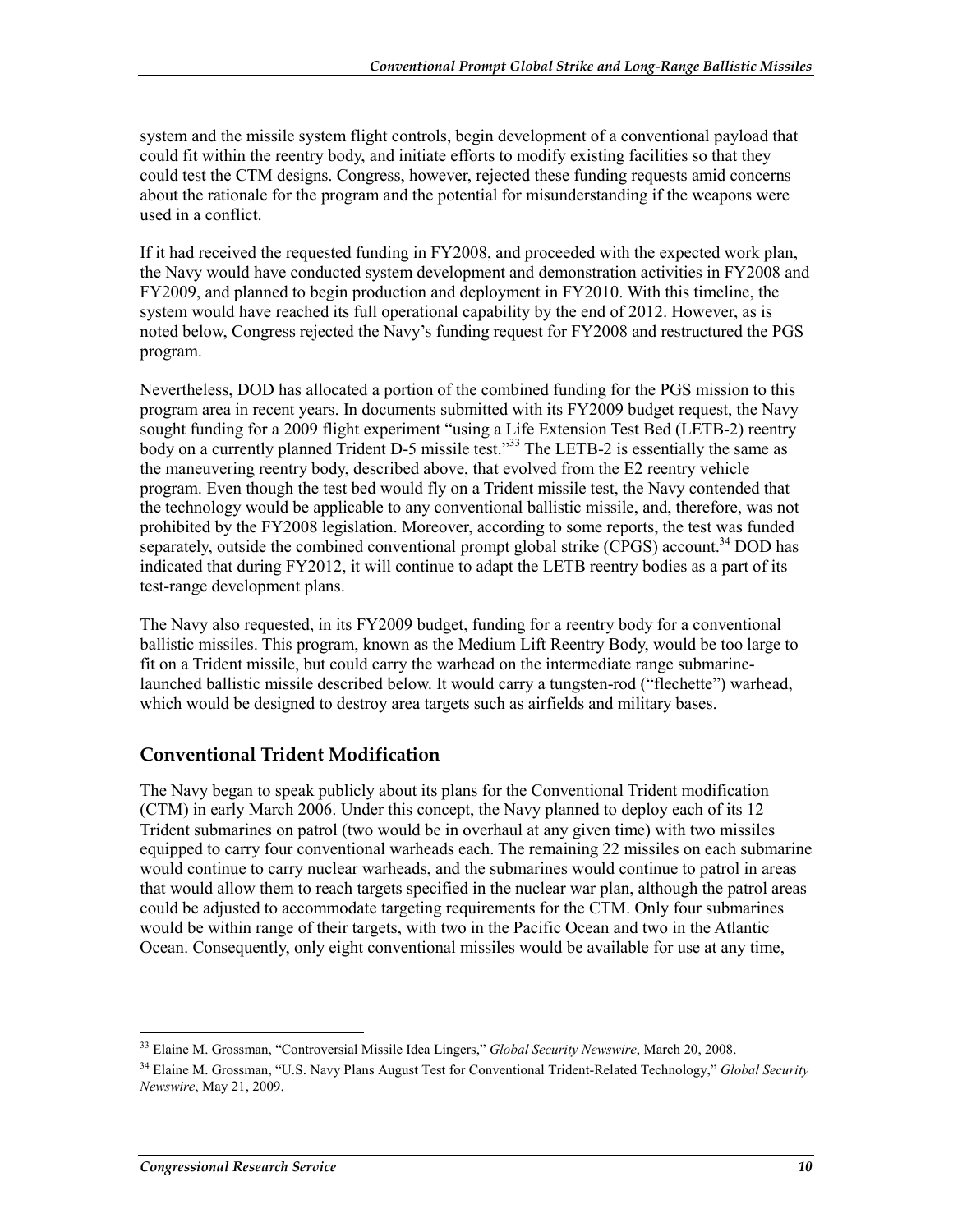and only one or two of the submarines would likely be within range of the targets specified for attack with conventional ballistic missiles.<sup>35</sup>

The Navy considered two types of warheads for the CTM program in the near term. One warhead would be designed to destroy or disable area targets like airfields or buildings, using a reentry vehicle loaded with tungsten rods—known as *flechettes*—that would rain down on the target and destroy everything within an area of up to 3,000 square feet. The other might be able to destroy hardened targets, like underground bunkers or reinforced structures, if it were accurate enough to strike very close to the target. Each would be deployed within the reentry body developed and tested under the E2 program. The Navy also explored, for possible future deployment, technologies that might be able to penetrate to destroy hardened, buried targets.

The Navy argued that these warheads would have provided the Navy with the ability to contribute to the prompt global strike mission in the near term, a goal that was identified in the 2006 QDR. The report indicated that the Navy would seek to deploy an "initial capability to deliver precisionguided conventional warheads using long-range Trident" missiles within two years,  $36$  although many expected it to take four years to field the full complement of 96 warheads. The capability, even when fully deployed, would be limited by the small number of available warheads. Hence, it seems likely that the Pentagon would have only planned to use these missiles in limited circumstances to meet specific goals.

The budget the Navy prepared for FY2007 included a total of \$503 million over five years, with \$127 million for FY2007, \$225 million for FY2008, \$118 million for FY2009, and \$33 million for FY2010.<sup>37</sup> As noted below, Congress denied the funding request in FY2007. The Pentagon requested a total of \$175.4 million for FY2008, but Congress did not approve the specific funding again. Instead, as is noted in more detail below, it provided research and development funding for a more general category of "prompt global strike" initiatives.

#### **Submarine-Launched Intermediate-Range Global Strike**

The Navy has also studied the possible development and deployment of a submarine-launched intermediate-range ballistic missile (SLIRBM). It requested industry participation in the study in mid-2003, and planned to conduct two static test-firings of a prototype rocket engine in 2005.<sup>38</sup> According to the Defense Science Board Task Force, this missile might deliver a 2,000-pound payload over a 1,500-mile range,  $39$  with an accuracy of less than 5 meters. This would allow the missile to reach its target in less than 15 minutes.<sup>40</sup> Reports of the initial studies into this concept indicated that this proposed missile could carry either nuclear or conventional warheads, allowing it to contribute to the missions requiring prompt, long-range strike capabilities.<sup>41</sup> These missiles

<sup>35</sup> Ibid.

<sup>&</sup>lt;sup>36</sup> U.S. Department of Defense, Quadrennial Defense Review Report, February 6, 2006, p. 50.

<sup>37</sup> Grossman, Elaine, "Pentagon Wants Early Start on Conventional Missiles for Subs." *InsideDefense.Com*, January 20, 2006. See also, Grossman, "Facing Doubts, Pentagon Readies Pitch for New Sub-launched Missile." *Inside the Pentagon*. March 9, 2006.

<sup>38</sup> Norris, Robert S. and Hans M. Kristensen, "U.S. Nuclear Forces 2005," *Bulletin of the Atomic Scientists*, January/February 2005, pp. 73-75.

<sup>&</sup>lt;sup>39</sup> A Trident II (D-5) missile can deliver its warheads over a range of 4,000 miles.

<sup>40</sup> *Report of the Defense Science Board Task Force on Future Strategic Strike Forces*, February 2004, p. 5-12.

<sup>41</sup> Koch, Andrew. "U.S. Considers Major Changes to Strategic Weapons," *Jane's Defence Weekly*, September 27, 2003.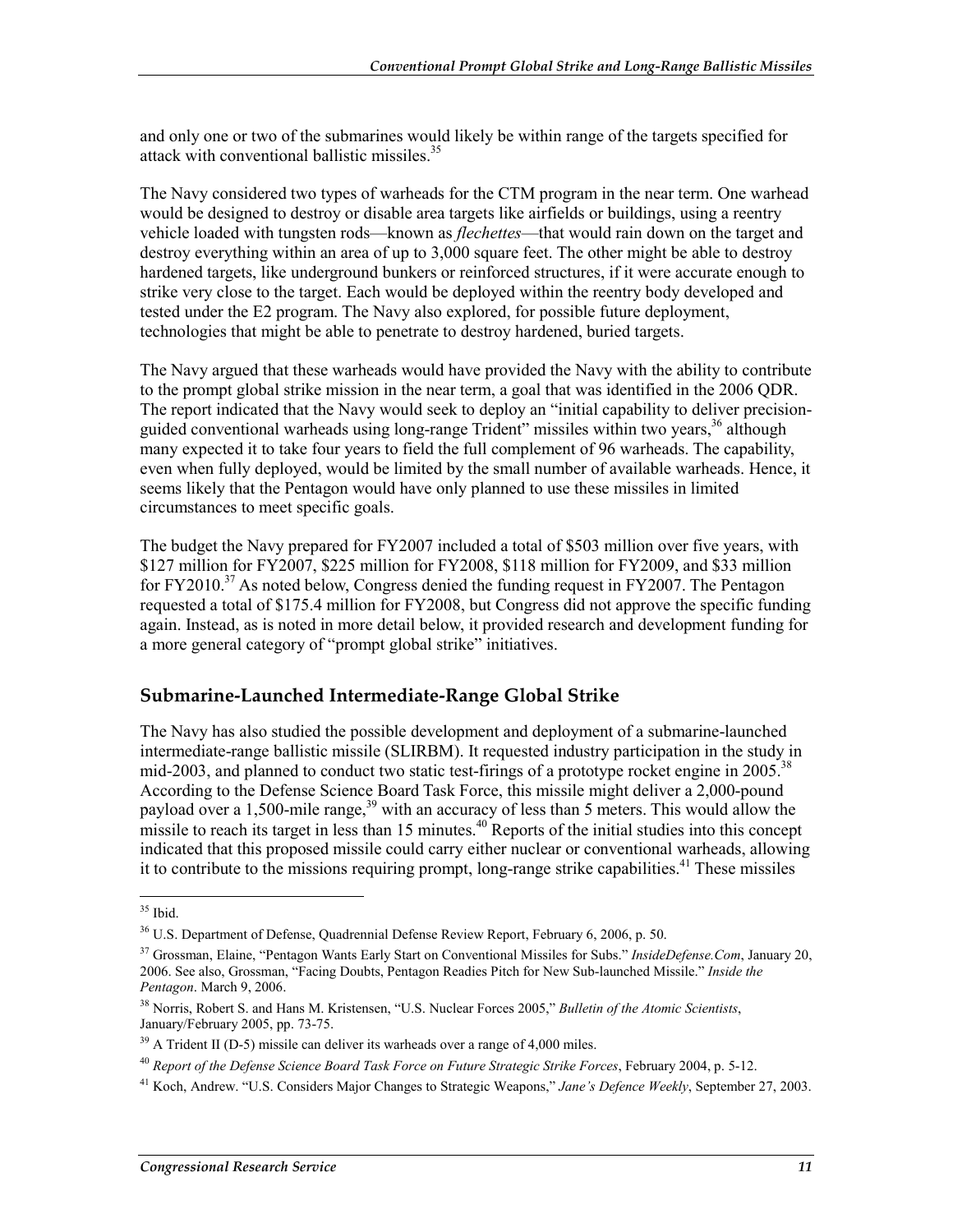could also be deployed on nuclear-capable Trident submarines, with 2 or 3 missiles deployed in up to 22 of the submarine's launch tubes, for a total of 66 missiles per submarine. However, as the concept emerged, it become evident that the missiles would be deployed, with perhaps two per launch tube, in the four Ohio-class submarines that have already been converted to carry conventional cruise missiles and other non-nuclear weaponry.

Congress appropriated \$10 million for the SLIRBM in FY2005 and \$7.2 million in FY2006. In the House, the Defense Appropriations Subcommittee added \$2 million for this effort in FY2007, but the conference committee provided only \$1.3 million. The Pentagon did not request any additional funding for this program for FY2008, but it did indicate that prior-years funding would be used to continue funding efforts that will demonstrate the affordability and feasibility of this concept.

The Pentagon remained interested in this concept in 2008, and considered allocating \$120 million in FY2008 and \$140 million in FY2009 to pursue a medium-range "Submarine-launched Global Strike Missile" with a range of  $2,000-3,000$  nautical miles.<sup>42</sup> However, as is noted below, Congress eliminated Navy funding for conventional prompt global strike programs in FY2008 and combined all DOD funding in a single defense-wide account. This account did not provide any funds to this missile, and the Navy did not request any additional funds in its budget in subsequent years.

The Pentagon reasserted its interest in deploying a prompt strike capability on submarines in January 2012, in its report on Defense Budget Priorities and Choices. It noted that, as a part of the U.S. effort to "rebalance" U.S. forces towards the Asia-Pacific and Middle East regions, the United States would need to invest in capabilities "required to maintain our military's continued freedom of action in the face of new technologies designed to frustrate access advantages." The list of such technologies included the "design of a conventional prompt strike option from submarines."<sup>43</sup> In his briefing after the release of this document, Secretary of Defense Leon Panetta linked this effort with a program to provide the Virginia-class attack submarines with the capability to carry more conventional cruise missiles. The same mid-body launch tubes, known as the Virginia Payload Module, that might carry more cruise missiles might also carry conventional boost-glide systems.44

DOD has not yet decided whether it will deploy a PGS system on land or at sea. However, it has left open the option of deploying the systems at sea, so that as it develops both the booster and the hypersonic glider technologies, it can pursue technologies that will reduce the cost and risk of the program even if they come with a reduced range. Moreover, unlike with the Conventional Trident Program, with an intermediate-range PGS system, DOD would not install conventional warheads on missiles that had been equipped with nuclear warheads. Moreover, they boosters would travel on a flatter trajectory, and would likely have different launch profile and a different number of stages, than the existing Trident missiles. According to General Martin Dempsey, the Chairman of the Joint Chiefs of Staff, these differences in technology would likely mitigate the risk of an

<sup>1</sup> 42 Grossman, Elaine, M., "Midrange Missile May be Backup to Modified Trident,*" Global Security Newswire*, September 21, 2007.

<sup>43</sup> U.S. Department of Defense, *Defense Budget Priorities and Choices*, Washiington, D.C., January 2012, p. 5, http://www.defense.gov/news/Defense\_Budget\_Priorities.pdf.

<sup>44</sup> Christopher P. Caves, "Subs May Serve Attack, Guided MIssile Functions," *Navy Times*, October 15, 2011. http://www.navytimes.com/news/2011/10/navy-dual-use-submarines-attack-guided-missile-101511w/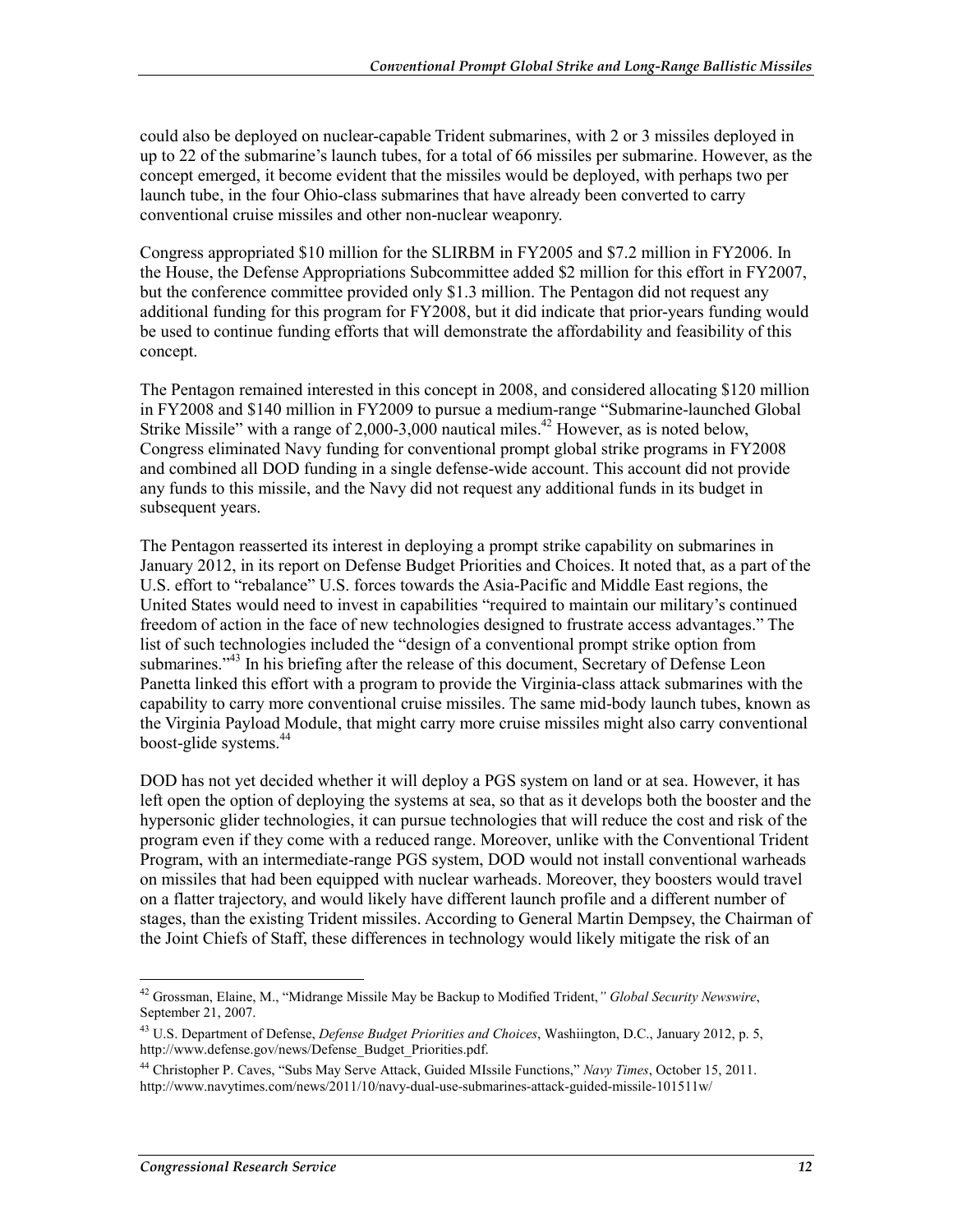adversary observing the launch and concluding, incorrectly, that the United States had launched an attack with a nuclear-armed missile.<sup>45</sup>

## **Air Force Programs**

#### **The FALCON Study**

In 2003, the Air Force and DARPA (the Defense Advanced Research Projects Agency) initiated a program, known as FALCON (Force Application and Launch from Continental United States) that was designed to develop both a launch vehicle similar to a ballistic missile and a hypersonic reentry vehicle, known as the Common Aero Vehicle (CAV) that, together, would provide the United States with the ability to meet the requirements of the prompt global strike mission.

The FALCON study outlined many of the requirements that would become part of the framework for the conventional prompt global strike mission. For example, it indicated that the proposed CAV, when launched by a modified ICBM or other launch vehicle, should be able to travel at five times the speed of sound (Mach 5) so that it could deliver a substantial payload from the continental United States to anywhere on Earth in less than two hours.<sup>46</sup> The study identified a number of objectives for the CAV system that would allow it to achieve these goals. It stated that the CAV and its delivery vehicle should achieve alert status, which would make it ready to launch, in under 24 hours and should then be able to launch from this alert status in less than 2 hours, once it had received an execution order. The study indicated that CAV should then be able to reach its target within one hour of its launch.<sup>47</sup> These characteristics would provide it with the capabilities needed to attack time-sensitive targets.<sup>48</sup>

To meet the "global" portion of the PGS mission, the study indicated that the CAV should not only have the range to "strike throughout the depth of an adversary's territory," it should also have a cross-range capability of 3,000 nautical miles. The cross-range measures the ability of the CAV to maneuver and vary from a standard ballistic trajectory after its release from its launch vehicle. This ability to maneuver would allow the CAV to adjust to new information so that it could attack mobile targets, if timely and accurate information became available and was communicated to the CAV during its flight. It would also provide the CAV with a high degree of accuracy, allowing it to deliver its weapons within a planned 3 meters of the intended target. The CAV would also have to be linked to "complete, timely intelligence, surveillance, and reconnaissance information."

To minimize the risk of ambiguity or misinterpretation, where a nation observing the launch might conclude it was under nuclear attack, the Air Force planned to segregate the missiles armed

<sup>45</sup> U.S. Department of Defense, *Major Budget Decisions Briefing From the Pentagon*, Washington, D.C., January 26, 2012, http://www.defense.gov/transcripts/transcript.aspx?transcriptid=4962.

<sup>46</sup> DARPA, "FALCON (Force Application and Launch from CONUS Technology Demonstration Program," Fact Sheet, November 2003. See, also, Pincus, Walter, "Pentagon has Far-Reaching Defense Spacecraft in the works. Bush Administration Looking to Space to Fight Threats," *Washington Post*, March 16, 2005, p. 3.

<sup>&</sup>lt;sup>47</sup> Report to Congress on the "Concept of Operations" for the Common Aero Vehicle, Submitted in response to Congressional Reporting Requirements, by Peter B. Teets, Under Secretary of the Air Force, February 24, 2004. p. 2.

<sup>&</sup>lt;sup>48</sup> This implies that the U.S. command and control system would have the capability to identify potential targets, plan the mission, and prepare to launch the CAV within this time frame. These capabilities would be needed for the PGS mission, regardless of the munitions package on the ballistic missile.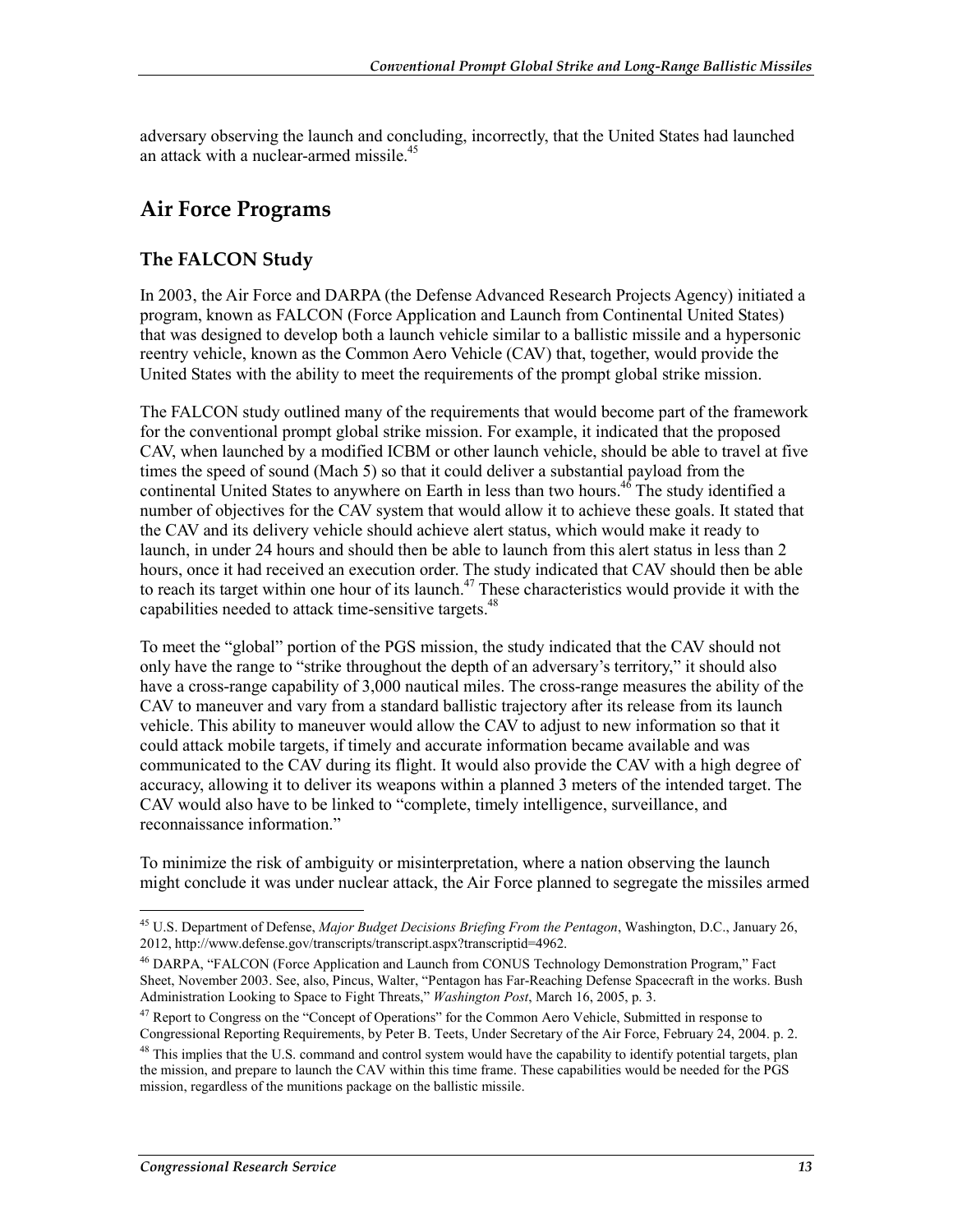with conventional warheads and deploy them far from bases with nuclear warheads. The missiles could be deployed "on mobile launchers or in semi-buried silos or berms on each coast, ready to launch on short notice."<sup>49</sup> The two potential bases included Vandenberg Air Force Base on the West Coast and Cape Canaveral on the East Coast.

Although the FALCON study focused on the booster and delivery vehicle that the United States would need to pursue the prompt global strike mission, analysts have identified a number of interrelated capabilities that the United States would need to be able to deliver weapons to targets across the globe within hours of a decision to launch. The United States would need the intelligence, surveillance, and reconnaissance (ISR) capability that would allow it to identify a target precisely and quickly. It would also need the command and control capability to review the targets, plan the attack, target the delivery vehicles, and order the launch within a short amount of time. Finally, it would need the continuing reconnaissance capability to verify that the intended target remained available and that the weapon reached and destroyed that target. The requirements would exist for both land-based and sea-based missiles.

#### **Reentry Vehicle Research and Warhead Options**

As was noted above, the Pentagon's Defense Science Board (DSB), in a study published in early 2004, supported the idea of using long-range ballistic missiles for the prompt global strike mission because these missiles would have the required "responsiveness, range, speed, precision, lethality, and freedom of maneuver" to attack targets anywhere in the world within an hour of their launch.<sup>50</sup> Moreover, the study went on to note that existing U.S. land-based ballistic missiles could be converted to carry conventional warheads. According to the DSB study, modified Minuteman II missiles might each be able to carry a single warhead that weighed between 500 and 1,000 pounds; a modified Peacekeeper could possibly carry between 6,000 and 8,000 pounds of payload, which would allow for multiple warheads or reentry vehicles.<sup>51</sup> According to some estimates, these missiles could even destroy some targets without an explosive warhead, using the "sheer force of impact of a reentry vehicle moving at 14,000 feet per second."52 According to the DSB study, Peacekeeper missiles could also carry a single reentry body that had been modified to improve accuracy by allowing for the maneuverability of the warhead, like the E2 warhead described above.

In addition, as was noted above, the United States could use a hypersonic glide vehicle, like the CAV under consideration in the Falcon Study, as the reentry body on a long-range ballistic missile. According to the Falcon Study, the CAV would be an unpowered, maneuverable hypersonic glide vehicle capable of carrying approximately 1,000 pounds in munitions or other payload.<sup>53</sup> This vehicle is a cone-shaped winged body that, after launch aboard a booster derived from a ballistic missile, would fly within the atmosphere at hypersonic speeds and maneuver to its target. As is noted below, DOD has funded this program through the defense-wide Conventional Prompt Global Strike (CPGS) program since FY2008.

<sup>1</sup> 49 Air Force Space Command, *Common Aero Vehicle White Paper*.

 $50$ U.S. Department of Defense, Office of the Under Secretary of Defense for Acquisition, Technology, and Logistics, *Report of the Defense Science Board Task Force on Future Strategic Strike Forces*, February 2004. p. 5-1.

<sup>51</sup> *Report of the Defense Science Board Task Force on Future Strategic Strike Forces*, February 2004. p. 5-3.

<sup>52</sup> Eric Schmitt, "U.S. Considers Conventional Warheads on Nuclear Missiles," *New York Times*, February 24, 2003.

 $53$  In 2006, the Bush Administration redesignated the CAV as the Hypersonic Technology Vehicle, in response to the restrictions in the FY2005 Defense Appropriations Act.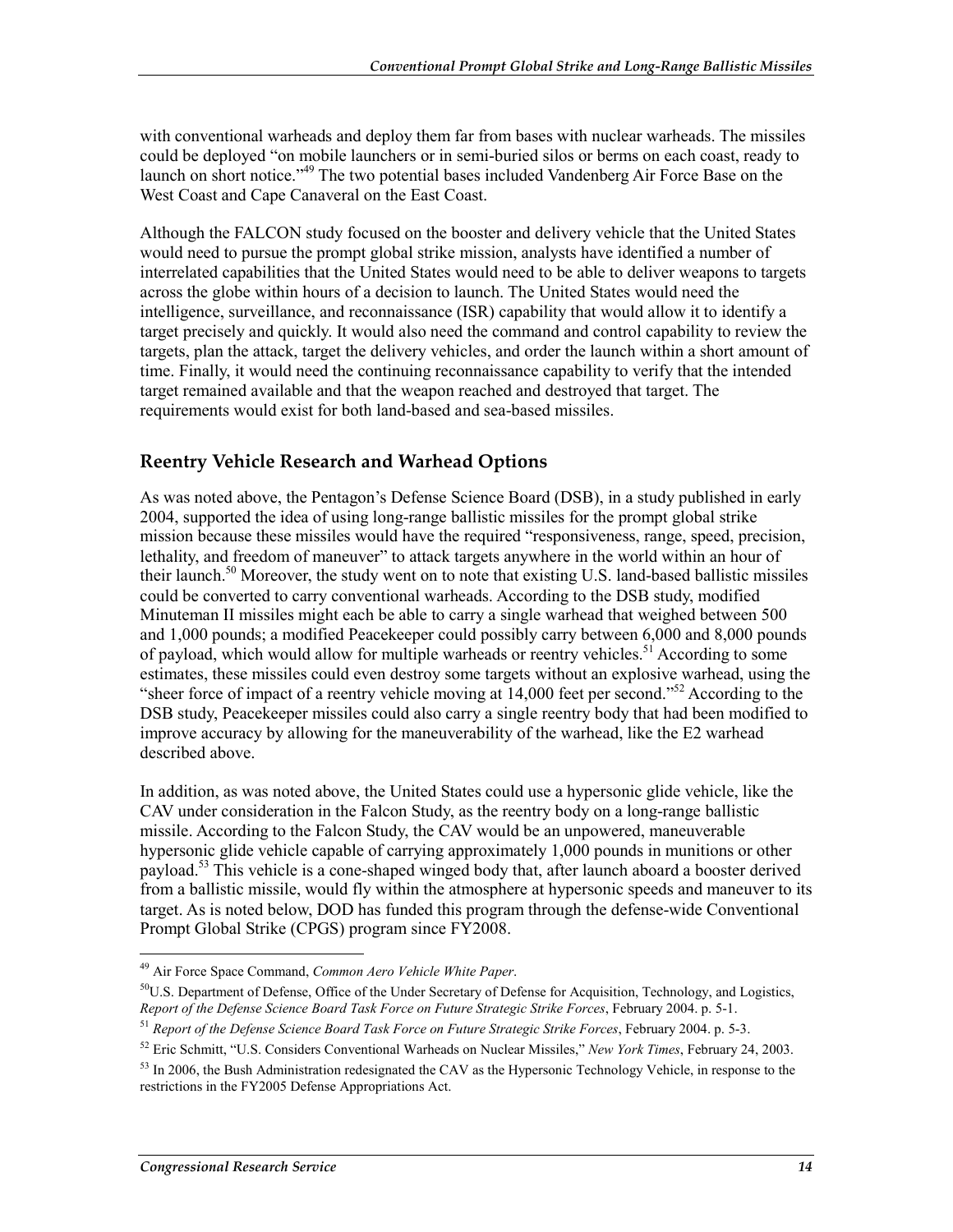The Air Force is considering two types of warheads for the CPGS mission.<sup>54</sup> One of these would contain kinetic energy projectiles, like the flechettes described above, that would be fused to disperse over a wide area after release from the payload delivery vehicle. The delivery body could also carry an explosive warhead to enhance its capability to penetrate and destroy hardened and buried targets. These munitions could be delivered by a hypersonic glide vehicle should such a system becomes operational. However, if the United States determined that it needed a conventional PGS capability in the near term, before the boost-glide technology was ready for deployment, these munitions might be deployed in existing reentry vehicles that follow a ballistic trajectory to their targets, like those currently deployed on U.S. nuclear-armed missiles.

#### **Missile Options**

In 2004, the Air Force indicated that it could modify both Minuteman II missiles and Peacekeeper (MX) missiles to carry conventional warheads. The Minuteman II missile was first deployed in 1965 and was retired in the early 1990s. The Air Force deployed 450 of these missiles. Each carried a single nuclear warhead and had a range of over 7,000 miles. The Air Force has already modified some of these missiles, using some as target vehicles in tests of missile defense technologies and a few in a space-launch configuration. The Peacekeeper missile was first deployed in 1986. The Air Force deployed 50 of these missiles; each carried 10 warheads and had a range greater than 6,000 miles. The Air Force deactivated these missiles between 2002 and 2005. It has now begun to modify these missiles and plans to use them not only for the PGS mission, but also to launch satellites.

The Air Force has renamed the modified Minuteman and Peacekeeper missiles, referring to them as Minotaur missiles. It is currently developing a Minotaur IV missile, which would use three stages from the Peacekeeper missile and a new fourth stage developed by Orbital Sciences Corporation. The Minotaur IV missile is now expected to serve as the boost vehicle for the CPGS mission. When it began to consider the use of these missiles for the PGS mission, the Air Force stated that the modifications could be made at a relatively low cost and low level of technical risk because they would use the missiles' existing rocket motors. The avionics and guidance systems could rely, primarily, on existing technologies, with some modifications to allow the upper stages of the missiles and their reentry vehicles to maneuver for improved accuracy. The Air Force also indicated that a modified Peacekeeper missile would be able to carry much larger payloads than the Trident missile  $55$ 

The Air Force began an Analysis of Alternatives (AOA) study in 2006 to review technologies and programs that could meet the requirements of the prompt global strike mission. Reports indicate that the Navy and Air Force collaborated on the study, exchanging information on "servicespecific" platforms, and considering a range of alternative platforms, across service lines, for the long-term PGS option.<sup>56</sup> These include a long-range land-based option, a shorter-range forward

<sup>1</sup> 54 Major Jason E. Seyer, USAF, "Adding the Conventional Strike Missile to the U.S.'s Deterrence Toolkit," *High Frontier*, February 2009, p. 32.

<sup>55</sup> Michael Sirak, "Air Force Envisions Mid-Term, Prompt Global Strike Missile," *Defense Daily*, July 7, 2006.

<sup>56</sup> Carlos Munez, "Services Collaborate on Long-Term Prompt Global Strike Study." *Inside the Navy*, September 10, 2007.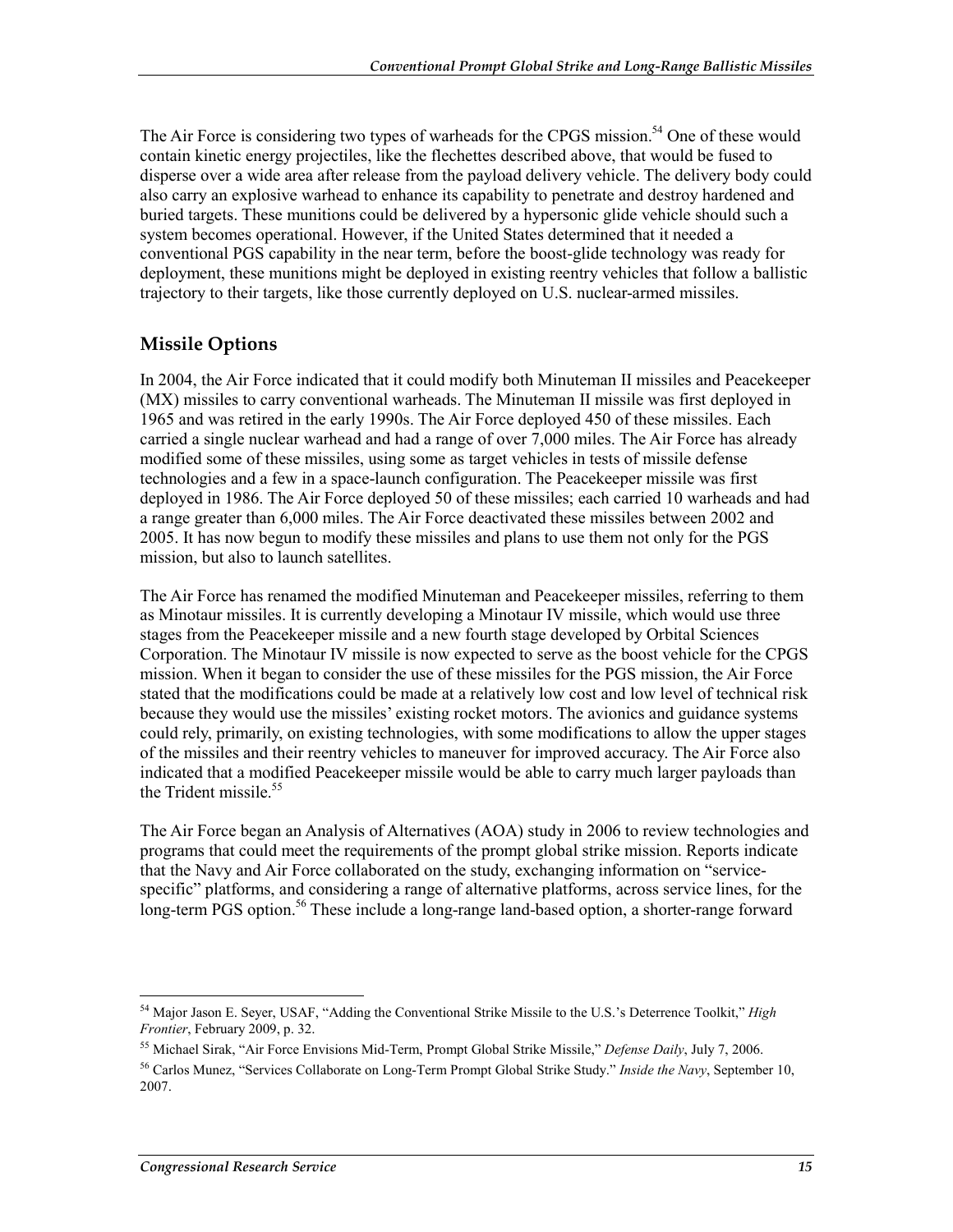deployed land-based missile, a sea-based option, and an air-breathing option. The Air Force completed this study in 2008.<sup>57</sup>

### **Defense-Wide Conventional Prompt Global Strike**

Congress eliminated funding for the Navy and Air Force PGS programs in FY2008. Instead, it created a combined, defense-wide Conventional Prompt Global Strike program (CPGS) that would pursue research and development into technologies that might contribute to the PGS mission. Congress appropriated \$100 million for this program in FY2008, and indicated that DOD could not spend any of the funds in this account on the Conventional Trident Modification program. Further, it specified that DOD had to allocate a portion of the funds to the Army program pursuing research into a hypersonic boost-glide vehicle. Details on the debates over funding are described below.

According to DOD, the CPGS program funds the design, development, and acquisition of guidance systems, boosters, mission planning capabilities, mission enabling capabilities, reentry systems, and payload delivery vehicles (PDVs). DOD may also use some of the funding for strategic policy compliance and research into advanced non-nuclear warheads.<sup>58</sup> The key programs that receive support from these funds are the Air Force CSM, the DARPA/Air Force HTV-2 program, and the Army Advanced Hypersonic Weapon (AHW).

#### **The Conventional Strike Missile**

As the AOA drew to a close in 2008, the Air Force began to pursue the development of a system known as the Conventional Strike Missile (CSM). It initially expected this missile to serve as a mid-term follow-on to the Conventional Trident Modification (CTM) Program,<sup>59</sup> but after Congress refused to fund development of the CTM, the CSM became the earlier option for the PGS mission. Reports indicate that General Kevin Chilton, then the commander of STRATCOM, assigned the Air Force the lead role in developing the long-range missile capability for PGS in mid-2008.<sup>60</sup> According to DOD, the CSM is the "lead design to demonstrate a possible materiel solution for the CPGS warfighting capability gap."<sup>61</sup>

According to DOD, the CSM would be a land-based system that used boost-glide technologies to deliver conventional payloads at near-global ranges, and to provide effects on target within minutes to hours of launch. $62$  The CSM would not follow the standard ballistic trajectory of nuclear-armed ballistic missiles. Its booster would launch with a lower-profile, or depressed,

<sup>1</sup> 57 Emelie Rutherford, "AoA for Prompt Global Strike to go to JROC this Summer, Chilton Says," *Defense Daily*, March 5, 2008.

<sup>58</sup> FY 2011 RDT&E Budget Item Justification, PE 0604165D8Z.

<sup>59</sup> Elaine M. Grossman. "'Conventional Strike Missile' Proposed as Midterm Global Option," *Inside Defense*, April 6, 2006.

<sup>60</sup> Elaine M. Grossman, "Chilton Shifts Prompt Strike Priority to the Air Force," *Global Security Newswire*, September 3, 2008.

<sup>61</sup> U.S. Department of Defense, *Fiscal Year 2011 Budget Estimates, Research Development, Test and Evaluation. Defense Wide*, Washington, DC, February 2010, p. 257, http://comptroller.defense.gov/defbudget/fy2011/ budget\_justification/pdfs/03\_RDT\_and\_E/OSD%20RDTE\_PB\_2011\_Volume%203B.pdf.

<sup>62</sup> Major Jason E. Seyer, "Adding the Conventional Strike Missile to the US's Deterrence Toolkit," *High Frontier*, February 2009.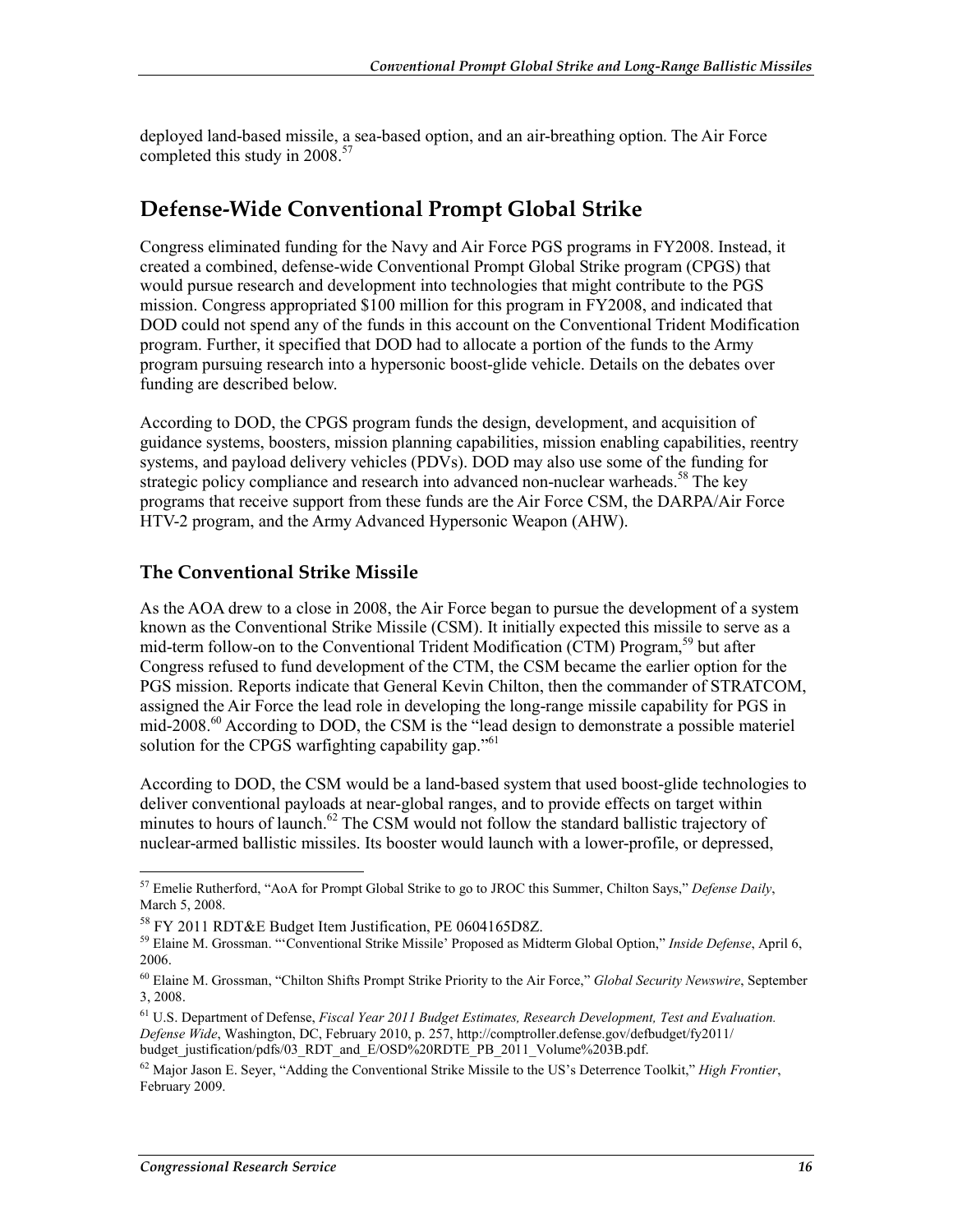trajectory. The payload delivery vehicle (PDV), after separating from the launch vehicle, could maneuver to its target. This would not only provide it with high accuracy, it would be able to maneuver to avoid overflight of third-party countries.<sup>63</sup> With these capabilities, the CSM may mitigate some of the concerns about nuclear ambiguity raised by Congress during its review of the CTM program.

According to current plans, the CSM would combine the Minotaur IV launch vehicle described above with a hypersonic payload delivery vehicle (PDV).<sup>64</sup> Under current plans the first PDV will be a weaponized version of the DARPA/Air Force HTV-2 vehicle. As an alternative, it could be based on the Army Advanced Hypersonic Weapon (AHW) that is described below.<sup>65</sup> Press reports indicate that General Chilton initially hoped that the CSM would reach an initial operational capability, with one missile on alert and two spares, by 2012. He later indicated that the missile might be ready for deployment in 2015.<sup>66</sup> However, according to DOD officials, the program does not yet have an official deployment date, as DOD has not yet concluded the research, development, and testing programs for the possible reentry bodies. DOD will not even decide which technology will be deployed until the reentry bodies have been tested in five demonstration flights. This may not happen until 2013, or later, depending on progress in the testing program.<sup>67</sup>

#### **Hypersonic Test Vehicle (HTV-2)**

DARPA has indicated that the goal for the HTV-2 program is to develop a vehicle that can launch into the Earth's upper atmosphere and descend across the Pacific Ocean with speeds of more than 13,000 miles per hour. It should be able to travel from Vandenberg Air Force Base to a target near Kwajalein Atoll in the Pacific Ocean in 30 minutes. Lockheed Martin Corporation is developing the HTV-2, using many of the concepts and technologies developed for the E2 warhead.<sup>68</sup> DARPA plans to acquire and test two vehicles. The Air Force has also contracted with Lockheed Martin to produce a third vehicle, which the Air Force will use as the payload delivery vehicle (PDV) in a test of the CSM's ability to deliver a weapon to the target.

In FY2008, when Congress established the defense-wide conventional prompt global strike program with a budget of \$100 million, DOD allocated \$56 million to Hypersonic Glide Experiments and Concept Demonstration Development. This is the portion of the budget that supports the development and testing of the HTV-2. This program area received an additional \$42 million in FY2009 and \$90 million in FY2010. The Obama Administration has requested an

<sup>63</sup> Major Jason E. Seyer, "Adding the Conventional Strike Missile to the US's Deterrence Toolkit," *High Frontier*, February 2009.

<sup>64</sup> Grossman, Elaine M. "U.S. Military Eyes Fielding "Prompt Global Strike" Weapon by 2015," *Global Security Newswire*, July 1, 2009.

<sup>&</sup>lt;sup>65</sup> According to DOD, "the Army Hypersonic Glide Body (HGB) design provides an alternative risk reduction path within the Air Force CSM concept." See U.S. Department of Defense, *Fiscal Year 2011 Budget Estimates, Research Development, Test and Evaluation. Defense Wide*, Washington, DC, February 2010, p. 257, http://comptroller.defense.gov/defbudget/fy2011/budget\_justification/pdfs/03\_RDT\_and\_E/ OSD%20RDTE\_PB\_2011\_Volume%203B.pdf.

<sup>66</sup> Elaine M. Grossman, "U.S. Military Eyes Fielding 'Prompt Global Strike' Weapon by 2015," *Global Security Newswire*, July 1, 2009.

<sup>67</sup> Elaine M. Grossman, "Cost to Test Global-Strike Missile could Reach \$500 Million," *Global Security Newswire*, March 15, 2010.

<sup>68</sup> Defense Advanced Research Projects Agency (DARPA\_, *Falcon Hypersonic Technology Vehicle 2 (HTV-2),* Fact Sheet, Washington, DC, April 15, 2010.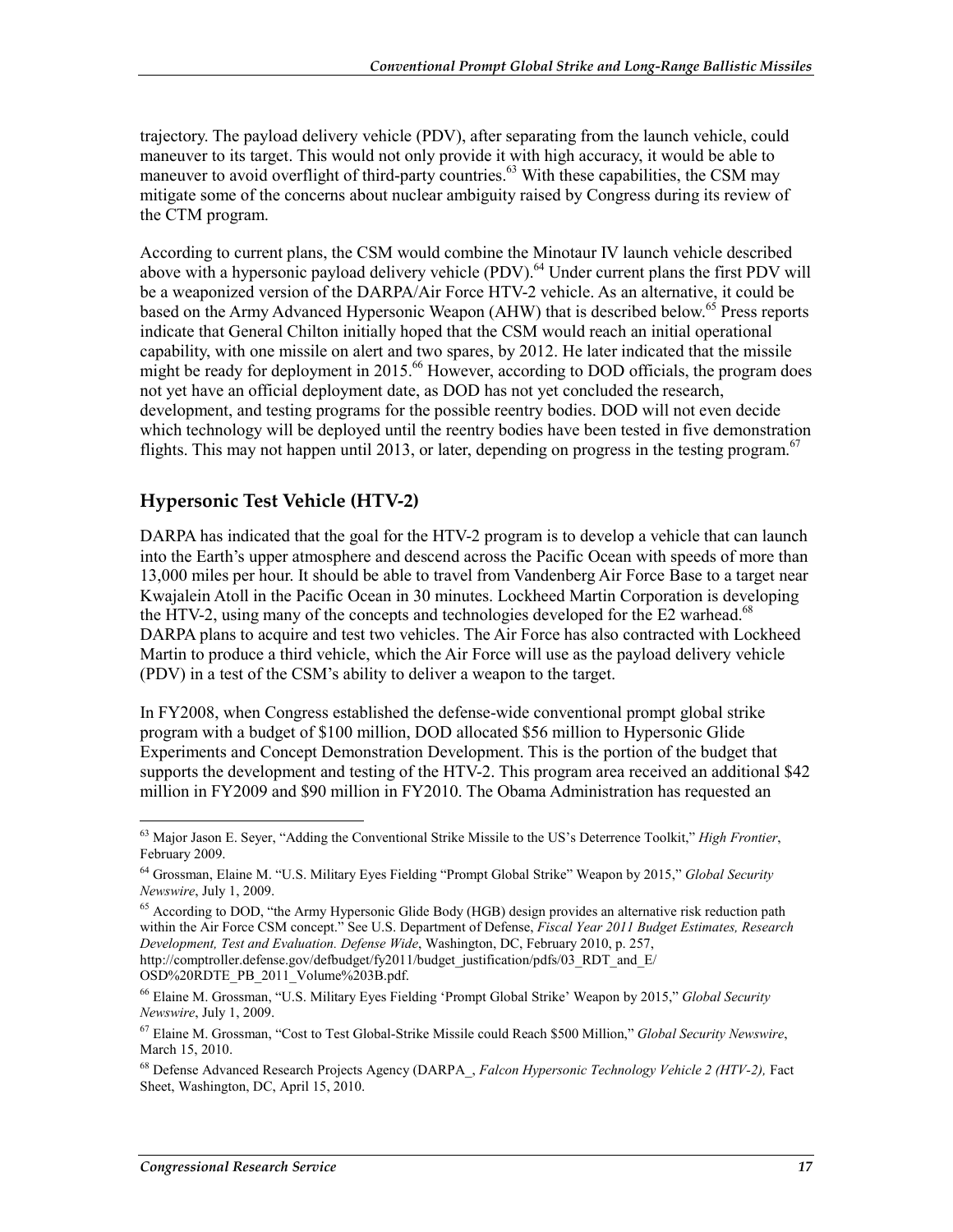additional \$136.5 million for this program area in FY2011. According to DOD's budget request, it planned to use these funds to conduct the HTV-2 flight experiments, finalize design concept for the CSM Payload Delivery Vehicle, complete qualification of a Minotaur launch vehicle for a CPGS mission, and mature/demonstrate technologies associated with the high speed demonstration of conventional munitions. DOD has also indicated that it will use funding in this program area to procure the PDV warhead and booster that the Air Force will use in the planned CSM "weaponized" flight test. $69$ 

On April 22, 2010, DOD conducted its first test of the HTV-2 vehicle, launching it from Vandenberg Air Force Base in California. It launched the HTV-2 on a Minotaur IV rocket, in its "lite" configuration, with only the three Peacekeeper stages, and without the new fourth stage. This reduced the range of the missile in response to test mission limitations.<sup>70</sup> According to DARPA, its preliminary results show that the HTV-2 achieved controlled flight in the atmosphere before telemetry was lost nine minutes after liftoff.<sup>71</sup> Media reports deemed the launch to be a partial success, noting that the boost mechanism performed a successful launch. The detachment was also successful, though the glider itself failed to fly the full time of 30 minutes and total distance of 4,100 nautical miles. According to press reports, DARPA was able to gather "a significant amount of data" during the test.<sup>72</sup> DOD reviewed the results of the April 2010 test, in an effort to determine what caused the vehicle to fail during its flight.<sup>73</sup> It also conducted a number of wind tunnel tests and computer simulations to optimize the vehicle design and flight trajectory before the second test.

DOD conducted a second test of the HTV-2 vehicle on August 10, 2011. According to DARPA, the Minotaur missile successfully boosted the HTV-2 vehicle onto the desired trajectory and the HTV-2 vehicle successfully separated from the booster and transitioned to its "Mach 20 aerodynamic flight." However, the HTV-2 then "experienced a flight anomaly post perigree." This prompted the system to make a "controlled descent and splash down in the ocean."74 In other words, DARPA lost contact with the HTV-2 vehicle after it began its independent flight along its glide trajectory, and the vehicle crashed into the ocean. DARPA has said that the test had important successes, with the launching, separation, and initial trajectory of the vehicle, and that it collected significant data during the flight. However, it has not yet determined how to control the aerodynamic portion of the flight, after the HTV-2 separates from its booster.<sup>75</sup>

DOD allocated \$51.8 million to this program area in FY2012 and has requested an additional \$49.5 million for FY2013. According to DOD, in FY2011, it completed finalized the design

11\_DARPA\_HYPERSONIC\_VEHICLE\_SPLASH\_DOWN\_CONFIRMED.aspx.

<u>.</u>

<sup>69</sup> U.S. Department of Defense, *Fiscal Year 2011 Budget Estimates, Research Development, Test and Evaluation. Defense Wide*, Washington, DC, February 2010, p. 261, http://comptroller.defense.gov/defbudget/fy2011/ budget\_justification/pdfs/03\_RDT\_and\_E/OSD%20RDTE\_PB\_2011\_Volume%203B.pdf.

<sup>70 &</sup>quot;Minotaur IV/HTV-2 Lifts Off," *Targeted News Service*, May 20, 2010.

<sup>71</sup> Defense Advanced Projects Agency (DARPA), *Falcon HTV-2 Launch Test Hypersonic Vehicle Flight Capabilities*, Fact Sheet, Washington, DC, April 23, 2010.

<sup>72</sup> Elaine M. Grossman, "Pentagon Nears Finding on Hypersonic Glider Test Failure," *Global Security Newswire*, August 19, 2010.

<sup>73</sup> Elaine M. Grossman, "Pentagon Nears Finding on Hypersonic Glider Test Failure," *Global Security Newswire*, August 19, 2010.

<sup>74</sup> Defense Advanced Research Projects Agency, *DARPA Hypersonic Vehicle Splash Down Confirmed*, Washington, D.C., August 14, 2011, http://www.darpa.mil/NewsEvents/Releases/2011/2011/09/

<sup>75</sup> Thom Shanker, "Brief Test of Military Aircraft Said To Yield Much Data," *New York Times*, August 12, 2011.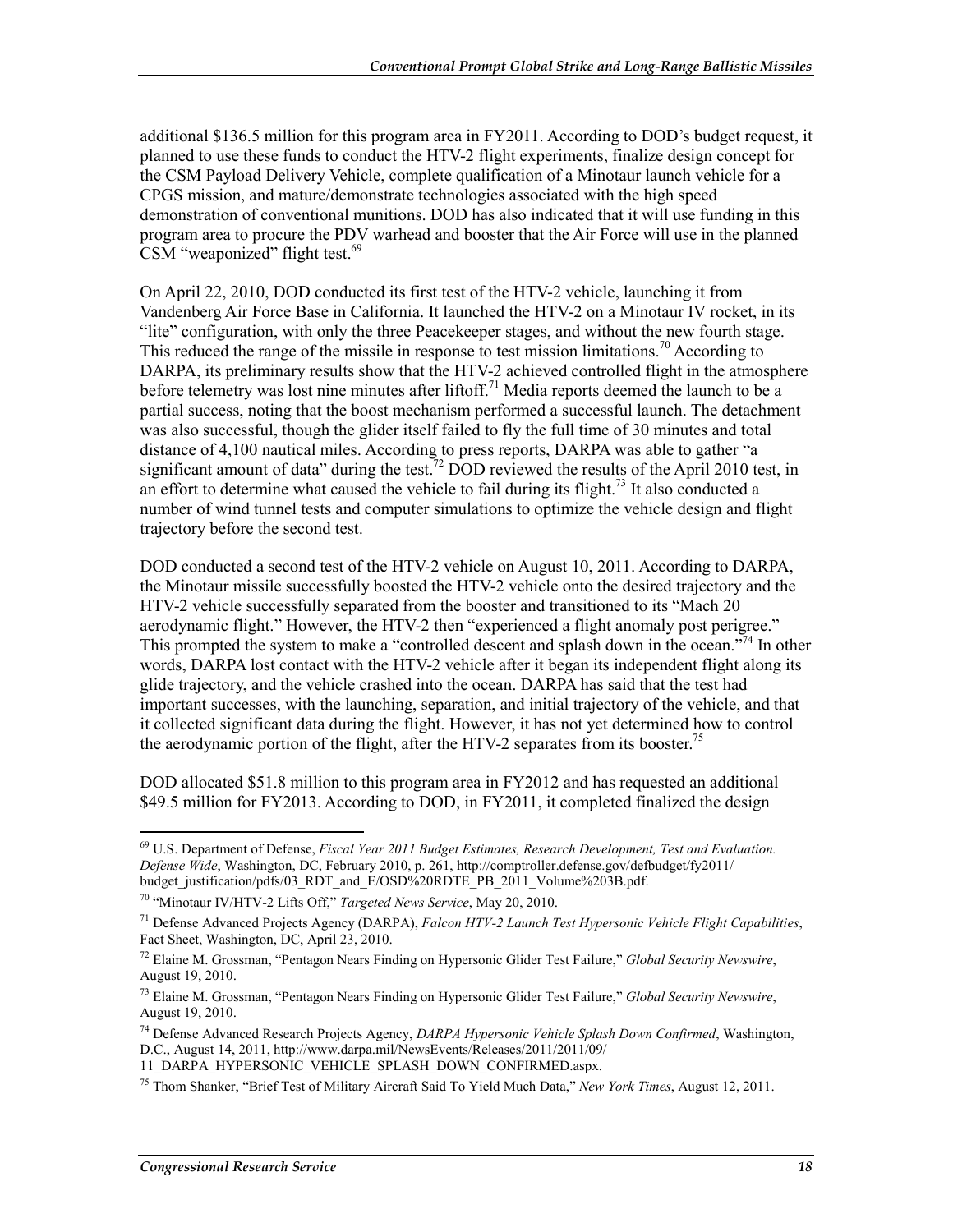concept for the CSM Payload Delivery Vehicle and qualified the Minotaur launch vehicle for a CPGS mission analysis of launch system infrastructure requirements utilizing other ballistic missile propulsion programs.

#### **Army Advanced Hypersonic Weapon**

The Army is also developing a hypersonic glide vehicle, known as the Advanced Hypersonic Weapon (AHW). Like the HTV-2, the AHW would use a hypersonic glider to deliver a conventional payload, but could be deployed on a booster with a shorter range than HTV-2 and, therefore, may need to be deployed forward, on land or at sea. It would be based on a conical design, rather than the wedged-shape design of the HTV-2. Upon nearing a target, the weapon would be able to maneuver and home in on target using precision guidance system.

Congress appropriated \$1.5 million for the Army's hypersonic glide body, or advanced hypersonic weapon in FY2006, and added \$8.9 million in FY2007.<sup>76</sup> DOD allocated \$29 million of the combined fund for CPGS to the Army's program in FY2008, \$13.9 million in FY2009, \$46.9 million in FY2010, and \$69 million for FY2011. Congress appropriated \$91 million for this alternative in FY2012, and DOD has requested an additional \$42 million for FY2013. DOD has indicated that this program is a "risk mitigation effort in support of the Air Force CPGS project" and is intended to "develop and demonstrate the capability of an Alternative Payload Delivery Vehicle (APDV) through a two-flight test schedule."

The Army conducted a successful flight test of the AHW on November 17, 2011.<sup>77</sup> The system launched from the Pacific Missile Range Facility in Hawaii, and used the Strategic Targets System (STARS) booster stack, which is derived from the Navy's Polaris ballistic missile. According to press reports, the vehicle traveled 2,400 miles, from the Pacific Missile Range Facility in Hawaii to Kwajalein Atoll. The test collected data on hypersonic boost-glide technologies and test range performance. The mission also tested the thermal protection technologies for the vehicle, an area where concerns exist because of the high temperatures generated during flight.

#### **ArcLight**

1

DARPA also sought to design a new system, known as ArcLight, which could serve as an alternative delivery vehicle for the PGS mission. The ArcLight program would use "a high-tech missile based on the current Standard Missile 3 booster with a hypersonic glider that can reach more than 2,300 miles to its target."<sup>78</sup> DOD budget documents from prior years indicate that the ArcLight missile would have a range of around 2,000 nautical miles and might carry a 100-200 pound payload. The vehicle would be launched from the Navy's Mark 41 vertical launch system, on both submarines and surface ships. It would have a shorter range than either the Trident missile or the Air Force CSM. As a result, it would require forward positioning of Navy assets. DOD requested \$2 million for the ArcLight Program in FY2010 and \$5 million in FY2011.

<sup>76</sup> Elaine M. Grossman, "Army Eyes Advanced Hypersonic Weapon," *Inside Defense,* January 5, 2007.

<sup>77</sup> Ann Roosevelt, "First Test Flight Successful for Advanced Hypersonic Weapon Vehicle," *Defense Daily*, November 18, 2011, p. 6.

<sup>78</sup> Craig Hooper, "New Navy Missile Could Hit Global Targets," *Military.com*, July 8, 2010.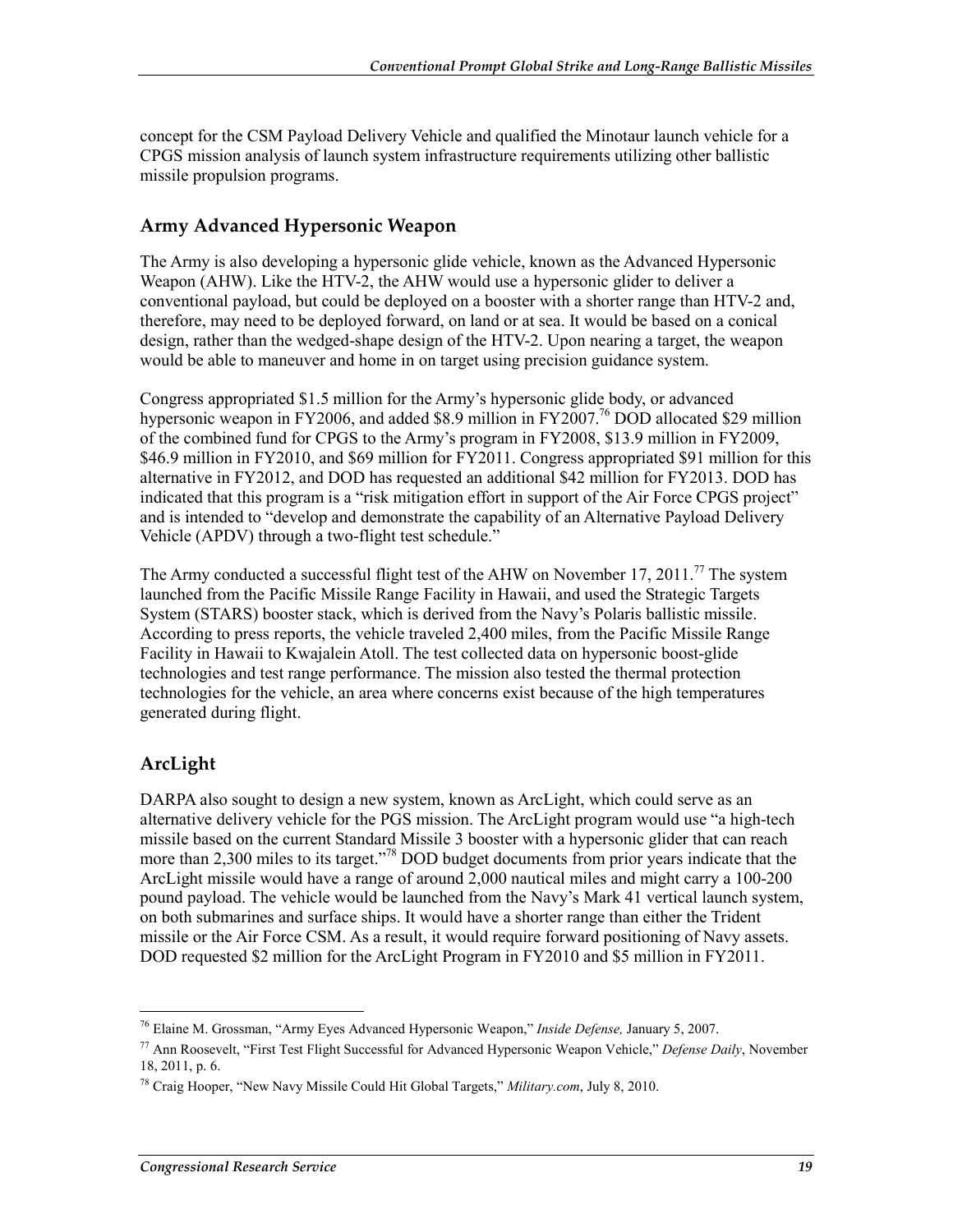However, it seems to have terminated the program and has not requested any additional funding in FY2012.

## **Legislative Activity**

Congress first considered the Administration's plans to develop conventional warheads for possible deployment on long-range ballistic missiles in FY2003. Since then, it has demonstrated some support for and some skepticism about the plans.

#### **FY2003 and FY2004**

As was noted above, the Navy requested \$30 million for its E2 program in FY2003 and FY2004. In each case, this was to be the initial year of funding in a three-year study. Congress refused the Navy's request in both years.

The Bush Administration requested \$12.2 million in research and development funding for the common aero vehicle (CAV) program in FY2004. The House, in its version of H.R. 1588, the FY2004 National Defense Authorization Act, nearly doubled the authorized funding to \$24.2 million. The Senate provided the requested amount, and the conference committee split the difference, authorizing \$17.025 million. Although Congress supported the Administration's request for funding, the House had shown concerns about the possibility that U.S. launches of ballistic missiles armed with conventional warheads could be misinterpreted as non-conventional launches by nations who might monitor U.S. military activity—a concern, particularly, to Russia and China. Hence, the House required that the Air Force submit a report on the concept of operations for the CAV that would address questions about the potential for misinterpretation of the launches. This reporting requirement remained in the final version of the National Defense Authorization Act for Fiscal Year 2004 (P.L. 108-136).

The National Defense Authorization Act for Fiscal Year 2004 (P.L. 108-136, §1032) also contains a requirement for an annual report describing "an integrated plan for developing, deploying, and sustaining a prompt global strike capability." Congress mandated that the plan should include information on, among other things, the types of targets for long-range strike assets, the capabilities desired for these assets, an assessment of the command and control, intelligence, and surveillance capabilities necessary to support the PGS mission, integration with tactical missions, and cost and schedule for achieving the mission. In the conference report (H.Rept. 108-354), Congress noted that its interest in these issues derived from the 2001 Nuclear Posture Review and its focus on integrating nuclear and conventional strike capabilities to reduce reliance on nuclear weapons. It indicated that it saw a need for further analysis of future system requirements, along with a comprehensive effort to link planning and programs in a PGS roadmap to achieve a coherent force structure. Hence, although the Air Force considered the NPR objective of integrating nuclear and conventional strike forces as a separate mission and separate concept from PGS, Congress, initially at least, blended both into the request for a new report.

The Air Force submitted its report on the CAV concept of operations to Congress in February 2004. This report offered several suggestions for measures the United States could take to reduce the possibility of misinterpretation if the United States were to deploy, and employ, ballistic missiles with conventional warheads. Many of the measures discussed in this report are summarized below, under "Issues for Congress."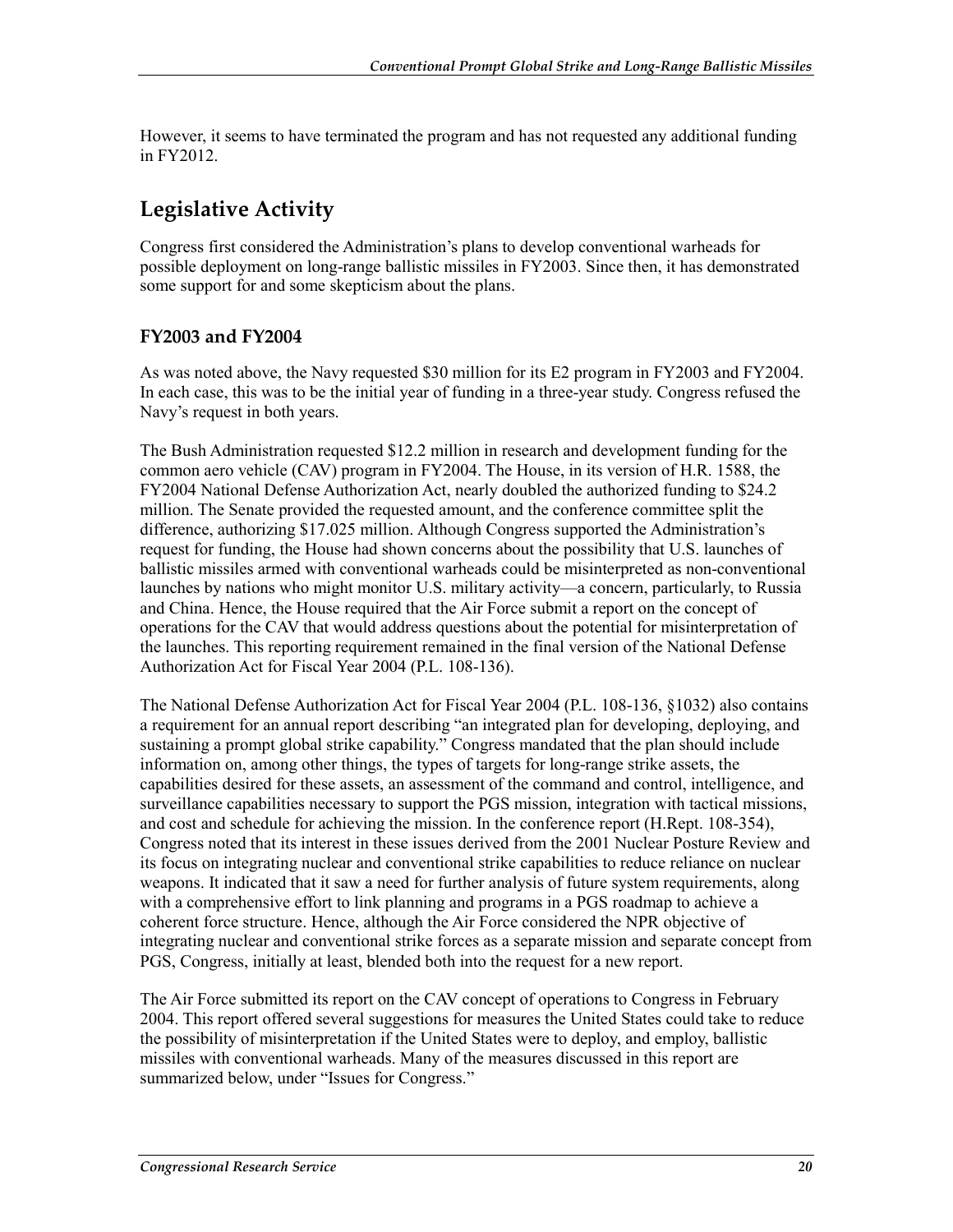#### **FY2005**

The Bush Administration requested \$16.4 million for research and development on the CAV in FY2005. Congress again increased this funding level, appropriating \$21.6 million for the development of the CAV. However, in July 2004, with passage of the FY2005 Defense Appropriations Act (H.R. 4613, P.L. 108-287), Congress repeated its concerns about the potential for misinterpretation. In the report on the Defense appropriations bill, Congress questioned whether there were safeguards in place to guarantee that other nuclear weapons states did not misinterpret the intent or use of ballistic missiles armed with CAV. In response to these concerns, the report stated that funds provided for CAV could only be used for non-weapons-related research on hypersonic technologies, including studies into microsatellites or other satellite launch requirements. Congress specified that the funds could not be used to "develop, integrate, or test a CAV variant that includes any nuclear or conventional weapons." Congress also indicated that the funds could not be used to "develop, integrate, or test a CAV for launch on any ICBM or SLBM." Congress would consider expanding the scope of this program in future years if safeguards negotiated among international partners were put into place.<sup>79</sup>

#### **FY2006 and FY2007**

The Bush Administration requested \$27.2 million for CAV in FY2006. In response to the restrictions in the FY2005 Defense Appropriations Act, it restructured the program, and redesignated the CAV as the Hypersonic Technology Vehicle. This new program excluded any development of weapons capabilities for the CAV. Congress approved the requested funding in the FY2006 Defense Appropriations Act and did not impose any new restrictions. The Bush Administration requested, and Congress appropriated, an additional \$33.4 million for CAV in its FY2007 budget. Congress also appropriated \$12 million for the Air Force Conventional Ballistic Missile (CBM) program, which was exploring the possible use of a modified Minuteman missile as a mid-term option for the PGS mission.

The budget projections in the FY2006 budget request demonstrated how costs could have increased if the Air Force continued to pursue the CAV program. The budget requests were projected to be between \$31 million and \$39 million each year for the next three years, but they were then projected to rise to \$92 million in FY2010 and \$94 million in FY2011. This sharp increase reflected an expected change in the program from research and development to production and deployment at the end of the decade. This change would require that the Air Force address and resolve congressional concerns about the potential for misunderstandings with the launch of ballistic missiles armed with conventional warheads.

The budget projection for the CAV also indicated that the CAV would not have provided a nearterm solution to the PGS mission needs. It would not have been available until the middle of the next decade, even though, as was evident in the 2006 QDR, the Pentagon was interested in meeting the needs of the PGS mission in the near term. This resulted in a growing interest in the Navy's CTM program.

The Navy's FY2007 budget included \$127 million for the Conventional Trident Modification. The request separated into three categories. The budget included \$38 million for the CTM within

<sup>1</sup> 79 U.S. Congress, House, *Making Appropriations for the Department of Defense for the Fiscal Year Ending September 30, 2005, and For Other Purposes*, Conference Report to Accompany H.R. 4613, H.Rept. 108-622, p. 240.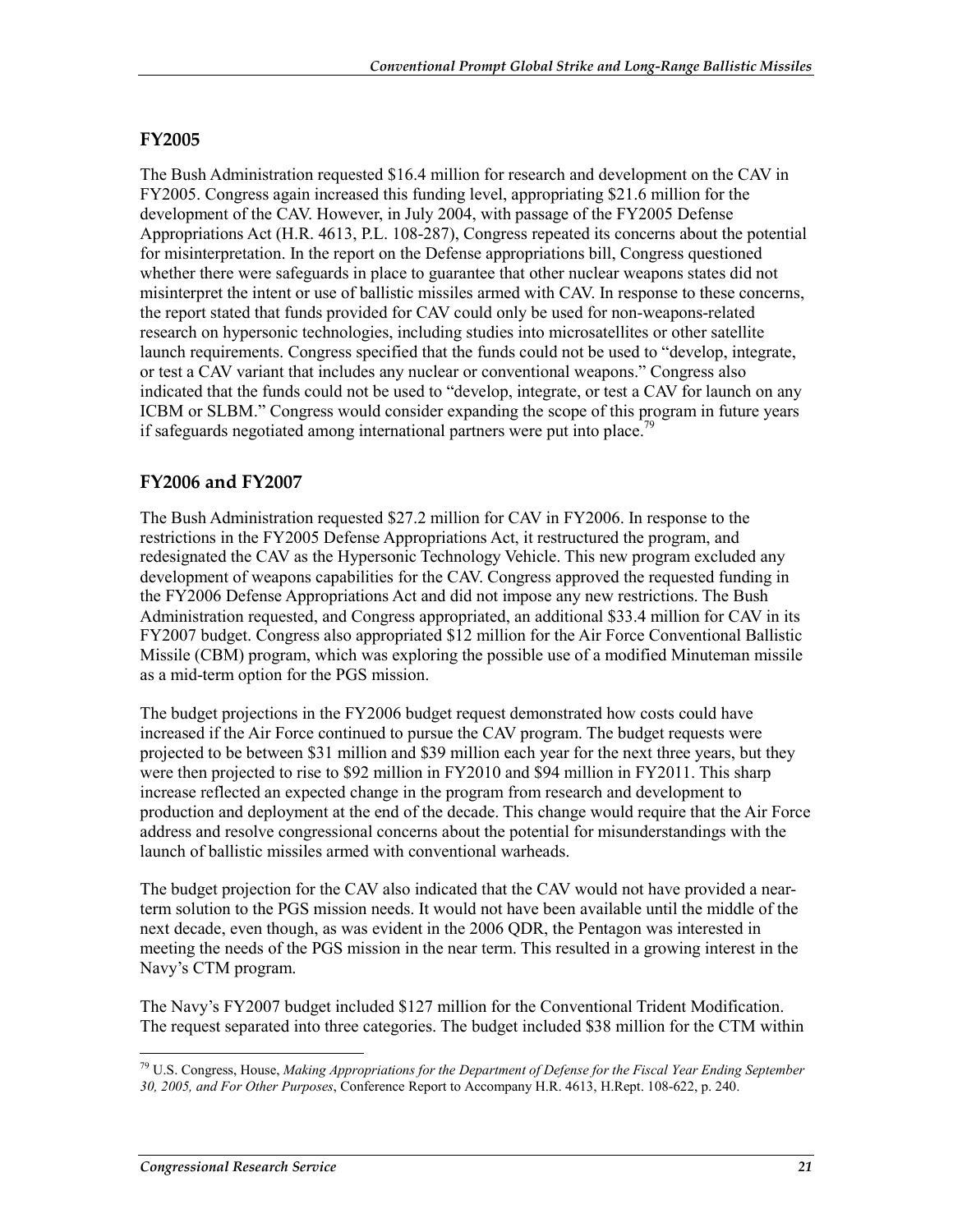the much larger (\$957.6 million) budget for Trident II missile modifications; \$12 million for strategic missile systems equipment to support the CTM; and \$77 million for the development of an advanced strike capability that would demonstrate the feasibility of the CTM concept.

Neither the House nor the Senate Armed Services committees authorized the Administration's request in their versions of the FY2007 Defense authorization bills (S. 2766 and S.Rept. 109-254; H.R. 5122 and H.Rept. 109-452). Both committees noted their concerns about the possibility that nations, such as Russia, might misunderstand the launch of a conventional Trident missile and determine that they were under attack from U.S. nuclear weapons. Both committees requested reports from the Administration that would address a range of issues raised by this prospective program. The Senate Armed Services Committee withheld \$95 million of the Administration's request, pending completion of the report. It authorized the use of \$20 million for the preparation of the report and \$32 million for research and development on technologies that would support the Trident modification. It specified that the money could not be used on the CTM program itself. The full Senate accepted the committee's position. The House Armed Services Committee eliminated the \$38 million for CTM in the Trident II modification budget and the \$12 million for strategic missile systems equipment. It also reduced by \$47 million the Navy's request for funding for the CTM program, leaving \$30 million for this effort.

The conference committee, in its report (H.Rept. 109-702, §219) adopted the reporting requirements included in the Senate bill, but, instead of fencing the funding pending completion of the report, accepted the House's reduction in CTM funding. Therefore, as was the case in the House bill, the conference report included only \$30 million for research and development into an advanced strike capability that would support the CTM concept.

The House and Senate appropriations bills also rejected the Administration's request for funding for the CTM program. Following the HASC, the Defense Appropriations subcommittee in the House eliminated all but \$30 million in research and development funding. It also raised questions about the feasibility of the proposed schedule for the program and questioned whether the decision to move forward immediately would pre-judge the outcome of the PGS AOA study. In the Senate, the Defense Appropriations Subcommittee eliminated all funding for the CTM program, and provided \$5 million for the National Academy of Sciences to analyze the mission requirement and recommend alternatives. The conference report on the Defense Appropriations Act (H.Rept. 109-676) retained the Senate provision that funded \$5 million for a report from the National Academy of Sciences. It also included \$20 million in Research, Development, Test and Evaluation funds for research that would focus on those "developmental items which are common to all the global strike alternatives."

#### **FY2008**

The President's budget request for FY2008 included continued funding of \$32.8 million for the CAV. Congress did not approve this request, but in both the authorization and appropriations bills, transferred this funding to a new, integrated account for Prompt Global Strike Research. Congress also eliminated separate funding of \$50 million for other elements of the FALCON program, rolling them into the new account as well. As is discussed in more detail below, the total funding for this new account was set at \$100 million for FY2008, less than half of the requested funding for all the programs that were combined in the new account. The Pentagon has objected to this transfer, noting that the elimination of the specific line items and the overall reduction in funding would lead to the termination of the FALCON program and the cancellation of several planned flight tests for the CAV. Although the Pentagon eventually accepted the idea of a combined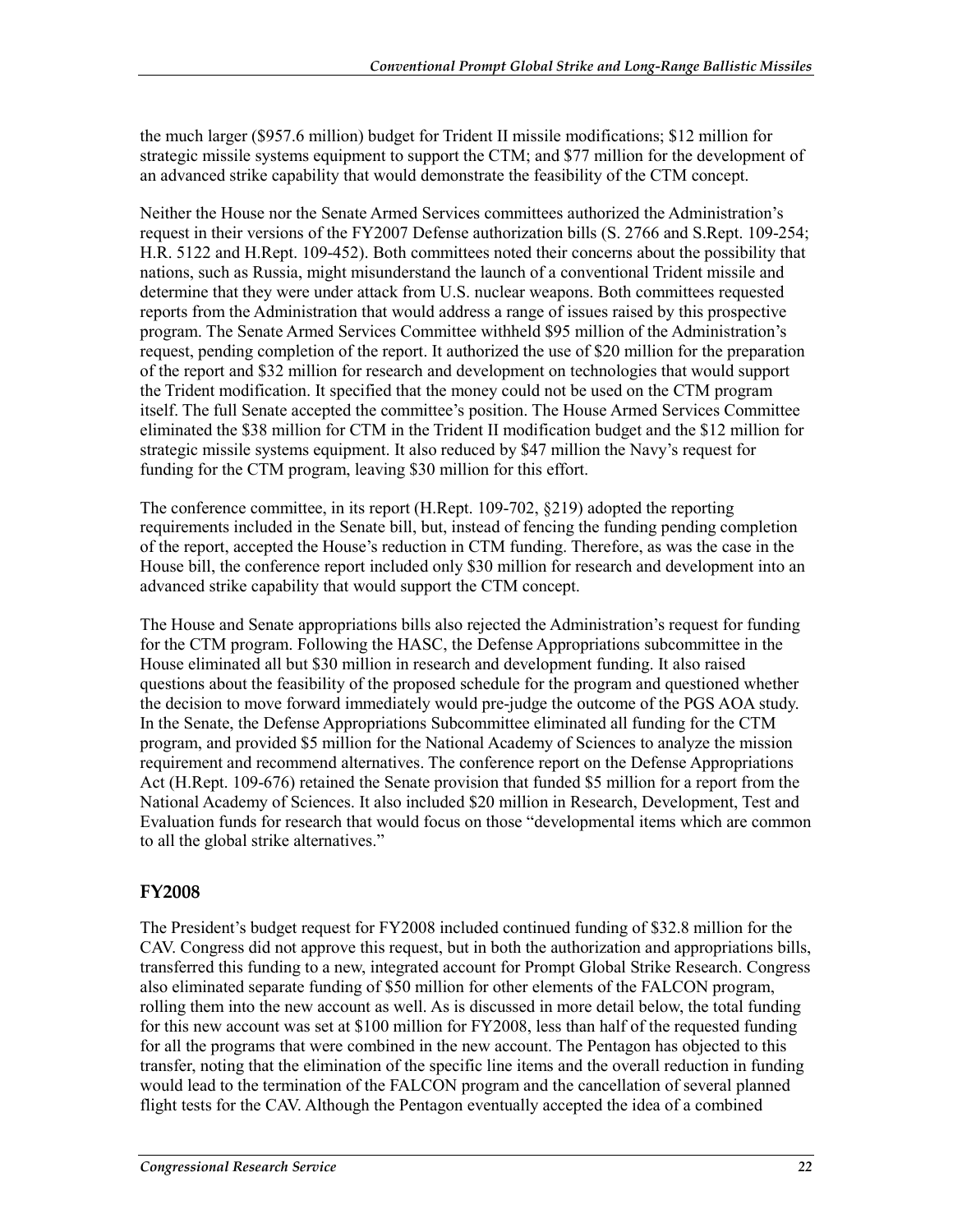program for PGS research, it suggested that the total budget be set at \$208 million, an amount equal to the total proposed for the combined programs, so that each could continue to receive the required level of investment.<sup>80</sup> Congress did not accept this appeal, and the conference reports on both the authorization (H.R. 1585, H.Rept. 110-477) and appropriations (P.L. 110-116, H.Rept. 110-434) bills limited the funding to \$100 million.

The President's budget for FY2008 also included a total of \$175.4 million for the CTM program. This request included \$36 million, within the much larger budget of just over \$1 billion for Trident II modifications, to begin modifying the Trident II missiles to carry conventional warheads. Congress had denied all funding for this purpose in FY2007. It also included \$13 million in strategic systems missile equipment, which would be used to begin modifying Trident submarines to carry the conventional missile. Congress had also denied this funding in FY2007. Finally, the budget included \$126.4 million to develop advanced strike capabilities under the "Hard and Deeply Buried Target Defeat System Program" area. This funding is allocated to continue research and development into reentry vehicle technologies for the conventional Trident modification. Congress had appropriated only \$20 million for this effort in FY2007, even though the budget had requested \$77 million.

The House Armed Services Committee, in its version of the FY2008 Defense authorization bill (H.R. 1585, H.Rept. 110-146), supported continued research, development, testing, and evaluation of the conventional Trident concept, but prevented funds from being obligated or expended for the operational deployment of the system. Specifically, it approved the request for \$126.4 million for continued research and development on the reentry vehicle, and authorized \$16 million for procurement, but reduced the budget request by \$33 million, withholding all funds for long-lead procurement. The Strategic Forces Subcommittee noted that it supported, in general, the pursuit of technologies for the prompt global strike mission, but also noted that questions remained about the concept of operations and the possibility for misunderstandings. Hence, it sought to slow the program until the National Academy of Sciences completed its report.

The Senate Armed Services Committee, in its version of the FY2008 Defense authorization bill (S. 1547, S.Rept. 110-77), recommended that no funding be provided specifically for the CTM program, and that all \$208 million in PGS funding be transferred to PE 65104D8Z, to support common prompt global strike concepts. The committee specifically indicated that this program element should support a "coordinated look at a variety of kinetic non-nuclear concepts, as necessary, to address the feasibility of a prompt global strike." In its report, it noted that the services were exploring several potential options for the PGS mission, and that research funded through this program element could support, "in a coordinated fashion," technologies that could be common to several of these concepts. The committee also indicated that it believed any resulting PGS capability should be clearly and unambiguously non-nuclear.

The conference committee adopted the Senate's approach to combining the funding in a single account, but, as the Appropriations Committee had done, limited the funding to \$100 million (H.Rept. 110-477). The conference report also required that the Under Secretary of Defense for Acquisition, Technology, and Logistics submit a plan describing how DOD would obligate the FY2008 funds (H.Rept. 110-477, §243). This funding profile indicates that Congress did not reject the Prompt Global Strike concept completely, even though it had not accepted the

<sup>&</sup>lt;u>.</u> <sup>80</sup> Department of Defense Budget Appeal, FY2008 Defense Appropriations Bill, October 15, 2007.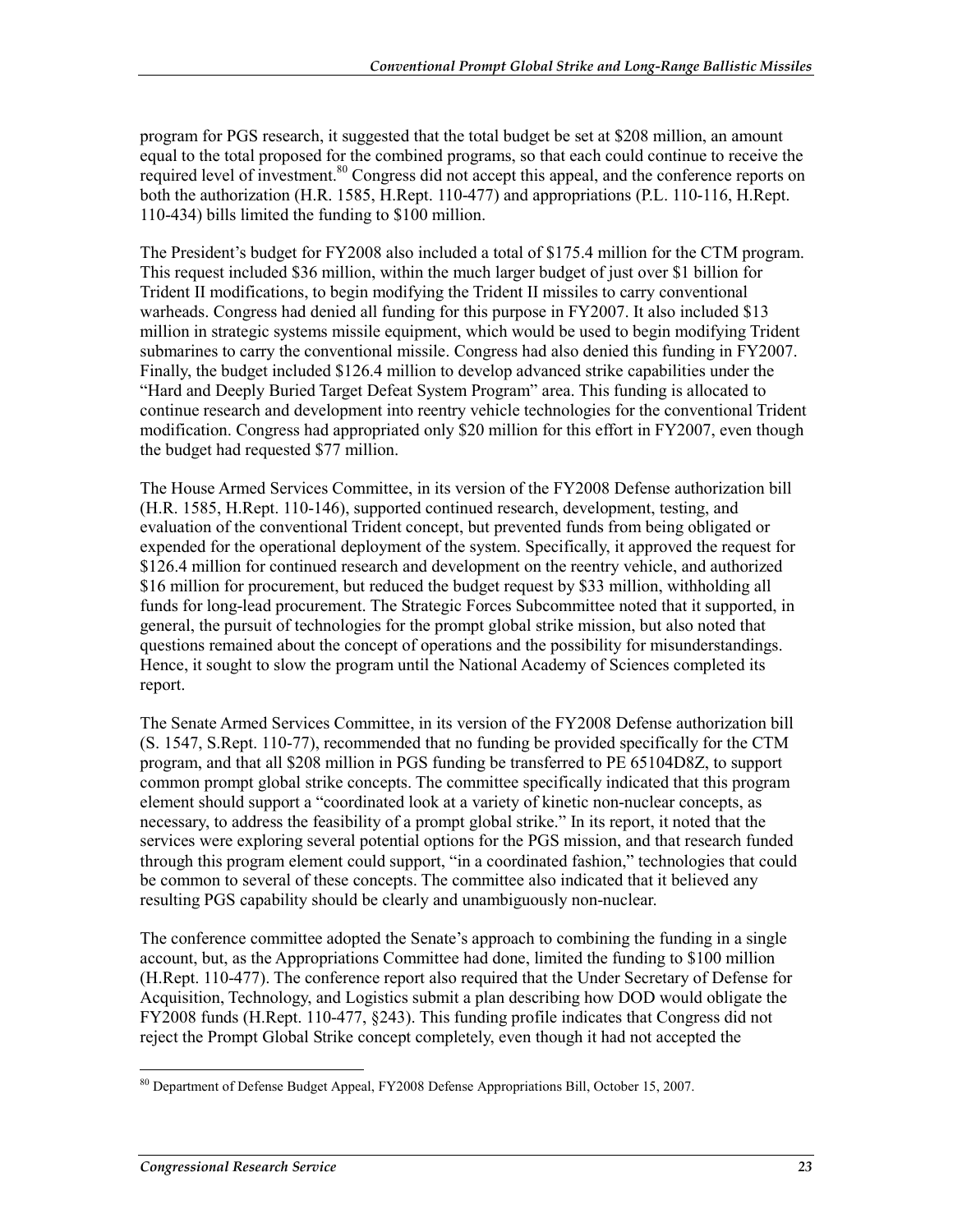Administration's sense of urgency or its certainty in the need for the CTM program in the near term.

The House and Senate Appropriations Committees followed the "combined funding" model established by the SASC. The House Appropriations Committee eliminated the specific funding for the CTM, directed DOD to create a "prompt global strike program element within the Research, Development, Test, and Evaluation, Defense-Wide appropriation," and moved \$100 million into this new account to "further the Department's prompt global strike initiative" without "limiting the Nation to a single option" at this point in time. Some of these funds could be used to support research and development on the CTM concept. The committee also mandated that DOD submit a report "that discusses the technology thrusts and investment objectives and outlines the allocation of funding towards achieving these objectives." The Senate Appropriations Committee, in its version of the bill (H.R. 3222, S.Rept. 110-155) provided \$125 million for the Research, Development, Test and Evaluation, Defense-Wide account for prompt global strike mission. It noted that these funds should be used "for engineering and development of alternatives to the conventional TRIDENT missile program." The final version of the FY2008 appropriations bill limited the funding to \$100 million (P.L. 110-181, H.Rept. 110-477).

#### **FY2009**

The Pentagon requested \$117.6 million for the prompt global strike program element established in the FY2008 Defense authorization and appropriations processes. It also submitted a report to Congress, as required by the FY2008 Defense authorization bill (P.L. 110-181, H.Rept. 110-477, §243), that outlined its plans for dividing up the FY2008 and FY2009 funding under the PGS program element. In this report, DOD planned to spend \$58 million in FY2008 and \$70 million in FY2009 on tests of the hypersonic glide vehicle emerging from the Air Force/DARPA program. It also allotted \$30 million in FY2008 and \$40 million in FY2009 for alternative reentry systems development, a reference to the Medium-Lift Reentry Body that could be deployed on a new seabased ballistic missile. Further, the report indicated that DOD would spend \$6 million in FY2008 and \$3 million in FY2009 on the LETB-2 demonstration described above.

The House Armed Services Committee, following the lead of the Strategic Forces Subcommittee, approved this request. The Senate Armed Services Committee, however, added \$30 million to this amount, for a total of \$147.6 million, in its version of the FY2009 Defense authorization bill (S. 3001). It indicated that these added funds, plus an additional \$15 million in the budget request, were to be allocated to R&D on the Army program developing an advanced hypersonic glide vehicle—this program had not been included in the original budget request. However, in the final version of the FY2009 Defense authorization bill, Congress provided the requested amount of \$117.6 million for the PGS account.

The Defense Subcommittee of the Senate Appropriations Committee deleted \$43 million from the PGS account, leaving \$74.6 million. It removed the \$40 million planned for work on the Medium Lift Re-entry Body and the \$3 million allocated to the LETB-2 test bed program. In other words, it rejected DOD's plans to continue developing reentry technologies that could be deployed on either the Trident missile or a new sea-based conventional ballistic missile. The final version of the Defense appropriations bill, which was included in a larger consolidated appropriations bill, included this reduction in funding. Further, the legislation specified that "not less than one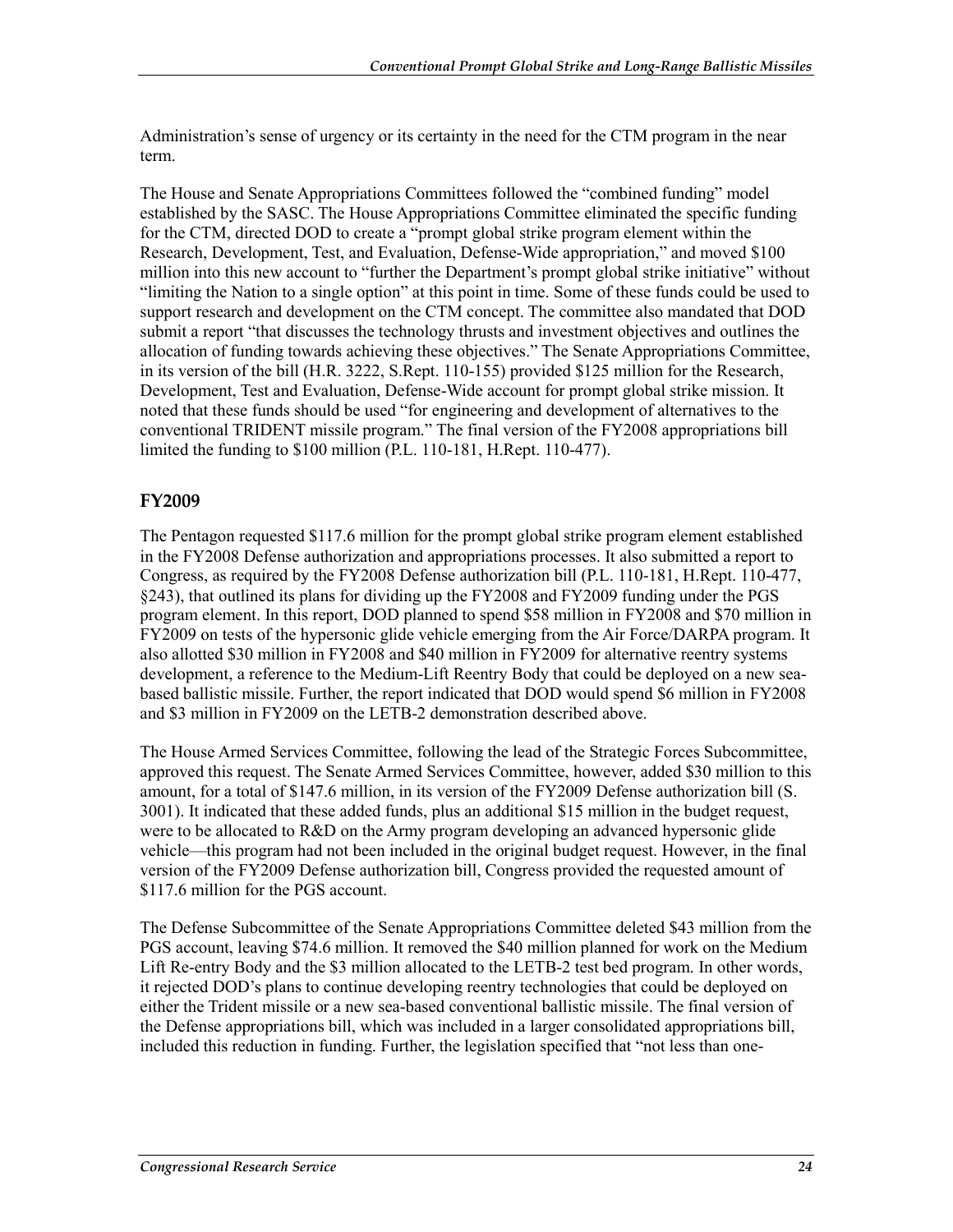fourth" of the funds provided, or \$19 million, must be "available" for the Advanced Hypersonic Weapon under development by the Army.<sup>81</sup>

#### **FY2010**

The Department of Defense requested \$166.9 million for the defense-wide conventional prompt global strike program element. This request included \$91.5 million for the DARPA/Air Force hypersonic test vehicle, which the budget indicated would support efforts to continue hypersonic technology development, to integrate the HTV-2 vehicles with Minotaur IV lite launch vehicles, and to assess the progress of thermal and aerodynamic protection to the vehicles. The budget request also included \$46.9 million for the Army's AHW program. The budget documents indicated that this funding would support a first flight of the AHW in FY2011. Congress authorized and appropriated the requested funds for FY2010.

#### **FY2011**

The Department of Defense requested \$239.9 million for the combined Conventional Prompt Global Strike program area in FY2011. The budget documents indicate that the Air Force Conventional Strike Missile was still the leading design to fulfill the PGS mission, and the Army AHW was deemed the alternative risk reduction plan to the CSM. The FY2011 budget allocated \$136.6 million to Hypersonic Glide Experiments; this would support the continued development of a payload delivery vehicle (PDV) for the Conventional Strike Missile and development of the Minotaur IV rocket booster. It would also support the integration of the HTV-2 delivery vehicle and Minotaur IV missile, with two test flights of this CSM design expected in FY2011. The budget also allocated \$69 million to the Alternative Re-Entry System; this supports the development of the Hypersonic Glide Body (HGB) or the Army Advanced Hypersonic Weapon. The budget request would support one test flight of this technology in FY2011. The PGS fund also allocated \$24 million to Test Range Development and \$10.3 million to administrative and study costs, including the application of the Prompt Global Strike Analysis of Alternatives results.

Both the House and the Senate approved this request in their versions of the FY2011 Defense authorization bill. The Senate Defense Appropriations Subcommittee, in its report on the FY2011 Defense appropriations bill, recommended full funding for the FY2011 request; however, it directed that DOD could not obligate more than \$189 million until it provided Congress with details how it planned to restructure the program in light of the disappointing flight test results for the HTV-2 vehicle.<sup>82</sup> Congress, however, never completed work on the FY2011 budget request, passing, instead, a continuing resolution through March 4, 2011. This bill held funding for most government programs at the FY2010 level.

<sup>1</sup> 81 Elaine M. Grossman, "Strategic Arms Funds Tilt Conventional in 2009," *Global Security Newswire*, November 7, 2008.

<sup>82</sup> U.S. Congress, Senate Committee on Appropriations, Subcommittee on Defense, *Defense Department Appropriations Bill, 2011*, Report, 111<sup>th</sup> Cong., 2<sup>nd</sup> sess., September 15, 2010, S.Rept. 111-295 (Washington: GPO,  $2010$ , p. 177.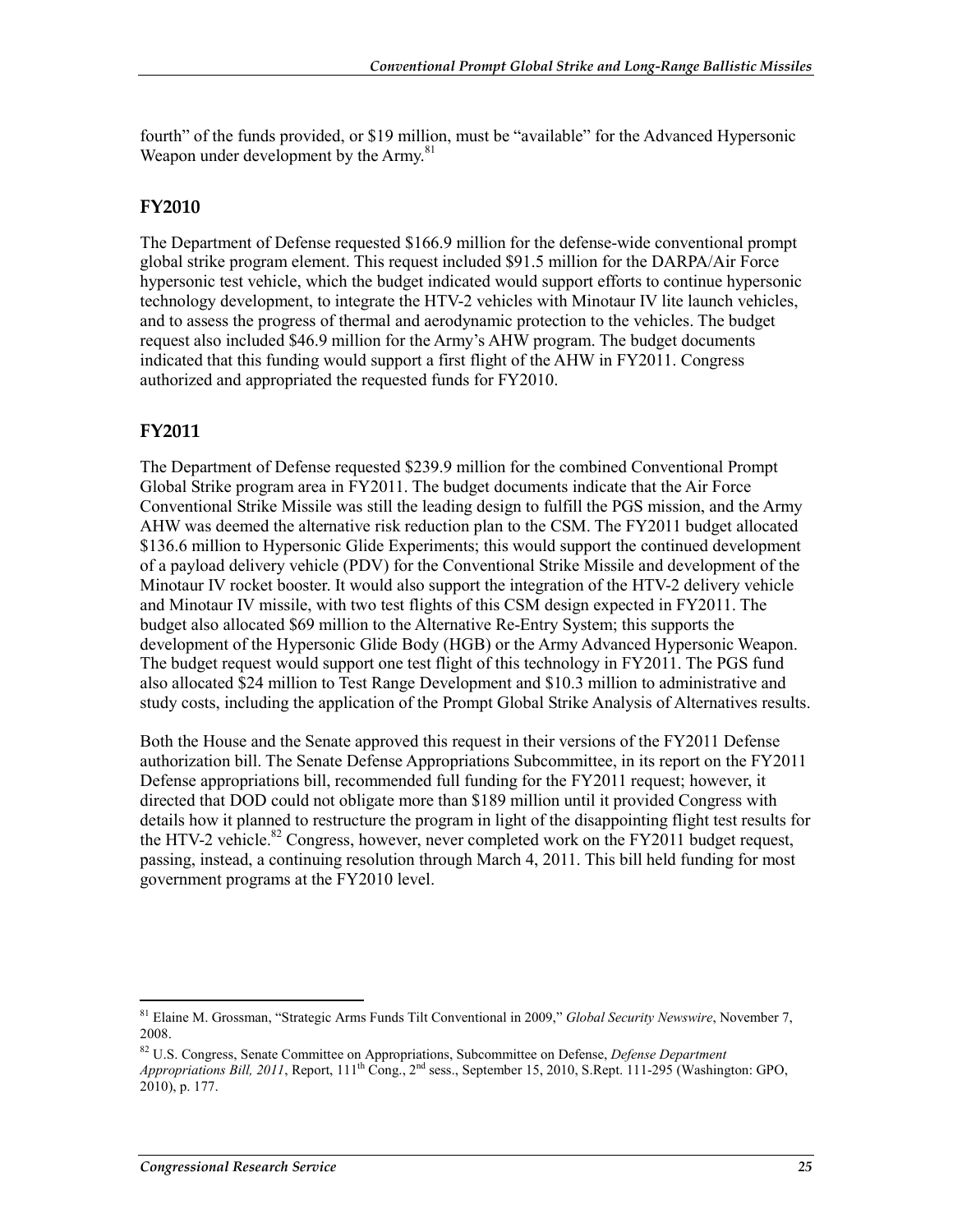#### **FY2012**

The Department of Defense has requested \$204.8 million for conventional prompt global strike programs in FY2012. Although the original budget documents indicated that all of this funding is allocated to Hypersonic Glide Experiments and Concept Demonstration, this was an error and some of the funding is alternative concepts and range support. According to the amended budget request, \$132 million is allocated to Hypersonic Glide Experiments and Concept Demonstration, while \$51 million is allocated to the alternate payload delivery vehicle options, \$12 million is allocated to range support and \$10 million for long-range studies. The budget request indicates that the funding in FY2012 will be used to procure the PDV—the "weaponized" version of the DARPA/Air Force HTV-2 vehicle—the warhead, and the booster to support the planned "weaponized" test of the Air Force conventional strike missile.

When considering the Administration's request for the CPGS program, the House Armed Services Committee, in its version of the FY2012 Defense Authorization Bill, approved \$179.8 million for this program. In its report, the committee noted that the HTV-2 vehicle had not succeeded in its 2010 test flight, and that it was concerned about DOD's intent to pursue a weaponized missile system, or any material development decision, before it had demonstrated that the technology is feasible. Moreover, the committee questioned DOD's narrow focus on the Air Force CSM with the HTV-2 payload as the solution to the CPGS problem. It noted that DOD had provided briefings about "other potential conventional long-range strike capabilities that may be lower cost, carry less technical risk, and provide a capability sooner than CSM.<sup>583</sup> As a result, the committee encouraged DOD to pursue "a broader examination of the tradespace of CPGS capabilities and concepts to meet warfighter requirements." The Senate Armed Services Committee, in its version of the FY2012 Defense Authorization Bill, approved the Administration's request for \$204.8 million for CPGS. The conference committee, however, adopted the House position, and authorized \$179.8 million the CPGS program. It also altered the allotments within the budget, providing \$61.8 million for Hypersonic Glide Experiment and Concepts Development, the portion of the budget that supports the HTV-2, and \$91 million for the Alternate Re-Entry System, which supports the Army's AHW program.

The House Appropriations Committee voted for a deep reduction in CPGS funding for FY2012, approving only \$104.8 million for the program. The committee's report did not offer an explanation for the \$100 million reduction. The Senate Appropriations Committee appropriated the requested \$204.8 million. In the consolidated appropriations Act (H.R. 2055) for FY2012, Congress matched the Defense Authorization Act and appropriated \$179.8 million for CPGS. The conference report noted that the reduction of \$25 milllion was based on delays in the program caused by two failed HTV-2 flight tests. As a result, the conferees directed that the reduction in funding should not come from the AHW vehicle, which had a successful flight test in late 2011.

#### **FY2013**

The Pentagon budget request for FY2013 includes \$110.383 million for the CPGS program. Within this total, DOD has requested \$49.5 million for Hypersonic Glide Experiment and Concepts Development, \$42 million for the Alternate Re-Entry System, \$11 million for Test Range Development, and \$7.9 million for studies. The House and Senate Armed Services

<sup>1</sup> 83 U.S. Congress, House Committee on Armed Services, *National Defense Authorization Act for Fiscal Year 2012*, 112th Cong., 1st sess., May 17, 2011, H.Rept. 112-78. p. 69.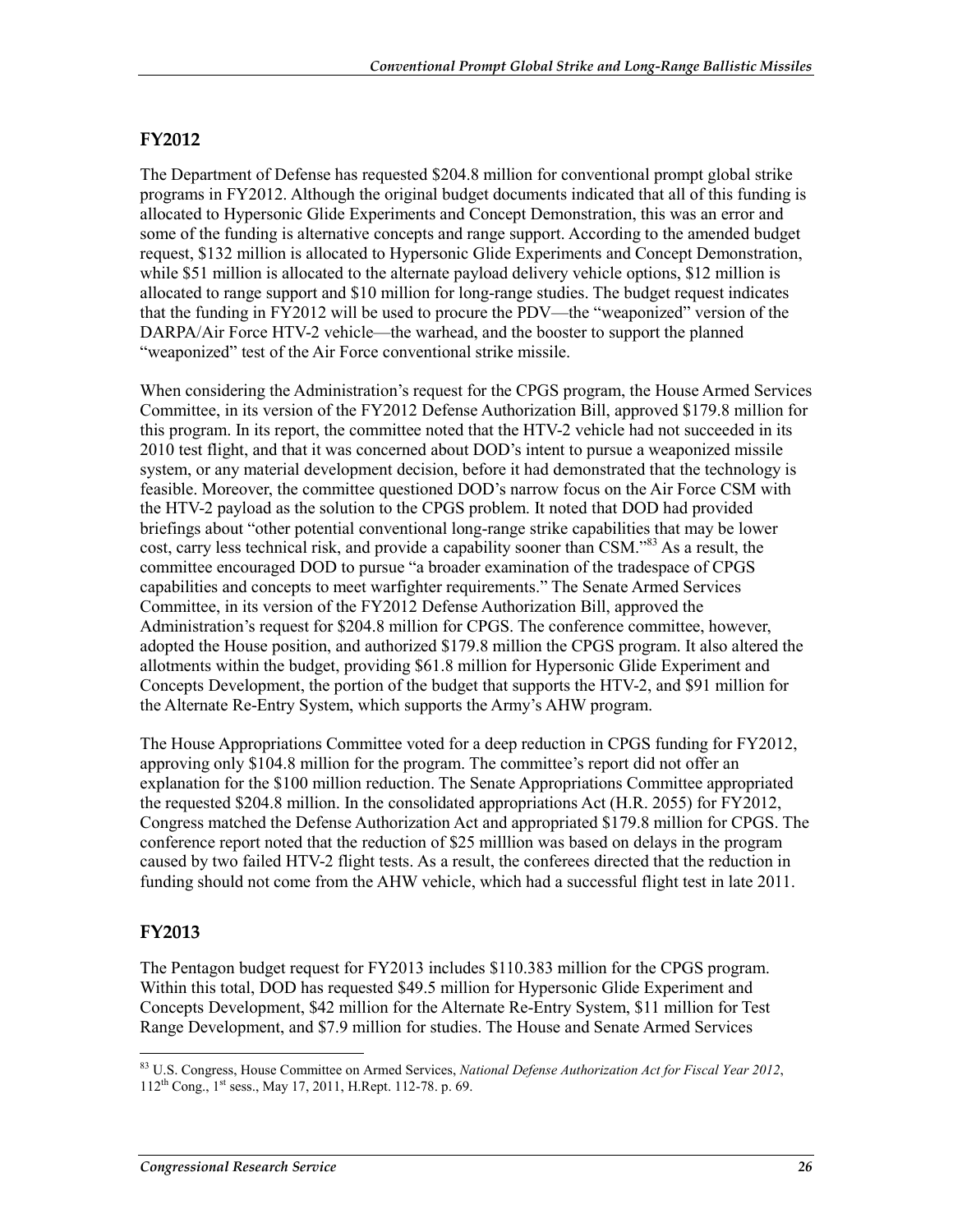Committees both approved this amount in their versions of the FY2013 Defense Authorization Bills (H.R. 4310 and S. 3254); this amount was included in the final version of the FY2013 Defense Authorization Act (P.L. 112-239). The House Armed Services Committee, in its report accompanying the bill (H.Rept. 112-479), also directed the Secretary of Defense to provide a report "detailing how the Department plans to use competition and integrate verification and transparency measures as it develops and deploys CPGS capabilities."

The Senate Appropriations Committee, in its version of the FY2013 Defense Appropriations Bill, increased funding for the CPGS program from the requested \$110.383 million to \$200.383 million. In its report, the committee noted that the recommended an increase of \$90 million so that the Army could continue planning for and completing a second, longer-range flight test of AHW.

## **Issues for Congress**

## **Assessing the Rationale for CPGS**

#### **Reducing Reliance on Nuclear Weapons**

When the Bush Administration first began to consider the deployment of long-range ballistic missiles with conventional warheads, some analysts argued that, with improvements in accuracy, conventional warheads could substitute for nuclear warheads in attacking some sites now targeted by nuclear weapons. This type of "substitution" would have allowed the United States to reduce its reliance on nuclear weapons and to reduce the number of nuclear weapons in its deployed forces. Critics of this rationale, however, noted that conventional weapons could not really substitute for nuclear weapons in U.S. deterrence strategy. Even if they had the accuracy and explosive power needed to destroy some types of targets, they could not threaten the scale of destruction and would not have the psychological effects of nuclear weapons. Most experts agree that these characteristics are necessary for the weapons to deter conflicts with other nucleararmed nations.

As a result, most of the supporters of the CPGS mission now refer to these weapons as a "niche" capability that would expand U.S. conventional options and reduce the likelihood that the President might need to use a nuclear weapon in the absence of a conventional alternative. The United States might only need a very small number of these weapons, for use against critical, high-value targets in rare circumstances. Moreover, the United States would plan for their use independent of its nuclear deterrent. The programs' advocates note that, in the absence of such a capability, in a circumstance when the United States believed it needed to strike promptly at long ranges at the beginning of a conflict, the President might have no choice other than to use a missile armed with a nuclear warhead. The CPGS capability would provide that choice. In the 2010 Nuclear Posture Review, the Obama Administration extended this logic to regional deterrence and the assurance of U.S. allies. If the United States had a wider range of credible conventional weapons that it could turn to when defending its allies and forces overseas, there could be fewer circumstances in which the United States might feel compelled to resort to nuclear weapons for regional deterrence. This would not only reduce the role of nuclear weapons in regional deterrence, it might also increase the credibility of the U.S. deterrent.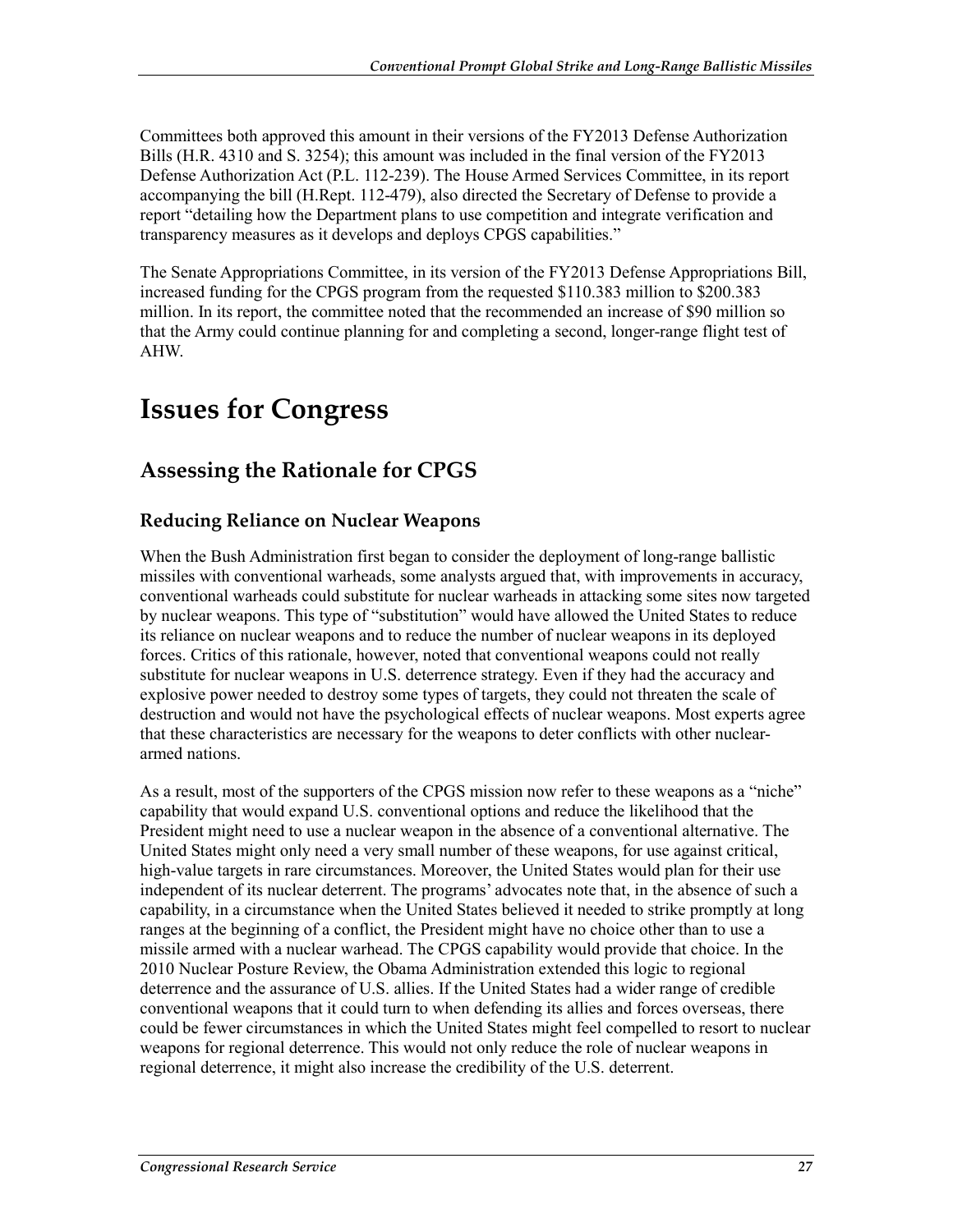Some analysts have questioned, however, whether the President needs more options or flexibility when responding to threats to U.S. or allied security. The President has never, in the past, been faced with the choice of using a nuclear weapon or no weapon at all. The President has always had a wide range of conventional options, even if the United States had to wait hours or days for the weapons to arrive on target.

Many analysts have also argued that the deployment of CPGS might upset strategic stability and increase the likelihood of nuclear war. Although the U.S. President might choose to initiate a conflict or respond to a threat with a conventional attack, it is not clear that the adversary would know that the incoming weapons carried conventional warheads. Moreover, the United States would not be able to control the adversary's reaction or the escalation of the conflict, particularly if the adversary possessed nuclear weapons. Hence, by making the start of the war "easier" the deployment of conventional warheads on ballistic missiles might, in this view, actually make the eventual use of nuclear weapons more likely.

Russian officials have expressed a number of concerns about U.S. conventional prompt global strike capabilities and their implications for strategic stability.<sup>84</sup> They have argued that these weapons, even if armed with conventional warheads, could threaten critical targets in Russia and even threaten Russia's strategic nuclear forces if the United States deployed large numbers of missiles armed with highly accurate reentry vehicles. This might provide the United States with the capability to undermine Russia's nuclear deterrent, without resorting to the first use of nuclear weapons, and might actually increase the likelihood of a U.S. attack against Russia. Moreover, even if Russia were not the target of an attack with these missiles, it might not know whether the missile carried a nuclear warhead or a conventional warhead, or whether it was headed towards a target in Russia. Finally, some Russians have argued that the United States might replace the conventional warheads with nuclear warheads to exceed the limits in a treaty.

#### **PGS**

The PGS mission's requirements are based on the assumption that a future conflict would take place far from existing U.S. bases overseas, and possibly far from ocean areas where the United States has deployed most of its sea-based forces. They also assume that a future conflict could develop quickly, allowing too little time for the United States to move its forces into the region, either by acquiring basing rights on land or by moving sea-based forces closer to the theater of conflict. Further, the concern about hidden or relocatable targets reflects an assumption that targets could appear with little notice and remain vulnerable for a short period of time, factors that place a premium on the ability to launch quickly and arrive on target quickly. The requirements also assume that U.S. forces are likely to face an "anti-access" threat, or air defense capabilities that would impede operations by U.S. aircraft.

Many of these characteristics were present in Afghanistan in 2001, when the United States attacked al Qaeda training camps and the Taliban government after the September 11 terrorist attacks. The attacks on the United States came without warning, and, although the United States took several weeks to plan its response and acquire the needed intelligence information on target areas, speed was of the essence if the United States hoped to trap and destroy leaders at the training camps in Afghanistan. The United States had no military bases in the region, and had to

<sup>1</sup> 84 Elaine M. Grossman, "Russian Experts Question Role of Conventional "Prompt Global Strike" Weapons," *Global Security Newswire,* April 7, 2009.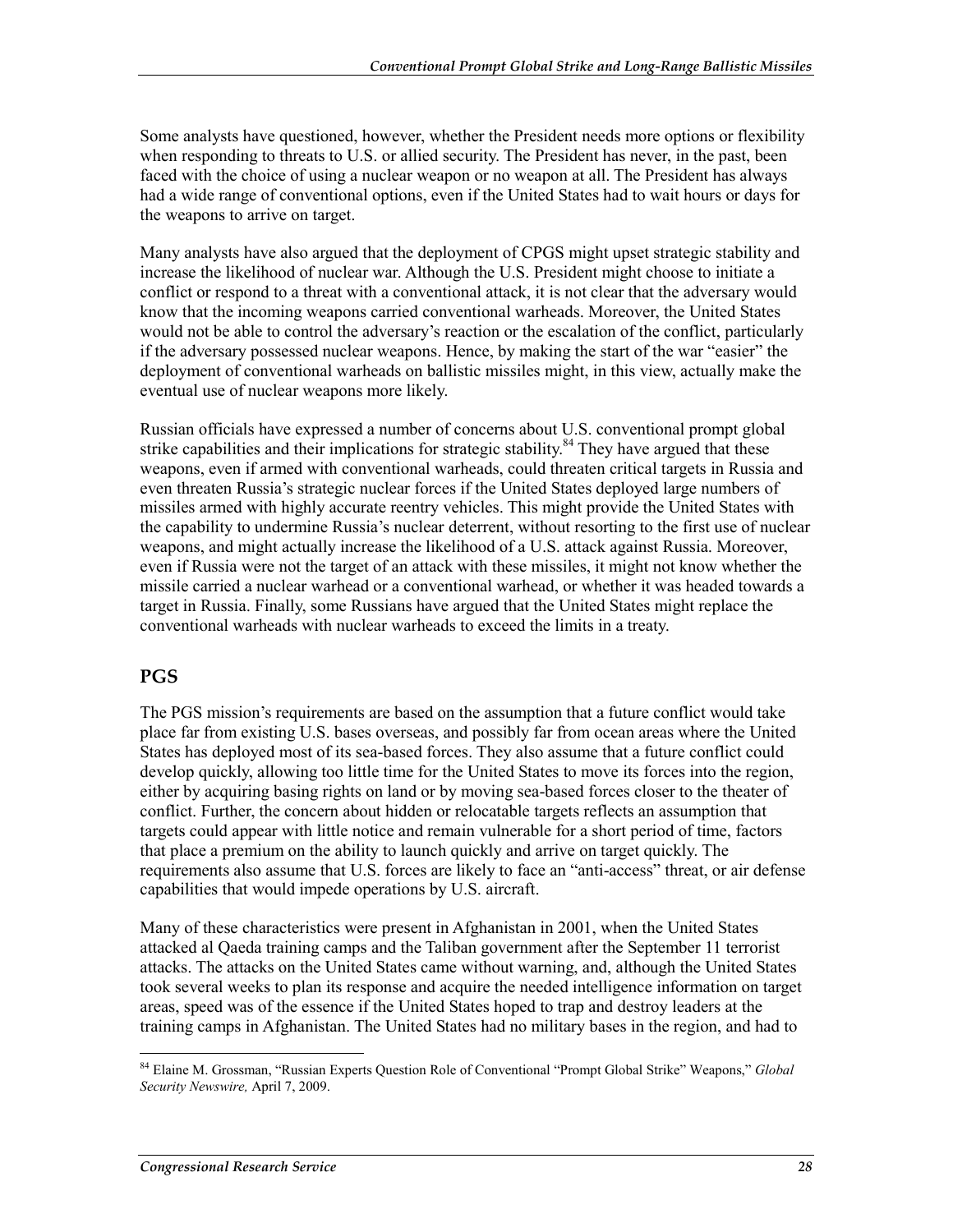take the time to acquire basing rights in nearby nations and to move U.S. naval forces into the region. Further, the mountainous terrain offered the enemy areas where their leadership could hide and hope to evade attack.

These characteristics, with the premium they place on prompt, long-range attacks, support the view that the United States should deploy new boost-glide capabilities to meet the requirements of the PGS mission. In this view, other weapons systems cannot address all the characteristics at the same time; bombers may be too slow to arrive and too vulnerable to air defense systems, seabased or air-launched cruise missiles may also be too slow too arrive and of too short a range to reach remote targets, and sea-based systems, with the exception of long-range ballistic missiles, may also be too far away to reach high priority targets promptly at the sudden start of a conflict.

However, the presence of many of these characteristics in one recent conflict does not necessarily mean that they will all be present in most, or even many, future conflicts. While each is certainly possible, taken together, these characteristics describe a worst-case scenario that may occur rarely, or not at all, in its entirety. This observation highlights several questions that Congress could consider when reviewing the rationale for the PGS mission. How likely is it that the United States would face a sudden, unanticipated conflict, with no time to build up its forces in the region *and* with the requirement to strike some targets within hours of the start of the conflict? Would a delay of several hours or even days undermine the value of attacking these targets at the start of a conflict? Could other weapons systems provide the United States with the ability to "loiter" near the theater of operations, allowing a prompt attack during the conflict if hidden or concealed targets are revealed?<sup>85</sup> A comparison of the likelihood of those scenarios that may provide the most stressing environments with the likelihood of less stressful scenarios may lead to the conclusion that other weapons systems can respond to many of these requirements in most circumstances.

## **The Potential for Misunderstanding a CPGS Missile Launch**

Some Members of Congress and many analysts outside government have focused much of their criticism of the PGS concept on the potential that other nations might detect the launch of a U.S. CPGS missile and conclude, mistakenly, that the United States had launched an attack with nuclear-armed missiles. Specifically, some have argued that, if the United States were to launch these missiles during a conflict, nations with minimal satellite capabilities and launch notification systems (such as China) or degraded launch notification systems (such as Russia) could conclude that they were under attack with nuclear missiles.<sup>86</sup> Further, because many possible targets lie south of Russia and China, and the United States has historically planned to launch its ballistic missiles over the North Pole, a conventionally armed long-range ballistic missile might fly over these two nations to strike its targets. For many minutes during their flight patterns, these missiles might appear to be headed towards targets in these nations. The potential for misunderstanding is

<sup>&</sup>lt;sup>85</sup> Barry Watts, an analyst expert in this subject has stated that, "for those rare occasions when it really is imperative to be able to strike anywhere on the globe from the United States as quickly as possible, a long-range ballistic missile solution is the most sensible near-term option in light of cost and technological risk." But he has also asserted that it may be "far more important to be able to dwell or loiter to await information and take advantage of opportunities" to attack hidden or mobile targets during a conflict. Watts, Barry D. *Long-Range Strike: Imperatives, Urgency and Options*, Center for Strategic and Budgetary Assessments, April 2005.

<sup>&</sup>lt;sup>86</sup> For a description of ongoing problems with Russia's early warning system for ballistic missile attack, see Mosher, David E., et al. *Beyond the Nuclear Shadow: A Phased Approach for Improving Nuclear Safety and U.S.-Russian Relations*, RAND Corporation, 2003. p. 5.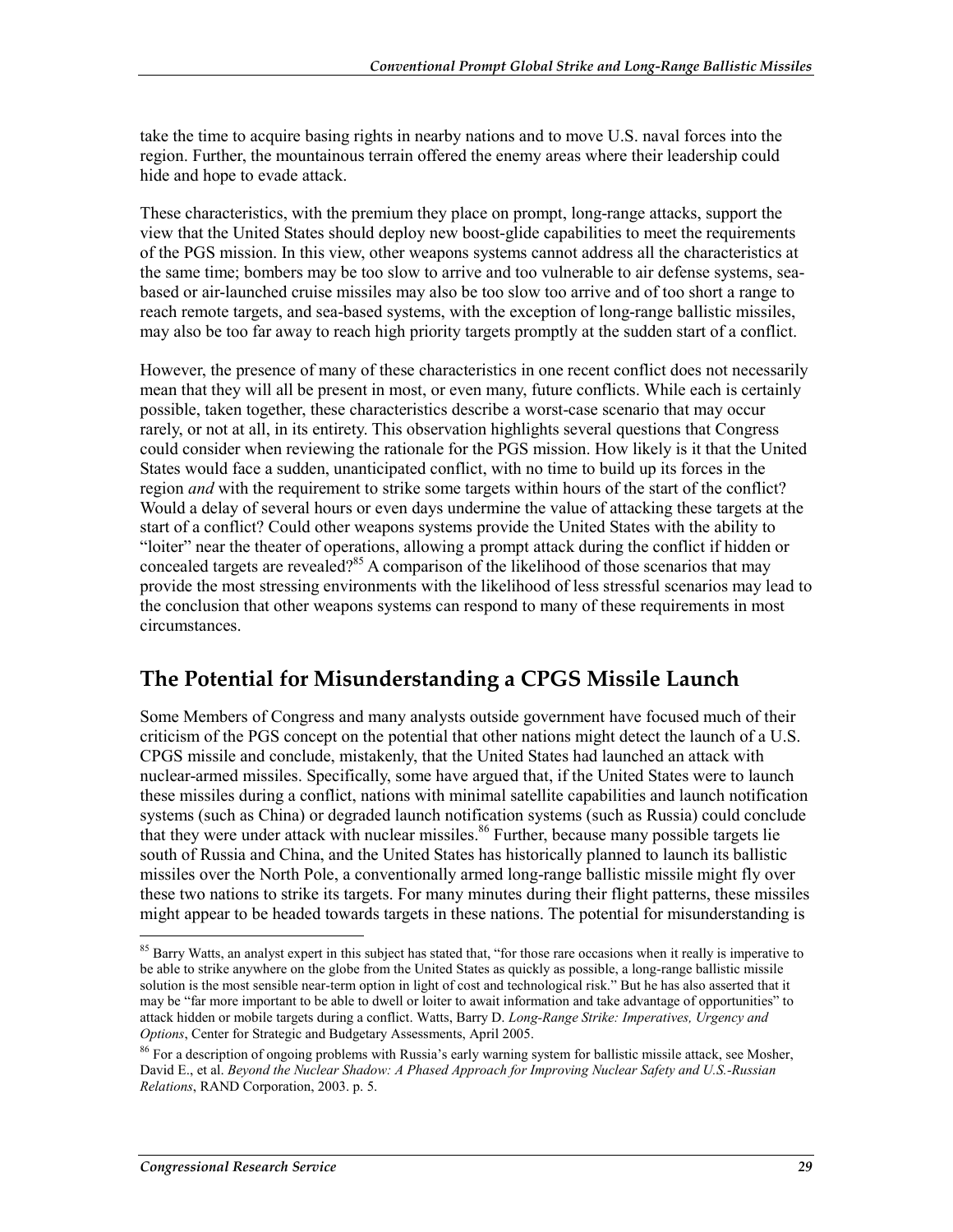compounded by the short time of flight of these missiles, giving these nations little time to evaluate the event, assess the threat, and respond with their own forces. Under such circumstances, critics claim that these nations may conclude they have no other option than to respond with their own nuclear weapons.

As was noted above, Congress raised concerns about the potential for misunderstanding in several of its annual debates over the authorization and appropriations of funds for the CPGS mission. These concerns grew as the Department of Defense planned to move ahead with the Conventional Trident Modification (CTM). In response to these concerns, in the FY2007 Defense Appropriations Act (P.L. 109-289), Congress provided \$5 million for the National Academy of Sciences to analyze the mission requirement and recommend alternatives.

The National Academies published the report—*U.S. Conventional Prompt Global Strike: Issues for 2008 and Beyond*—in August 2008. This report recognized concerns about the potential for misunderstanding, but concluded that these concerns should not eliminate pursuit of the program. The study noted that the United States and Russia had monitored and tracked the launches of hundreds of ballistic missiles over the years, and they had demonstrated the capability to "acquire sufficient data to determine their trajectory and hence ... their target."<sup>87</sup> At the same time, the study noted that the risk of misunderstanding could increase if the United States used boost-glide technologies for the CPGS mission, because a nation's ability to predict the target of such a system would be undermined by the fact that these systems could maneuver and change their direction after launch. Moreover, the study noted that the use of new, conventional-only launchers or delivery vehicles would not necessarily mitigate the risks because "there is simply no 'bright line' between nuclear and conventional systems when relatively long-range platforms are being considered."88

#### **Mitigating the Risks**

The National Academies study noted that concerns about the possible misinterpretation of a launch were, however, limited at this time to Russia, because no other nuclear weapons state has the ability to detect and track the launch of U.S. ballistic missiles.<sup>89</sup> As a result, the United States might be able to mitigate the risks of misunderstanding by altering the deployment and operating patterns of systems armed with conventional warheads, and by cooperating with Russia to demonstrate that these systems do not carry nuclear warheads.

For example, the Air Force has indicated that it could deploy missiles armed with conventional warheads at bases, such as Vandenberg Air Force Base on the California coast, that did not house missiles armed with nuclear weapons. According to the Air Force, "the new coastal basing sites would have no nuclear capability or association,<sup>"90</sup> as they would lack the facilities and equipment needed to handle or store nuclear weapons. The United States could then declare, to Russia or other nations, that these systems were equipped with conventional warheads. This declaration would further demonstrate that the missiles at the two coastal bases were different

<sup>87</sup> National Research Council of the National Academies, *U.S. Conventional Prompt Global Strike: Issues for 2008 and Beyond*, Washington, DC, August 2008, p. 72.

<sup>88</sup> Ibid., p. 72.

<sup>89</sup> Ibid., p. 75.

<sup>&</sup>lt;sup>90</sup> Report to Congress on the "Concept of Operations" for the Common Aero Vehicle. Submitted in response to Congressional Reporting Requirements, by Peter B. Teets, Under Secretary of the Air Force. February 24, 2004. p. 4.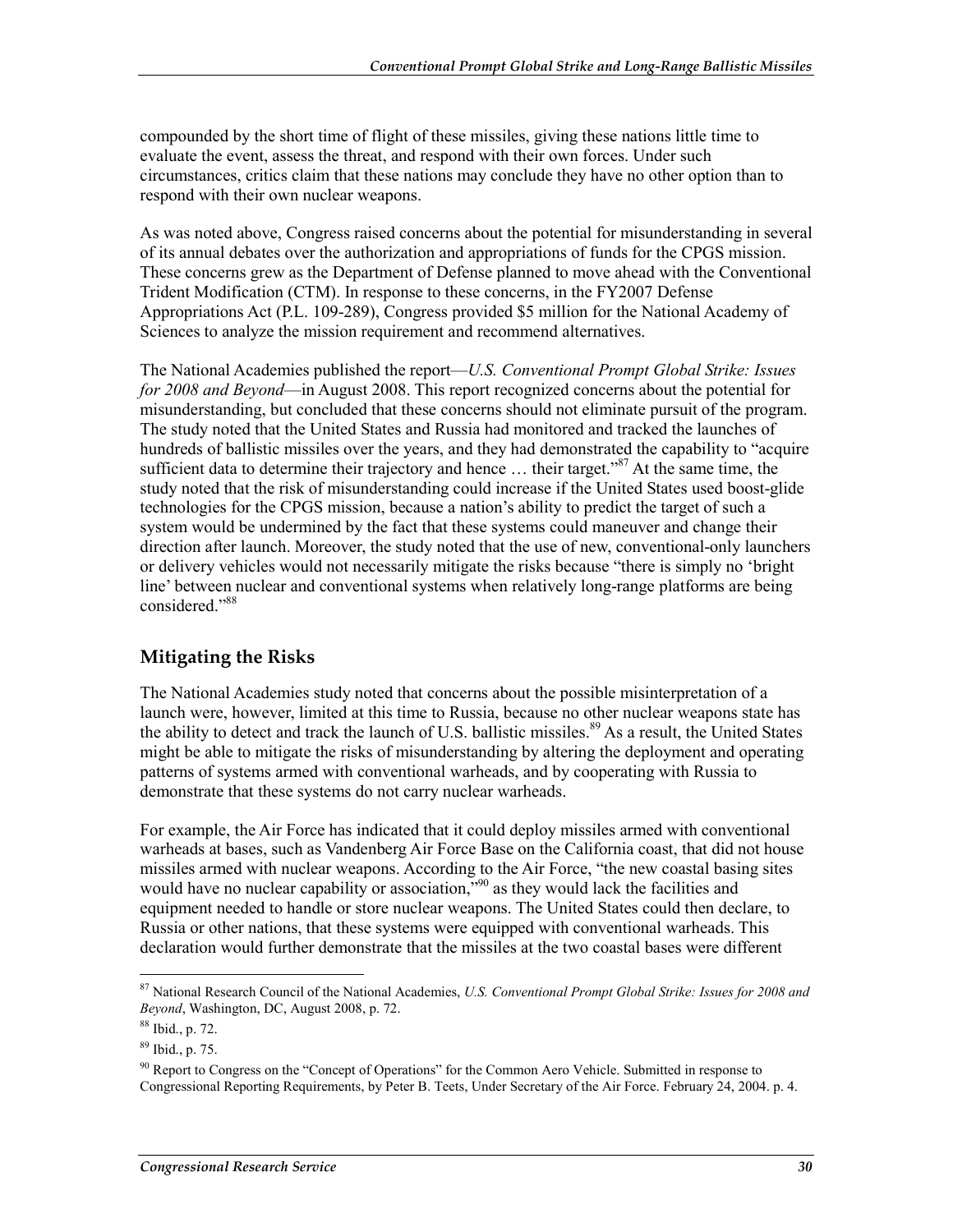from nuclear ICBMs, even though it would not preclude the possible covert deployment of nuclear warheads on the missiles.<sup>91</sup> Further, their deployment with a hypersonic reentry body, rather than a standard post-boost vehicle and warhead present on a nuclear-armed missile, would reinforce this designation. $^{92}$ 

The United States and Russia could also institute a number of cooperative measures to add confidence to the U.S. declaration that the missiles deployed at coastal bases would carry conventional warheads. These measures could include military-to-military contacts, high level political consultations, and ongoing discussions to keep Russia informed about U.S. plans for these missiles and to make them aware of the observable differences between conventional and nuclear ballistic missiles.<sup>93</sup> The United States could also invite other nations to observe test launches of these missiles or to participate in exercises that include simulations with these missiles. This might allow nations such as Russia to become familiar with the operational procedures associated with the CPGS missiles and to distinguish between these procedures and those associated with nuclear-armed missiles. Further, the United States could allow Russia to conduct short-notice inspections at these bases to confirm the absence of nuclear weapons either on the missiles or in the storage facilities.<sup>94</sup> Over time, these measures would not only provide information about the missiles and their missions, but might also build confidence and understanding between the parties. The increased level of cooperation, and possibly decreased level of suspicion, might then reduce the likelihood of misinterpretation if the United States were to launch ballistic missiles with conventional warheads.

The United States could also provide Russia with prior notification of planned launches of ballistic missiles with conventional warheads, or the two nations could set up a dedicated "hot line" for use after a launch. That way, the United States could inform Russia of the launch and assure it that the missile did not carry a nuclear warhead and was not headed for targets in Russia. In addition, as has been discussed on many occasions over the years, the United States and Russia could share early-warning data at a joint facility so that Russia would have the information it needed to distinguish between the launch of a nuclear-armed ballistic missile from a northern base and the launch of a conventional-armed ballistic missile from a coastal base.

The Air Force has also indicated that the CSM, which would use a conventional booster and a hypersonic payload delivery vehicle, would not follow the same trajectory as a nuclear-armed ballistic missile. Specifically, the Air Force plans to launch the CSM on a "depressed trajectory" that would achieve an altitude of only 500,000 feet. As a result, its flight would not resemble the trajectories that would be followed by nuclear-armed ballistic missiles on course for targets in Russia or China.<sup>95</sup> DOD has indicated that the same would be true of an submarine-launched, intermediate-range boost-glide system. It would follow a shaped or depressed trajectory, and would not resemble the launch characteristics or trajectory of a nuclear-armed ballistic missile.

 $91$  The United States uses a similar formula with its B-1 bombers. Although they were originally equipped to carry nuclear weapons, they have been deployed at bases that do not house nuclear weapons and redesignated as conventional bombers. Hence, their weapons delivery status is determined by basing and declaration, rather than by their original nuclear capabilities.

 $92$  Air Force Space Command, Common Aero Vehicle White Paper, p. 8.

<sup>93</sup> Ibid., p. 7.

<sup>&</sup>lt;sup>94</sup> Report to Congress on the "Concept of Operations" for the Common Aero Vehicle, Submitted in response to Congressional Reporting Requirements, by Peter B. Teets, Under Secretary of the Air Force, February 24, 2004, p. 4.

<sup>&</sup>lt;sup>95</sup> Air Force Space Command, Common Aero Vehicle White Paper, p. 11.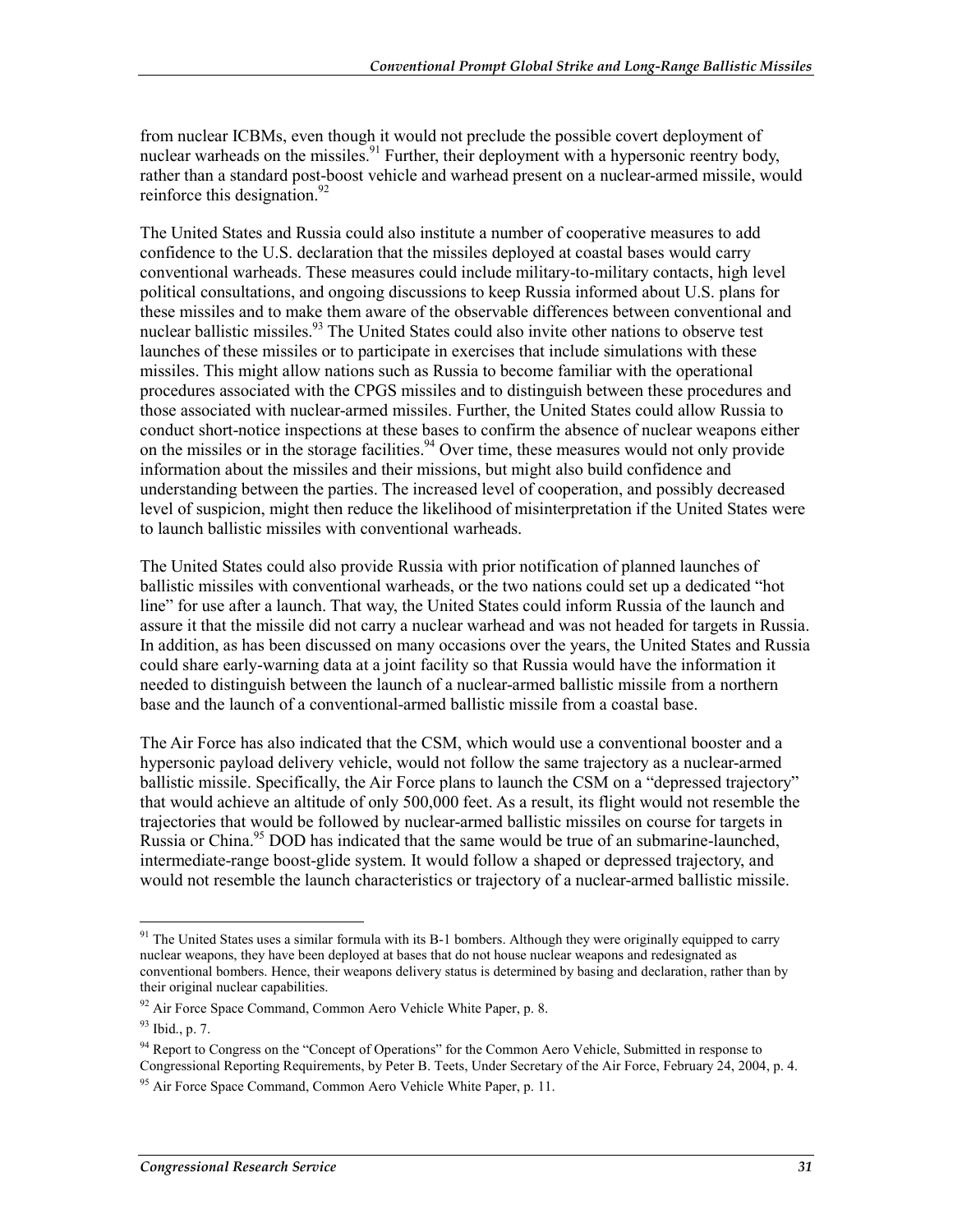#### **Remaining Concerns**

Taken together, these three types of measures might help reduce the risks of misunderstandings. But the accumulation of information during peacetime and frequent communications during crises may not be sufficient to address problems that could come up in an atmosphere of confusion and incomplete information during a conflict. Specifically, the argument in favor of using long-range ballistic missiles for the PGS mission assumes that the United States might have little warning before the start of a conflict and might need to launch its missiles promptly at that time. This scenario would allow little time for the United States to consult with, or even inform, other nations about its intentions. If other nations are caught by surprise and fear they might be under nuclear attack, they might also decide to respond promptly, before the United States had the opportunity to convince them that the missiles carried conventional warheads.

Even though routine data exchanges and on-site inspections may provide confidence in the absence of nuclear warheads on the missiles on a day-to-day basis in peacetime, they cannot provide assurances that the warheads could not be changed in a relatively short period of time or that the warheads were not actually changed in the days or weeks since the last inspection. In addition, changing the basing patterns or launch patterns of missiles to draw a sharper distinction between conventional and nuclear-armed missiles assumes both that other nations can observe the differences and that they believe the different appearances indicate different warheads. Finally, these measures would do nothing to alleviate concerns among nations that did not participate in the cooperative programs. As a result, while the measures described above can reduce the possibility of misunderstandings, they probably cannot eliminate them.

### **Reviewing the Alternatives**

As the preceding discussion indicates, the United States is currently exploring a number of alternatives for weapons systems that could contribute to the PGS mission. The Air Force Conventional Strike Missile, armed with a payload delivery vehicle derived from either the DARPA/Air Force HTV-2 vehicle or the Army AHW vehicle, appears to be the main contender for this mission at the present time. However, according to most analysts, the Air Force will not be able to deploy this system until the latter part of this decade, as the hypersonic glide vehicle has not yet had a successful test flight. As a result, while reviewing Administration requests for funding for the PGS mission, Congress could consider a range of alternative weapons systems.

#### **Land-Based Ballistic Missiles**

Long-range land-based ballistic missiles armed with conventional warheads, even if they relied on standard ballistic missile reentry bodies instead of boost-glide technologies, would likely possess many of the operational strengths associated with nuclear-armed ballistic missiles. They might have extremely high rates of readiness and reliability, allowing military planners to expect more than 90% of the missiles to be available for use at any given time; they could likely respond promptly after a decision to launch; and, when armed with a hypersonic payload delivery vehicle, they would likely have a high degree of accuracy allowing for attacks across a wide range of targets. Consequently, these systems would "free the U.S. military from reliance on forward basing and enable it to react promptly and decisively to destabilizing or threatening actions by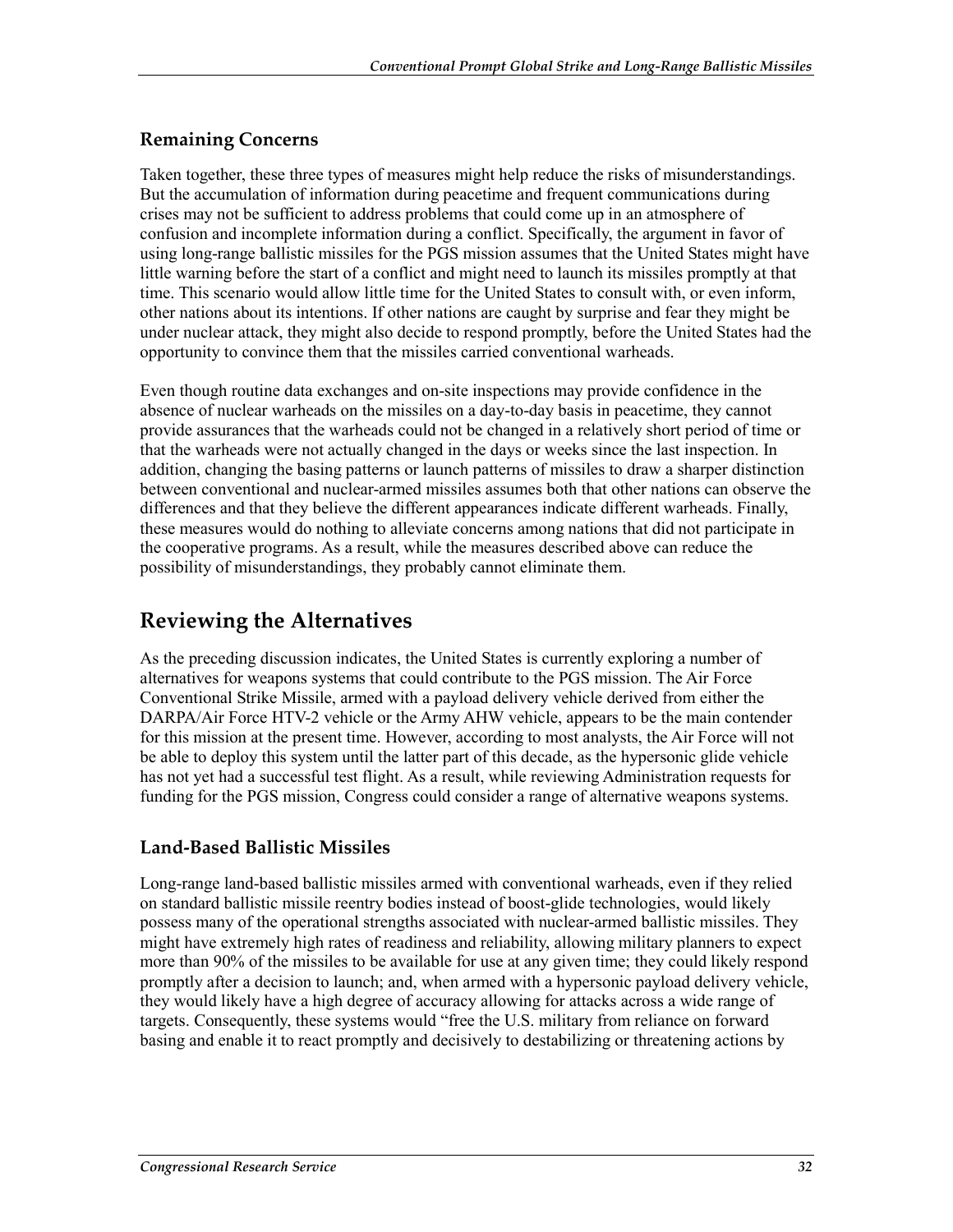hostile countries and terrorist organizations.<sup>996</sup> These weapons would probably address all the potential circumstances cited in requirements for the PGS mission.

However, as is noted above, many analysts have expressed concerns about the possibility that the launch of these missiles could generate misunderstandings within other nuclear-armed nations and undermine strategic stability because they would follow the same ballistic missile trajectories as U.S. nuclear-armed missiles. Even if the United States based and operated these missiles differently from nuclear-armed missiles and cooperated with other nations to demonstrate that these missiles did not carry nuclear warheads, other nations, such as Russia or China, could still question whether the missiles launched during a conflict carried conventional warheads or whether the United States had converted them back to carry nuclear warheads.

#### **Submarine-Launched Ballistic Missiles**

Submarine-launched ballistic missiles armed with conventional warheads could have many of the same benefits as land-based missiles. As nuclear delivery vehicles, they have been deployed with the command and control systems needed to allow for prompt decision making and prompt launch during a crisis. They have the range to reach targets around the world and they could have the accuracy, particularly if armed with hypersonic payload delivery vehicles, to attack a wide range of targets on short notice.

SLBMs armed with conventional warheads, however, would also raise many of the same questions about misunderstandings as land-based ballistic missiles, particularly if these warheads were deployed on the same submarines that currently carry nuclear warheads. The Navy could not employ many of the techniques identified by the Air Force to convince potential adversaries that the missiles carried conventional warheads. Even if the United States did deploy SLBMs with conventional warheads on submarines that did not carry nuclear warheads, it would be extremely difficult to demonstrate these differences and assure other nations of the segregated deployments in a submarine that is intended to be hidden and invulnerable when at sea. Further, according to some reports, Russia's ability to monitor U.S. SLBM launches is even more degraded than its ability to monitor ICBM launches, so it might conclude that it is under nuclear attack if it observed an SLBM launch from a U.S. ballistic missile submarine.

On the other hand, because the submarines are mobile and the missiles are long-range, the United States could alter the patrol areas for Trident submarines so that, if they were to launch their conventional missiles, they could use trajectories that did not require them to fly over these nations on their way to their intended targets. Alternatively, the submarines could move prior to launching their missiles, to avoid overflight of Russia or China, but this presumes that the United States had the time to move its submarines to these new launch points prior to the start of the conflict, a possibility that is inconsistent with the PGS mission's assumption that the United States could need to launch its missiles promptly at the start of an unexpected conflict.

<sup>&</sup>lt;sup>96</sup> DARPA, "FALCON (Force Application and Launch from CONUS Technology Demonstration Program," Fact Sheet, November 2003.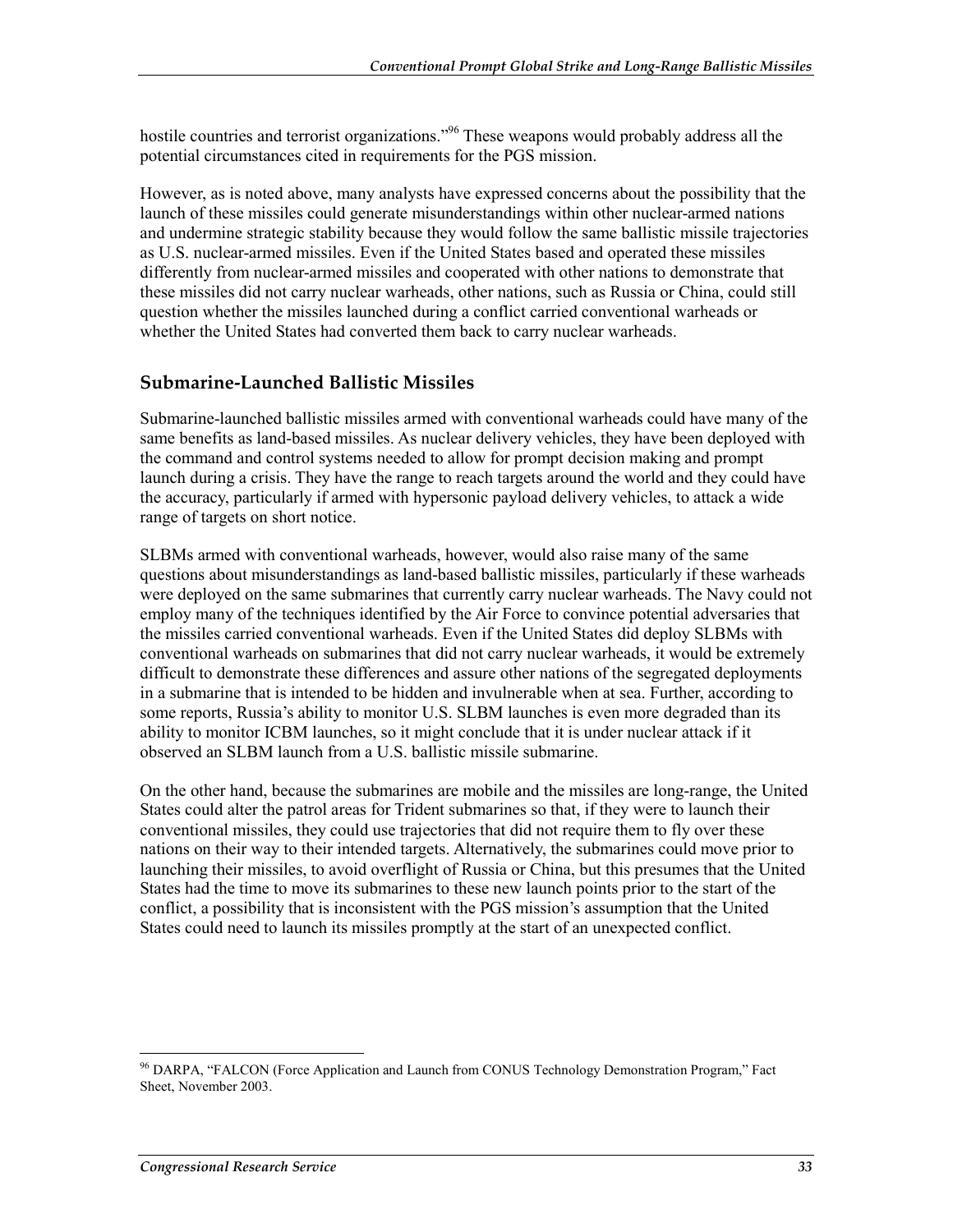#### **Submarine-Launched Intermediate-Range Ballistic Missiles**

An intermediate-range submarine-launched ballistic missile could achieve many of the objectives necessary for the PGS mission. It could attack targets quickly, both at the start of a conflict if the submarines were within range, and during the conflict if new targets emerged. Its speed and angle of attack might also make it capable of attacking some types of hardened or buried targets. It might also be able to penetrate an adversary's defenses without putting aircraft or crews at risk. In addition, by launching from submarines based close to the theater of conflict, these missiles might avoid some of the overflight problems that would occur if a ballistic missile launched from the continental United States. It would not eliminate all possibilities of misunderstanding, however, because nations observing the launch might not be able to tell whether the missiles carried nuclear or conventional warheads, and, with the short time of flight, they might decide to assume the worst. Nevertheless, Navy officials have stated that there would be "immediate observable differences at launch" between this missile and a Trident missile because this missile would use two, rather than three, stages and would deliver a single reentry body and warhead, while the Trident missiles can carry up to eight warheads.<sup>97</sup> Further, the warhead under development for this missile would be too tall to fit on a Trident missile.<sup>98</sup> If the Navy had continued to fund this missile, it might have provided a near-term alternative to the CTM. Reports indicate that test launches could have started around 2012, and the missile might have become operational between 2015 and 2018. As was noted above, however, this missile is not included in recent Navy budgets.

#### **Long-Range Bombers**

U.S. bombers—B-52s, B-2s, and B-1s—have the range and payload needed to deliver weapons to targets across the globe. But they may not be suited to the PGS mission because they could take hours or days to reach targets in remote areas, and they would require tanker support to refuel during their missions. The long flight time could contribute to crew fatigue, and air defenses could deny the bombers access to some critical target areas. The long flight time could also provide adversaries with warning of the impending attack. Conventional cruise missiles delivered by B-52 bombers would allow the aircraft to stay out of the range of some air-defense systems, but they could still take too long to reach their targets to meet the objectives of the PGS mission. On the other hand, the long time of flight could give the United States time to review and resolve the situation without resorting to military attacks. Moreover, because accurate and timely intelligence reports are critical to the success of long-range strike missions, the United States could use the time during the bombers' flights to acquire and update information on the target of the attack.

#### **Tomahawk Cruise Missiles**

At the present time, the Navy has the capability to attack targets at ranges of around 1,500 nautical miles with sea-based cruise missiles. These Tomahawk missiles have been employed often in the conflicts in the past 20 years, providing the United States with the ability to reach targets without risking aircraft or their crews. The Navy has modified four of its Trident ballistic missile submarines so that they can carry cruise missiles. These submarines are equipped to carry

<sup>97</sup> Grossman, Elaine M. "Navy Eyes New Weapon for Global Strike, Missile Defense," *Global Security Newswire*, July 17, 2008.

<sup>98</sup> Dan Taylor, "Official: No Conventional Trident, But a Smaller Missile is Possible," *Inside Defense*, July 21, 2008.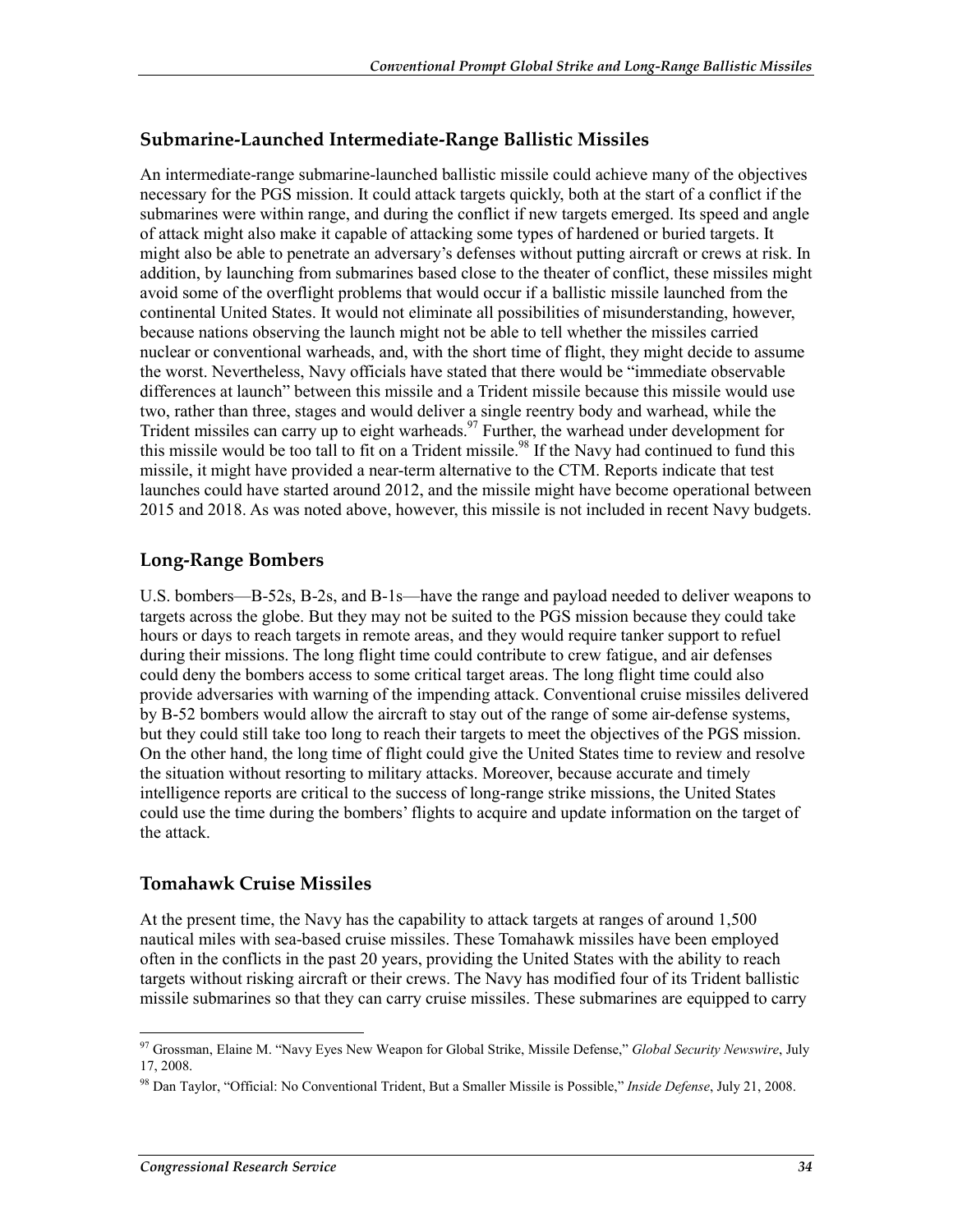up to 7 Tomahawk missiles each in up to 22 (out of 24) of their Trident launch tubes, for a total of 154 cruise missiles per submarine. But these missiles may be limited in their ability to contribute to the PGS mission. With a maximum speed of about 550 miles per hour and a range of 1,500 nautical miles, they can take two to three hours to reach their targets. Moreover, their reach is limited, even if the ships or submarines carrying the missiles are deployed in the region of the conflict. Consequently, the Navy has also explored alternatives that would allow it to reach its potential targets more quickly.

#### **Hypersonic Cruise Missiles**

Since the mid-1990s, the Navy has explored several options for the development and deployment of an attack missile that could travel at speeds of Mach 3 to Mach 5.<sup>99</sup> These hypersonic missiles would allow the Navy to attack targets within 15 minutes from ships or submarines based within 500 to 600 nautical miles of their targets. Hence, they would provide the capability for prompt strikes within the theater of operations, but they would not have the range sought for the PGS mission. The United States would either need to keep its vessels on station near potential areas of conflict, which it already does in certain areas, or it would need days or weeks to move its ships or submarines into place.

#### **Scramjet Technologies**

The Air Force, in collaboration with DARPA, NASA, and the Navy, is developing scramjet supersonic combustion ramjet—technologies that may contribute to the long-range strike mission in the future. In this type of vehicle, the engine gets the oxygen it needs for combustion from the atmosphere passing through the vehicle, instead of from a tank onboard. This eliminates the need for heavy reservoir oxygen tanks, and makes the vehicle far smaller, lighter, and faster than a conventional rocket. According to NASA, a scramjet could, theoretically, travel at 15 times the speed of sound.<sup>100</sup> The scramjet would destroy targets by crashing into them at hypersonic speeds. However, the Air Force may also use the technology to create a payload delivery vehicle that might carry conventional munitions and be launched on a long-range missile.<sup>101</sup>

The Air Force has designed an experimental scramjet, the X-51 WaveRider, that it can release from an Air Force bomber. It conducted a flight test of this vehicle on May 26, 2010. In this test, the vehicle was released at an altitude of 50,000 feet, from under the wing of a B-52 bomber.<sup>102</sup> An Army Tactical Missile solid rocket booster accelerated the X-51 to a speed of approximately Mach 4.8, the speed required for the engine to ignite. The Air Force had intended for the scramjet to fly 300 seconds and reach speeds of 4,500 miles per hour, or six times the speed of sound.<sup>103</sup> However, the vehicle did not reach either of those thresholds before it began to slow down.

<u>.</u>

<sup>&</sup>lt;sup>99</sup> For a summary of these programs see Statement of Ronald O'Rourke, Specialist in National Defense, Congressional Research Service, before the House Armed Services Committee, Subcommittee on Projection Forces, Hearing on Long-Range Strike Options, March 3, 2004. pp. 10-11.

 $100$  http://www.nasa.gov/missions/research/f scramjets.html.

<sup>&</sup>lt;sup>101</sup> Boeing, "Boeing X-51A WaveRider Breaks Record in 1<sup>st</sup> Flight," Information Sheet, http://www.boeing.mediaroom.com, May 26, 2010.

<sup>&</sup>lt;sup>102</sup> Boeing, "Boeing, Air Force Research Lab, Pratt & Whitney Rocketdyne to Conduct X-51A WaveRider Flight Test on May 25," Information Sheet, http://www.boeing.mediaroom.com, May 20, 2010.  $103$  Ibid.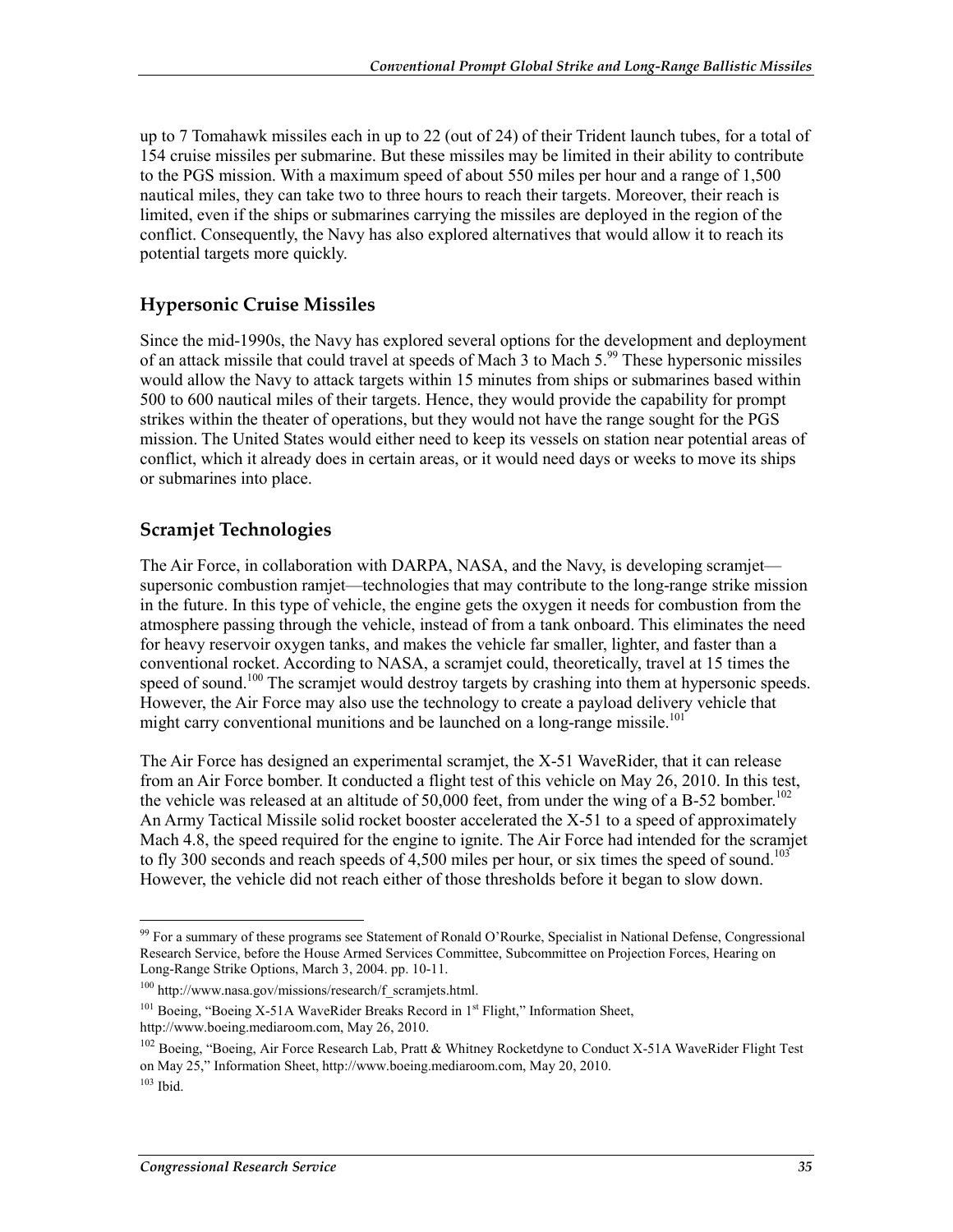Reports indicated that the engine was flying normally when the vehicle started having control problems and was eventually terminated.<sup>104</sup>

This technology remains in its early stages, and could not contribute to the PGS mission for several years. However, because these vehicles would not leave the atmosphere or fly on a ballistic missile trajectory, they may address the nuclear ambiguity issues raised by long-range ballistic missiles in the CPGS program.

#### **Forward-Based Global Strike (FBGS)**

Analysts have also explored the option of deploying long-range land-based ballistic missiles at bases outside the continental United States. For example, they might be deployed in Guam, Diego Garcia, or Alaska. This system would use a two-stage rocket motor, with a payload of up to 1,000 pounds, a flight time to target of less than 25 minutes, and an accuracy of less than 5 meters. It could employ many of the same reentry vehicle and warhead options as the CTM and CSM systems. Because it would rely on existing rocket technologies, it might be available for deployment by 2012, in roughly the same time frame as the CSM system. However, because it would be launched from outside the continental United States, its trajectory would not resemble that of a land-based ICBM. Hence, some analysts argue that it would solve many of the questions about misunderstandings and misperceptions that plague the CTM and CSM systems.

### **Arms Control Issues**

In April 2010, the United States and Russia signed a new strategic arms reduction treaty, known as New START.<sup>105</sup> During the negotiations on New START, Russia voiced concerns about U.S. plans to deploy conventional warheads on ballistic missiles that now carry nuclear warheads. As was noted above, Russia believes these weapons would undermine strategic stability and increase the risk of nuclear war. The Obama Administration responded to Russia's concerns by noting the United States does not plan to target its PGS systems against Russia and that the United States would not deploy enough of these weapons to threaten Russia's strategic deterrent. Nevertheless, the preamble to the new treaty states that the parties are "mindful of the impact of conventionally armed ICBMs and SLBMs on strategic stability." However, according to the Obama Administration, neither this statement nor any other provisions in the treaty will "in any way limit or constrain research, development, testing, and evaluation (RDT&E) of any strategic concepts or systems, including prompt global strike capabilities."<sup>106</sup>

During the negotiations on New START, Russia initially sought to ban the deployment of conventional warheads on strategic ballistic missiles. The United States rejected this proposal because it would have interfered with ongoing U.S. plans and programs for the CPGS mission. As Rose Gottemoeller, the Assistant Secretary of State for Arms Control, Verification and

<u>.</u>

<sup>&</sup>lt;sup>104</sup> "Early Waverider Findings," *Aviation Week and Space Technology*, June 7, 2010.<br><sup>105</sup> For details on the limits and restrictions in this Treaty see CRS Report R41219, *The New START Treaty: Central Limits and Key Provisions*, by Amy F. Woolf.

<sup>106</sup> U.S. Congress, Senate Committee on Foreign Relations, *Treaty With Russia on Measures for Further Reduction and Limitation of Strategic Offensive Arms (the New START Treaty)*, 111th Cong., 2nd sess., October 1, 2010, Exec Rpt. 111-6, p. 56. See, also, U.S. State Department, Bureau of Verification, Compliance, and Implementation, Conventional Prompt Global Strike, Fact Sheet, Washington, DC, April 8, 2010, http://www.state.gov/t/vci/rls/139913.htm.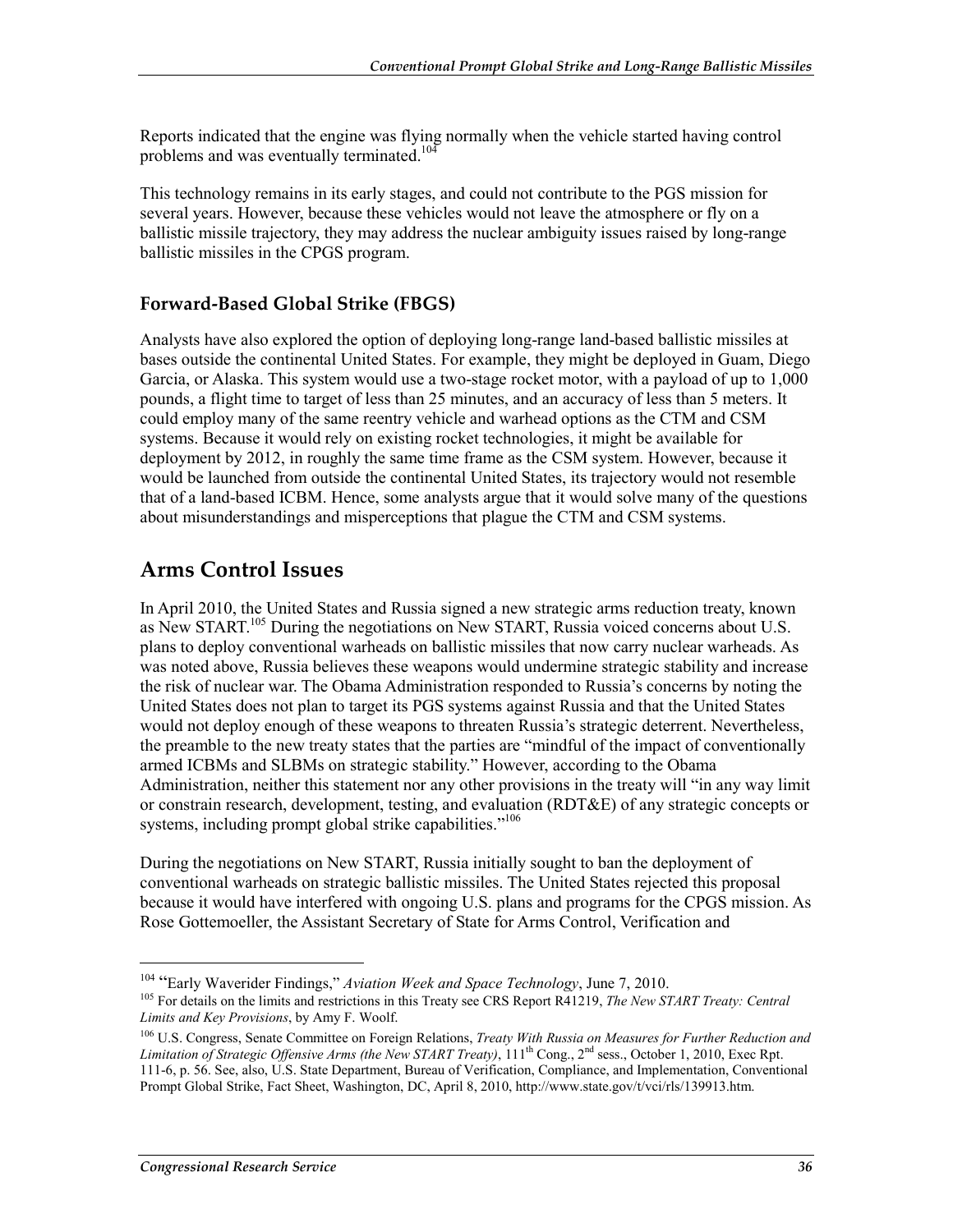Compliance, noted when she testified before the Senate Foreign Relations Committee, "We were firm during the negotiations that the treaty must allow for strategic missiles [of] conventional configuration."107 At the same time, however, the United States agreed that ballistic missiles armed with conventional warheads that were otherwise consistent with the treaty's definition of strategic ballistic missiles would count against the treaty's limits on deployed delivery vehicles. The warheads deployed on these missiles would similarly count against the treaty's limits on deployed warheads.<sup>108</sup>

Hence, under New START, U.S. land-based ballistic missiles armed with conventional warheads would count under the limits in New START if, according to paragraph 6 of Part One of the Treaty Protocol, the missile "has a ballistic trajectory over most of its flight path" and a range greater than 5,500 kilometers. Submarine-launched ballistic missiles would meet this criteria if they traveled on a ballistic trajectory for most of their flight path and had a range greater than 600 kilometers. Administration officials have explained that the United States accepted this provision because it would be nearly impossible to distinguish between a missile armed with nuclear warheads and one armed with conventional warheads, and, therefore, extremely difficult to verify compliance with the treaty limits if the missiles with conventional warheads did not count.

Moreover, the Administration insisted that, although the United States might have to reduce its number of nuclear warheads if it deployed conventional warheads on ballistic missiles that met this definition, the treaty's limits were high enough to "accommodate the level of CPGS deployments that is foreseeable over the lifetime of the treaty." In response to a question posed by the Senate Foreign Relations Committee, Secretary of Defense Gates stated that

as envisaged by our military planners, the number of such conventionally armed delivery vehicles and the warheads they carry would be very small when measured against the overall levels of strategic delivery systems and strategic warheads. Should we decide to deploy them, counting this small number of conventional strategic systems and their warheads toward the treaty limits will not prevent the United States from maintaining a robust nuclear deterrent.<sup>109</sup>

According to Administration officials, the New START Treaty, would, therefore, count the warheads deployed on CPGS systems, like the Navy's Conventional Trident Modification, that delivered reentry vehicles along a ballistic missile trajectory. It would not, however, capture warheads deployed on boost-glide systems, like the Air Force's Conventional Strike Missile, that launched along a depressed trajectory and used a hypersonic glide vehicle to deliver weapons to targets. In testimony before the Senate Foreign Relations Committee, Principal Deputy Under Secretary of Defense for Policy James Miller stated that because boost-glide systems fly on a non-ballistic trajectory, "we are confident that such non-nuclear systems," which do not otherwise meet the definitions for the New START Treaty, "would not be accountable as new kinds of strategic offensive arms for the purposes of the treaty."<sup>110</sup>

<sup>107</sup> U.S. Congress, Senate Committee on Foreign Relations, *Treaty With Russia on Measures for Further Reduction and Limitation of Strategic Offensive Arms (the New START Treaty)*, 111th Cong., 2nd sess., October 1, 2010, Exec Rpt. 111-6, pp. 51-52.

<sup>108</sup> Ibid., p. 52.

<sup>109</sup> Ibid., p. 54.

 $110$  Ibid., p. 55.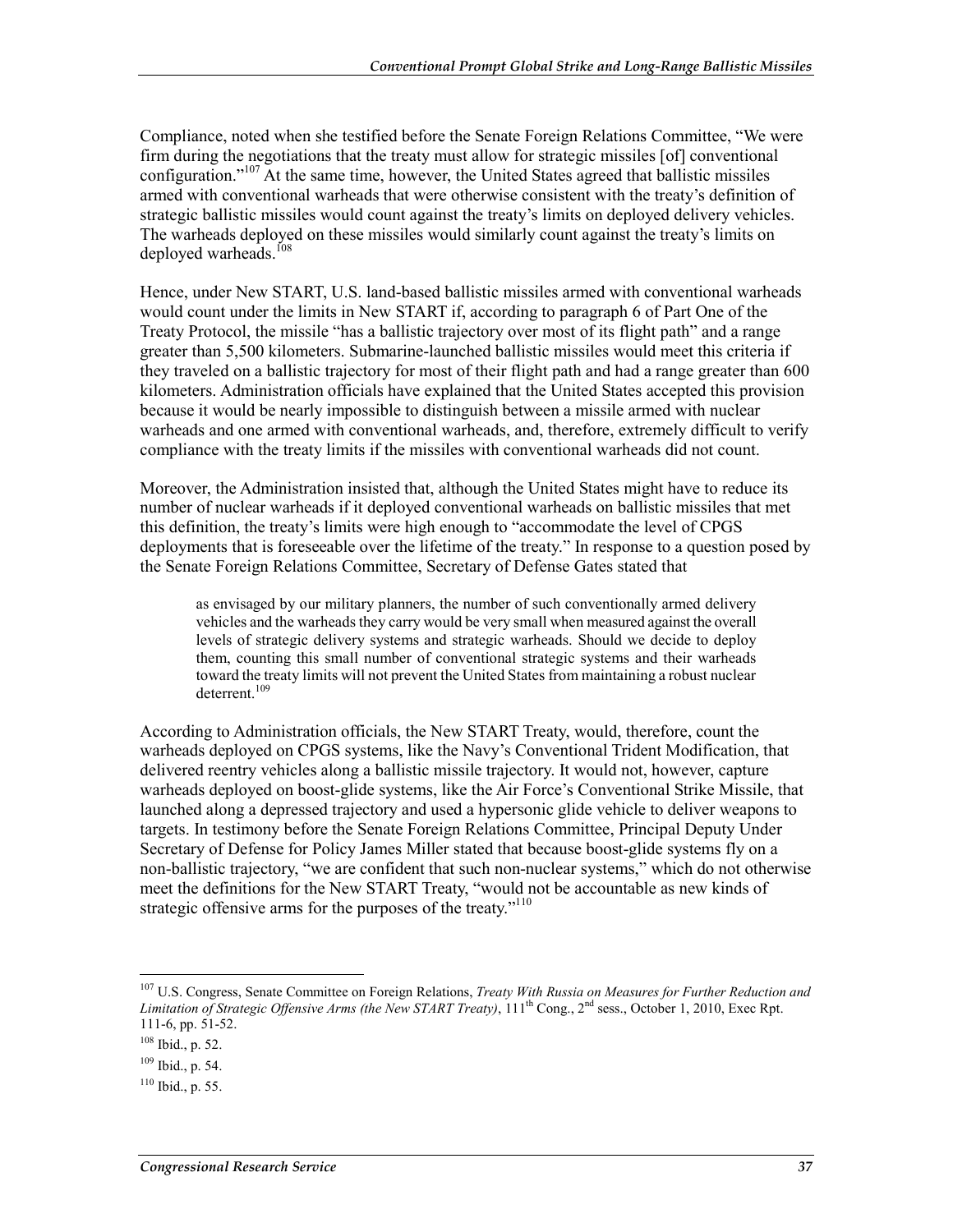Under the definitions in New START, these types of systems would qualify as new kinds of strategic offensive arms. Article V of the treaty indicates that, "when a Party believes that a new kind of strategic offensive arm is emerging, that Party shall have the right to raise the question of such a strategic offensive arm for consideration in the Bilateral Consultative Commission." As a result, Russia would have the opportunity to question the United States on whether the boostglide systems should count under the treaty. But the United States would not have to delay the development, testing, and deployment of these systems while the discussions proceeded and it would not have to defer their deployment if Russia did not agree with the U.S. conclusion that these systems did not count under New START. In the article-by-article analysis submitted with the New START Treaty, the State Department indicated that "the deploying Party would be obligated to *attempt* to resolve the issue within the framework of the BCC [emphasis added]." But, according to the State Department, "there is no requirement in the treaty for the deploying Party to delay deployment of the new system pending such resolution."<sup>111</sup>

## **Weighing the Benefits and Risks**

The Bush Administration and the Obama Administration have both supported the deployment of systems that employ long-range booster rockets and hypersonic payload delivery systems to fulfill the requirements of the prompt global strike mission. Both Administrations have argued that these systems can provide the United States with the ability to attack anywhere in the world on short notice, in support of regional or national security goals. They have both noted that, by strengthening the U.S. ability to attack at long ranges with conventional weapons, these systems could help reduce the number of circumstances when the United States might have to consider using nuclear weapons to defend its interests.

Critics, however, have argued that these weapons might provide the United States with more capability than it needs under most circumstances, while, at the same time, raising the possibility that their use might be misinterpreted as the launch of nuclear weapons. For example, as would be true for any weapon seeking to achieve this mission, the ability to attack targets across the globe on short notice depends on the U.S. ability to acquire precise information about the locations of potential targets and to translate that information into useful targeting data. If it takes longer for the United States to acquire and use that information than it would take for it to launch and deliver a ballistic missile, or, as has often been the case, if such precise information is unavailable, then the United States may not be able to benefit from the unique characteristics of long-range ballistic missiles. Bombers would take longer to reach their targets, but this added time might provide the United States with the opportunity to acquire the needed intelligence. A 2008 report by the Government Accountability Office (GAO) identified this particular problem, noting that many of the ongoing studies into global strike and prompt global strike have not addressed the need for critical enabling capabilities along with the weapons systems that would be used in the attacks.<sup>112</sup>

In addition, long-range ballistic missiles using boost-glide technologies would have an advantage over sea-based systems if the United States did not have naval forces near the conflict region, or

<sup>1</sup> 111 U.S. Department of State, *Article-by-Article Analysis of the New START Treaty Documents*, Washington, DC, May 5, 2010, http://www.state.gov/t/avc/trty/141829.htm#text.

<sup>&</sup>lt;sup>112</sup> U.S. Government Accountability Office, Military Transformation, "DOD Needs to Strengthen Implementation of its Global Strike Concept and Provide a Comprehensive Investment Approach for acquiring Needed Capabilities." GAO-08-325. April 2008. p. 5.